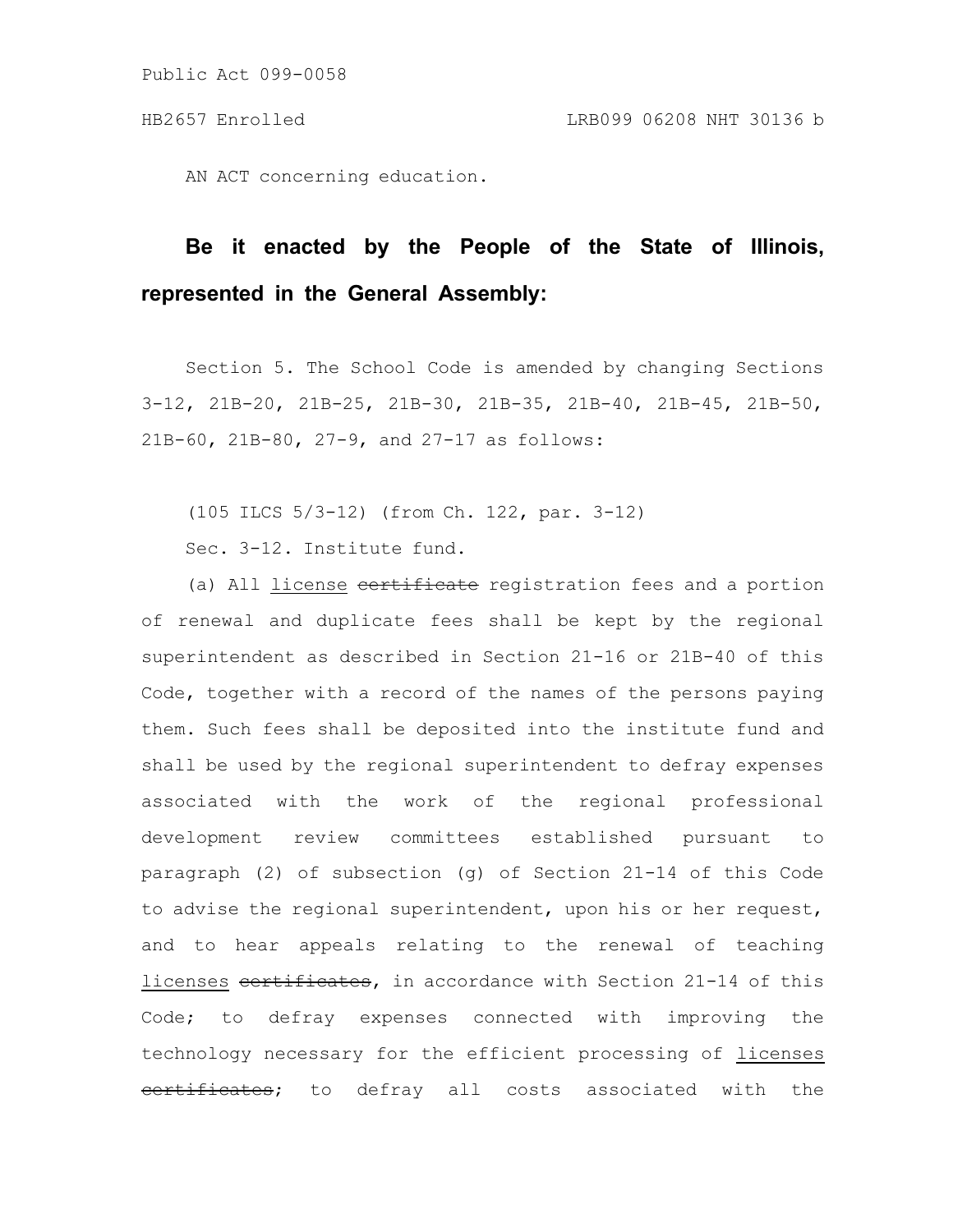administration of teaching licenses eertificates; to defray expenses incidental to teachers' institutes, workshops or meetings of a professional nature that are designed to promote the professional growth of teachers or for the purpose of defraying the expense of any general or special meeting of teachers or school personnel of the region, which has been approved by the regional superintendent.

(b) In addition to the use of moneys in the institute fund to defray expenses under subsection (a) of this Section, the State Superintendent of Education, as authorized under Section 2-3.105 of this Code, shall use moneys in the institute fund to defray all costs associated with the administration of teaching licenses eertificates within a city having a population exceeding 500,000. Moneys in the institute fund may also be used by the State Superintendent of Education to support educator recruitment and retention programs within a city having a population exceeding 500,000, to support educator preparation programs within a city having a population exceeding 500,000 as those programs seek national accreditation, and to provide professional development aligned with the requirements set forth in Section 21B-45 of this Code within a city having a population exceeding 500,000. A majority of the moneys in the institute fund must be dedicated to the timely and efficient processing of applications and for the renewal of licenses.

(c) The regional superintendent shall on or before January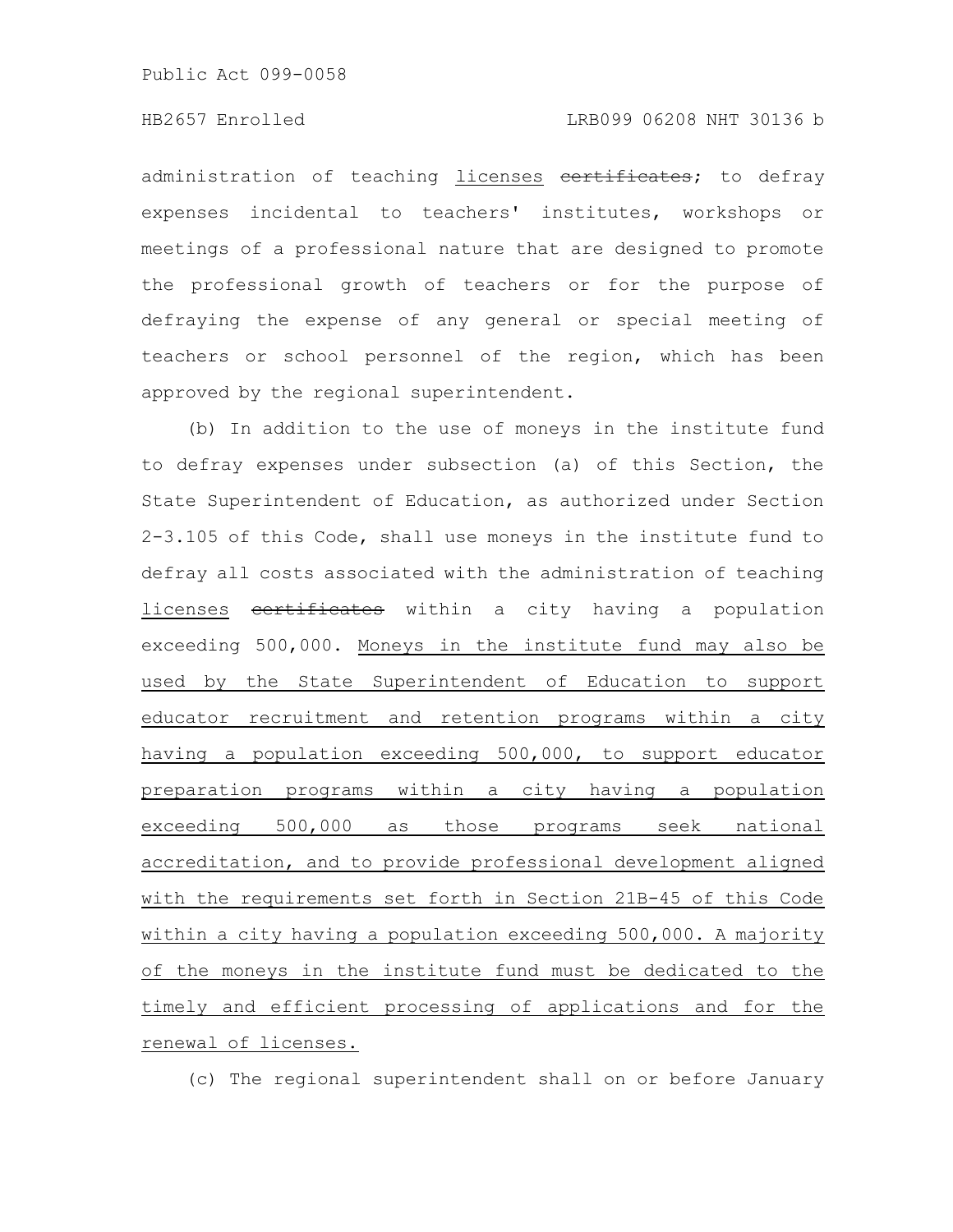# HB2657 Enrolled LRB099 06208 NHT 30136 b

1 of each year publish in a newspaper of general circulation published in the region or shall post in each school building under his jurisdiction an accounting of (1) the balance on hand in the institute Institute fund at the beginning of the previous year; (2) all receipts within the previous year deposited in the fund, with the sources from which they were derived; (3) the amount distributed from the fund and the purposes for which such distributions were made; and (4) the balance on hand in the fund.

(Source: P.A. 96-893, eff. 7-1-10; 97-607, eff. 8-26-11.)

(105 ILCS 5/21B-20)

Sec. 21B-20. Types of licenses. Before July 1, 2013, the State Board of Education shall implement a system of educator licensure, whereby individuals employed in school districts who are required to be licensed must have one of the following licenses: (i) a professional educator license; (ii) a professional educator license with stipulations; or (iii) a substitute teaching license. References in law regarding individuals certified or certificated or required to be certified or certificated under Article 21 of this Code shall also include individuals licensed or required to be licensed under this Article. The first year of all licenses ends on June 30 following one full year of the license being issued.

The State Board of Education, in consultation with the State Educator Preparation and Licensure Board, may adopt such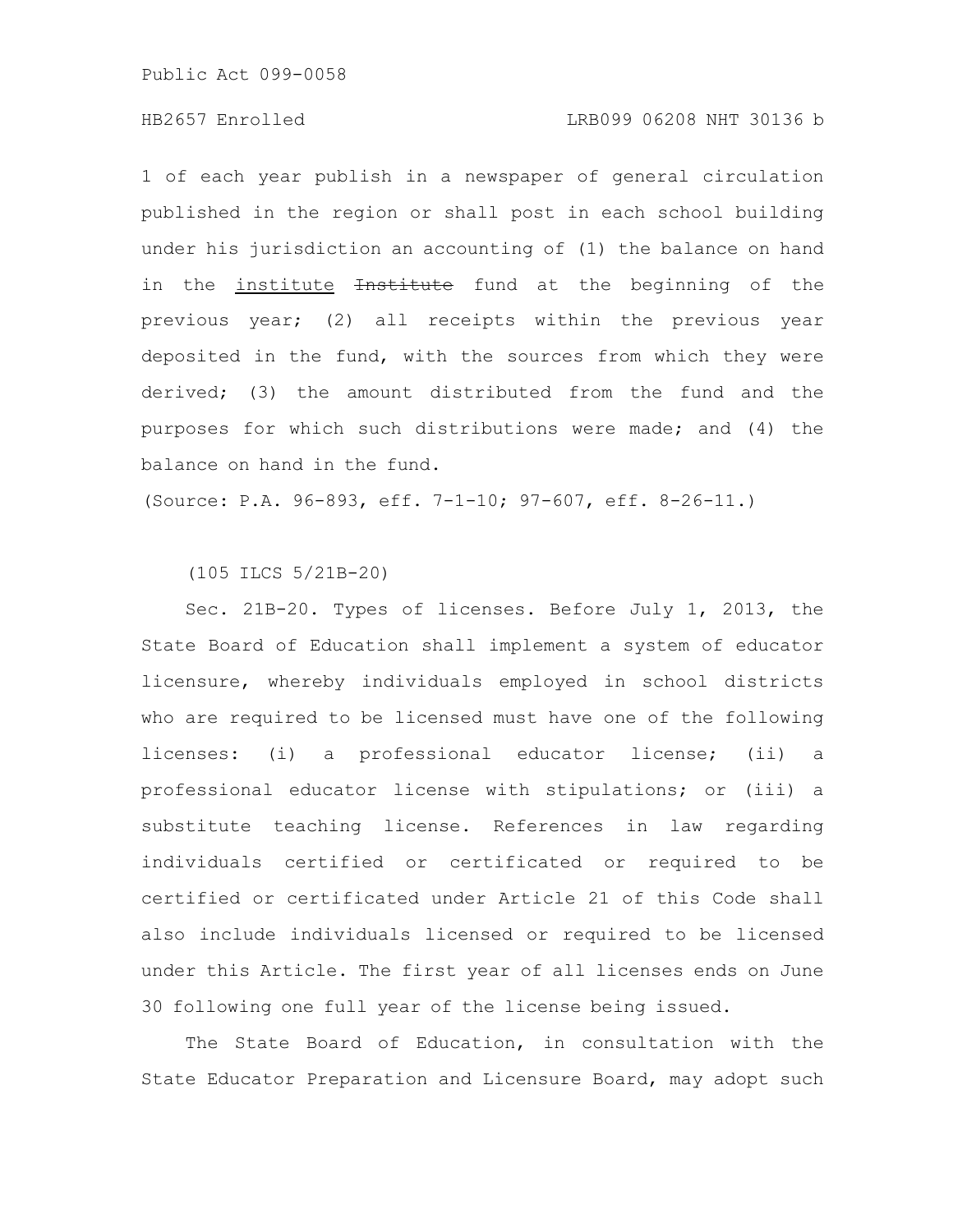rules as may be necessary to govern the requirements for licenses and endorsements under this Section.

(1) Professional Educator License. Persons who (i) have successfully completed an approved educator preparation program and are recommended for licensure by the Illinois institution offering the educator preparation program, (ii) have successfully completed the required testing under Section 21B-30 of this Code, (iii) have successfully completed coursework on the psychology of, the identification of, and the methods of instruction for the exceptional child, including without limitation the learning disabled, (iv) have successfully completed coursework in methods of reading and reading in the content area, and (v) have met all other criteria established by rule of the State Board of Education shall be issued a Professional Educator License. All Professional Educator Licenses are valid until June 30 immediately following 5 years of the license being issued. The Professional Educator License shall be endorsed with specific areas and grade levels in which the individual is eligible to practice.

Individuals can receive subsequent endorsements on the Professional Educator License. Subsequent endorsements shall require a minimum of 24 semester hours of coursework in the endorsement area, unless otherwise specified by rule, and passage of the applicable content area test.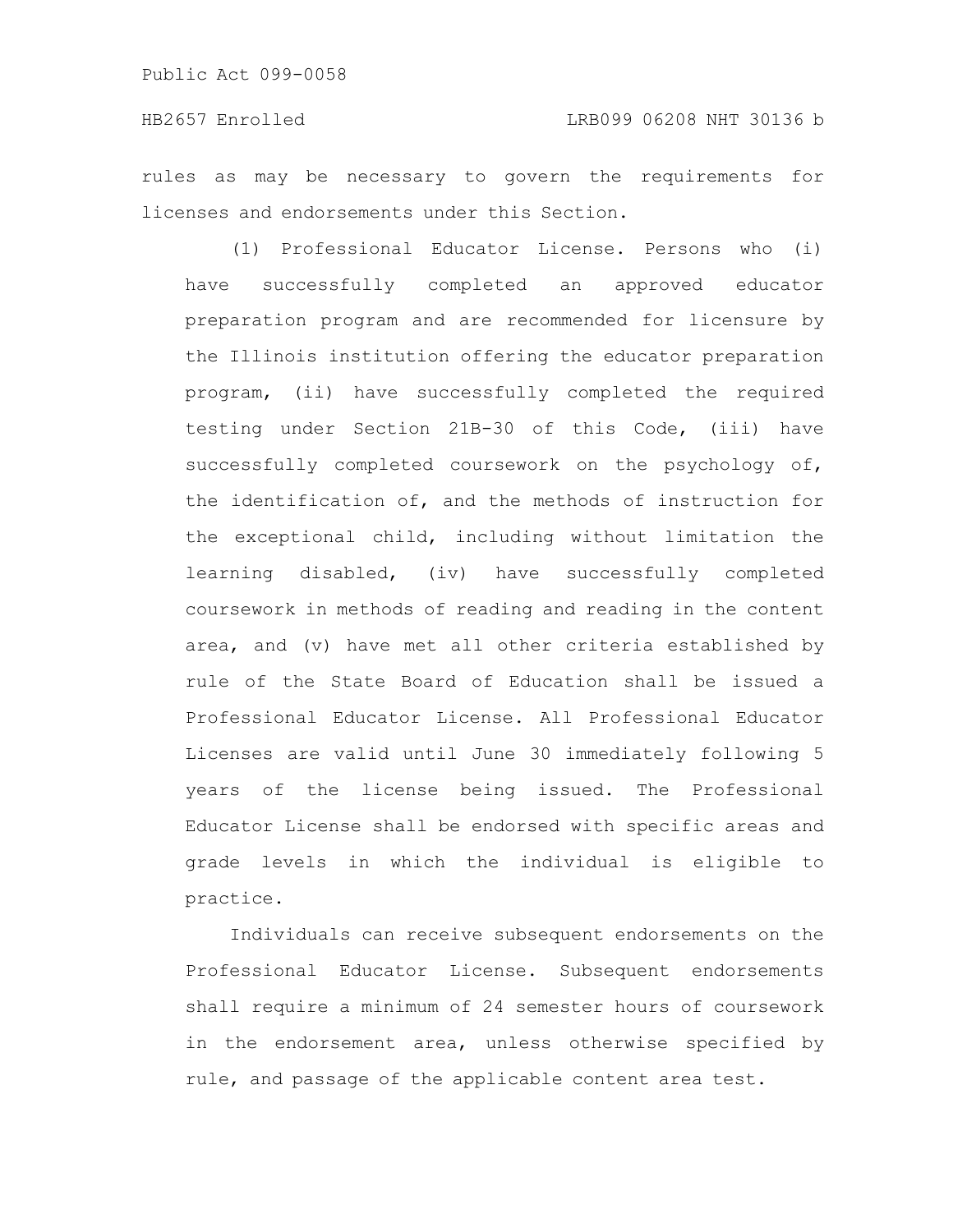(2) Educator License with Stipulations. An Educator License with Stipulations shall be issued an endorsement that limits the license holder to one particular position or does not require completion of an approved educator program or both.

An individual with an Educator License with Stipulations must not be employed by a school district or any other entity to replace any presently employed teacher who otherwise would not be replaced for any reason.

An Educator License with Stipulations may be issued with the following endorsements:

(A) Provisional educator. A provisional educator endorsement in a specific content area or areas on an Educator License with Stipulations may be issued to an applicant who holds an educator license with a minimum of 15 semester hours in content coursework from another state, U.S. territory, or foreign country and who, at the time of applying for an Illinois license, does not meet the minimum requirements under Section 21B-35 of this Code, but does, at a minimum, meet both of the following requirements:

(i) Holds the equivalent of a minimum of a bachelor's degree, unless a master's degree is required for the endorsement, from a regionally accredited college or university or, for individuals educated in a country other than the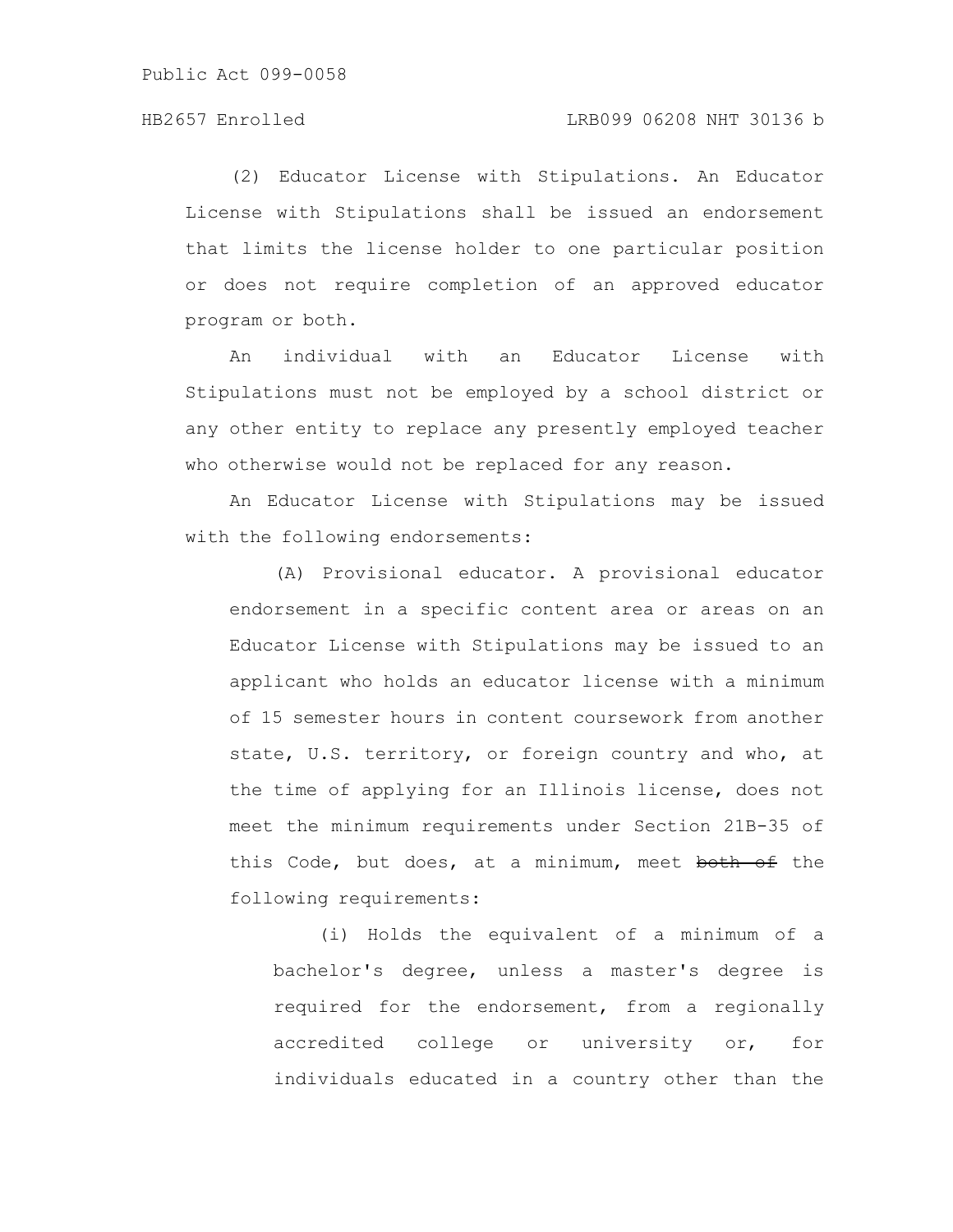United States, the equivalent of a minimum of a bachelor's degree issued in the United States, unless a master's degree is required for the endorsement.

(ii) Has passed or passes a test of basic skills and content area test, as required by Section 21B-30 of this Code, prior to or within one year after issuance of the provisional educator endorsement on the Educator License with Stipulations. If an individual who holds an Educator License with Stipulations endorsed for provisional educator has not passed a test of basic skills and applicable content area test or tests within one year after issuance of the endorsement, the endorsement shall expire on June 30 following one full year of the endorsement being issued. If such an individual has passed the test of basic skills and applicable content area test or tests either prior to issuance of the endorsement or within one year after issuance of the endorsement, the endorsement is valid until June 30 immediately following 2 years of the license being issued, during which time any and all coursework deficiencies must be met and any and all additional testing deficiencies must be met.

In addition However, a provisional educator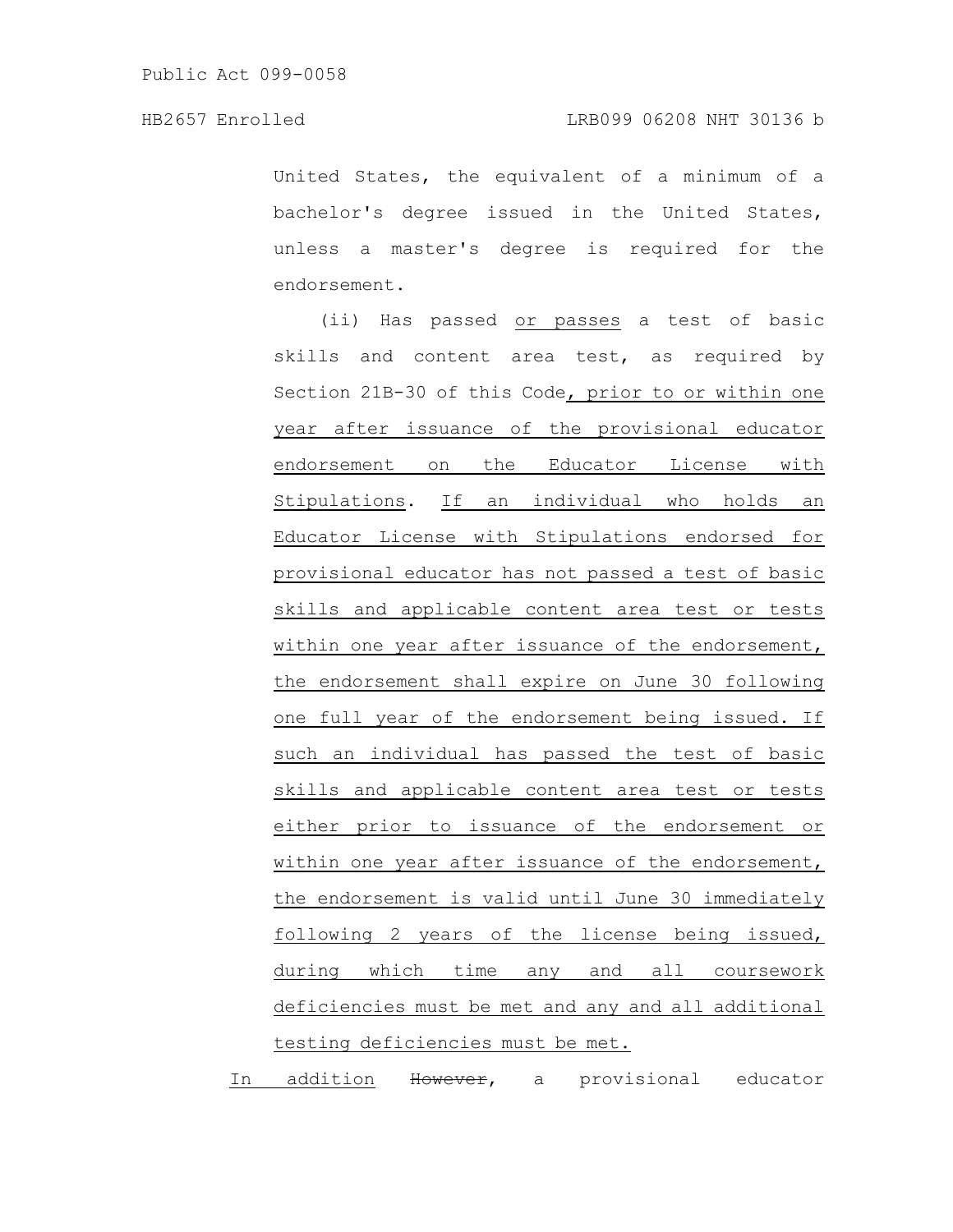endorsement for principals or superintendents may be issued if the individual meets the requirements set forth in subdivisions (1) and (3) of subsection (b-5) of Section 21B-35 of this Code may not be issued, may any person with a provisional educator endorsement serve as a principal in a public school in this State. Applicants who have not been entitled by an Illinois-approved educator preparation program at an Illinois institution of higher education In addition, out of state applicants shall not receive a provisional educator endorsement if the person completed an alternative licensure program in another state, unless the program has been determined to be equivalent to Illinois program requirements.

Notwithstanding any other requirements of this Section, a service member or spouse of a service member may obtain a Professional Educator License with Stipulations, and a provisional educator endorsement in a specific content area or areas, if he or she holds a valid teaching certificate or license in good standing from another state, meets the qualifications of educators outlined in Section 21B-15 of this Code, and has not engaged in any misconduct that would prohibit an individual from obtaining a license pursuant to Illinois law, including without limitation any administrative rules of the State Board of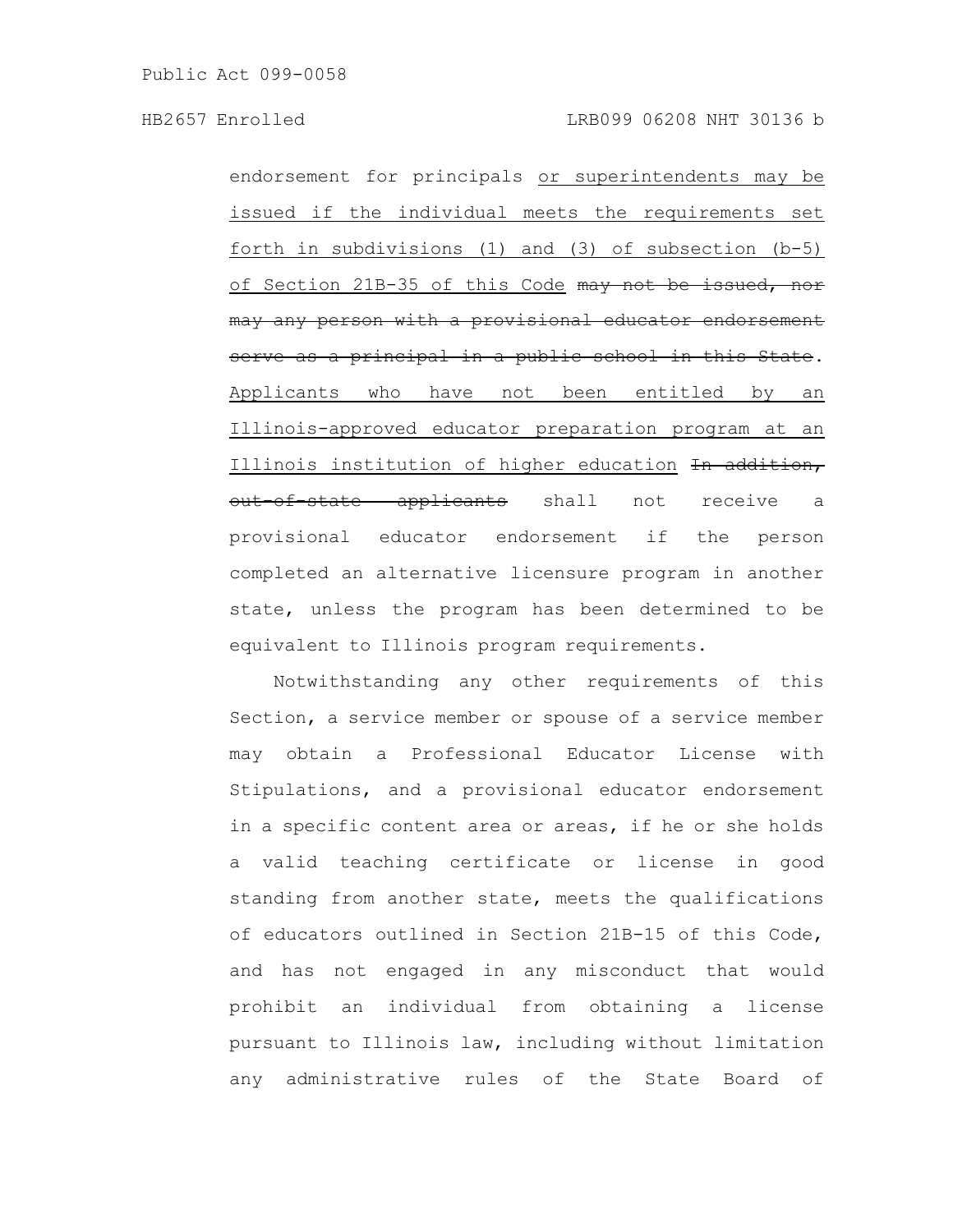Education<del>; however, the service member</del> serve as a principal under the Educator License with Stipulations educator endorsement.

In this Section, "service member" means any person who, at the time of application under this Section, is an active duty member of the United States Armed Forces or any reserve component of the United States Armed Forces or the National Guard of any state, commonwealth, or territory of the United States or the District of Columbia.

A provisional educator endorsement is valid until June 30 immediately following 2 years of the license being issued, provided that during which time any remaining testing and coursework deficiencies are must be met as set forth in this Section. Failure to satisfy all stated deficiencies shall mean the individual, including any service member or spouse who has obtained a Professional Educator License with Stipulations and a provisional educator endorsement in a specific content area or areas, is ineligible to receive a Professional Educator License at that time. An A provisional educator endorsement on an Educator License with Stipulations endorsed for provisional educator shall not be renewed for individuals who hold an Educator License with Stipulations and who have held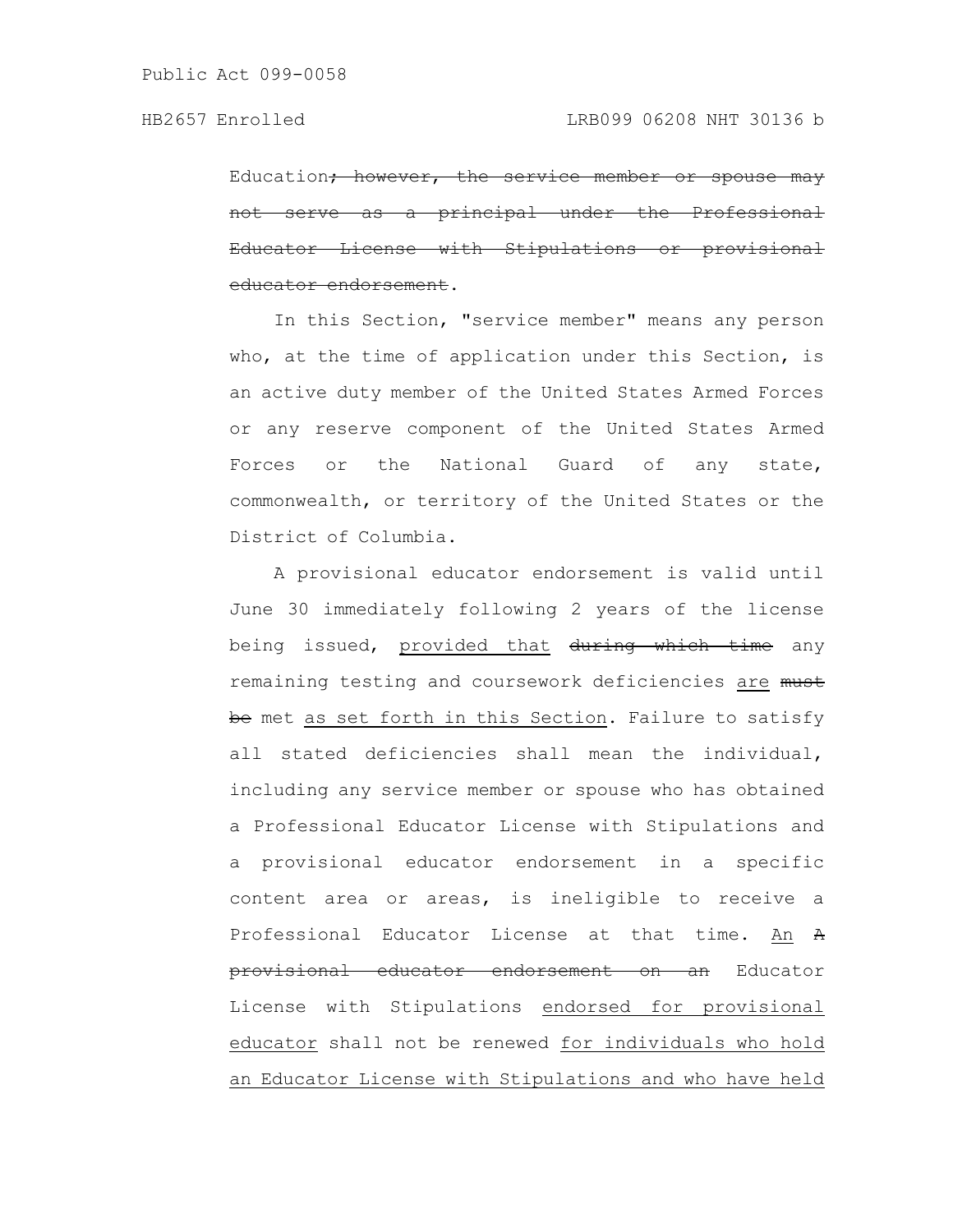a position in a public school or non-public school recognized by the State Board of Education.

(B) Alternative provisional educator. An alternative provisional educator endorsement on an Educator License with Stipulations may be issued to an applicant who, at the time of applying for the endorsement, has done all of the following:

(i) Graduated from a regionally accredited college or university with a minimum of a bachelor's degree.

(ii) Successfully completed the first phase of the Alternative Educator Licensure Program for Teachers, as described in Section 21B-50 of this Code.

(iii) Passed a test of basic skills and content area test, as required under Section 21B-30 of this Code.

The alternative provisional educator endorsement is valid for 2 years of teaching and may be renewed for a third year by an individual meeting the requirements set forth in Section 21B-50 of this Code.

(C) Alternative provisional superintendent. An alternative provisional superintendent endorsement on an Educator License with Stipulations entitles the holder to serve only as a superintendent or assistant superintendent in a school district's central office.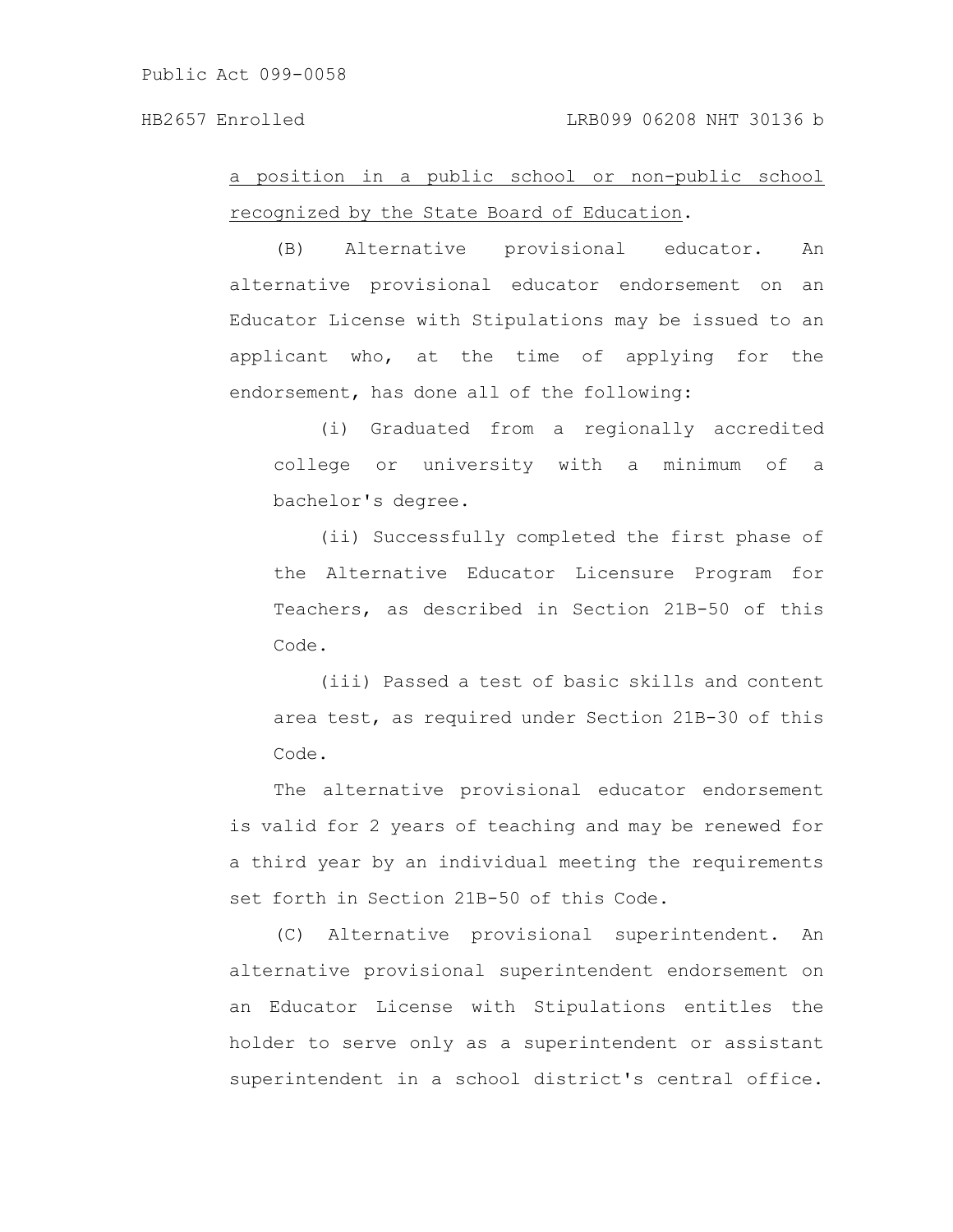This endorsement may only be issued to an applicant who, at the time of applying for the endorsement, has done all of the following:

(i) Graduated from a regionally accredited college or university with a minimum of a master's degree in a management field other than education.

(ii) Been employed for a period of at least 5 years in a management level position in a field other than education.

(iii) Successfully completed the first phase of an alternative route to superintendent endorsement program, as provided in Section 21B-55 of this Code.

(iv) Passed a test of basic skills and content area tests required under Section 21B-30 of this Code.

The endorsement may be registered for 2 fiscal years in order to complete one full year of serving as a superintendent or assistant superintendent.

(D) Resident teacher endorsement. A resident teacher endorsement on an Educator License with Stipulations may be issued to an applicant who, at the time of applying for the endorsement, has done all of the following:

(i) Graduated from a regionally accredited institution of higher education with a minimum of a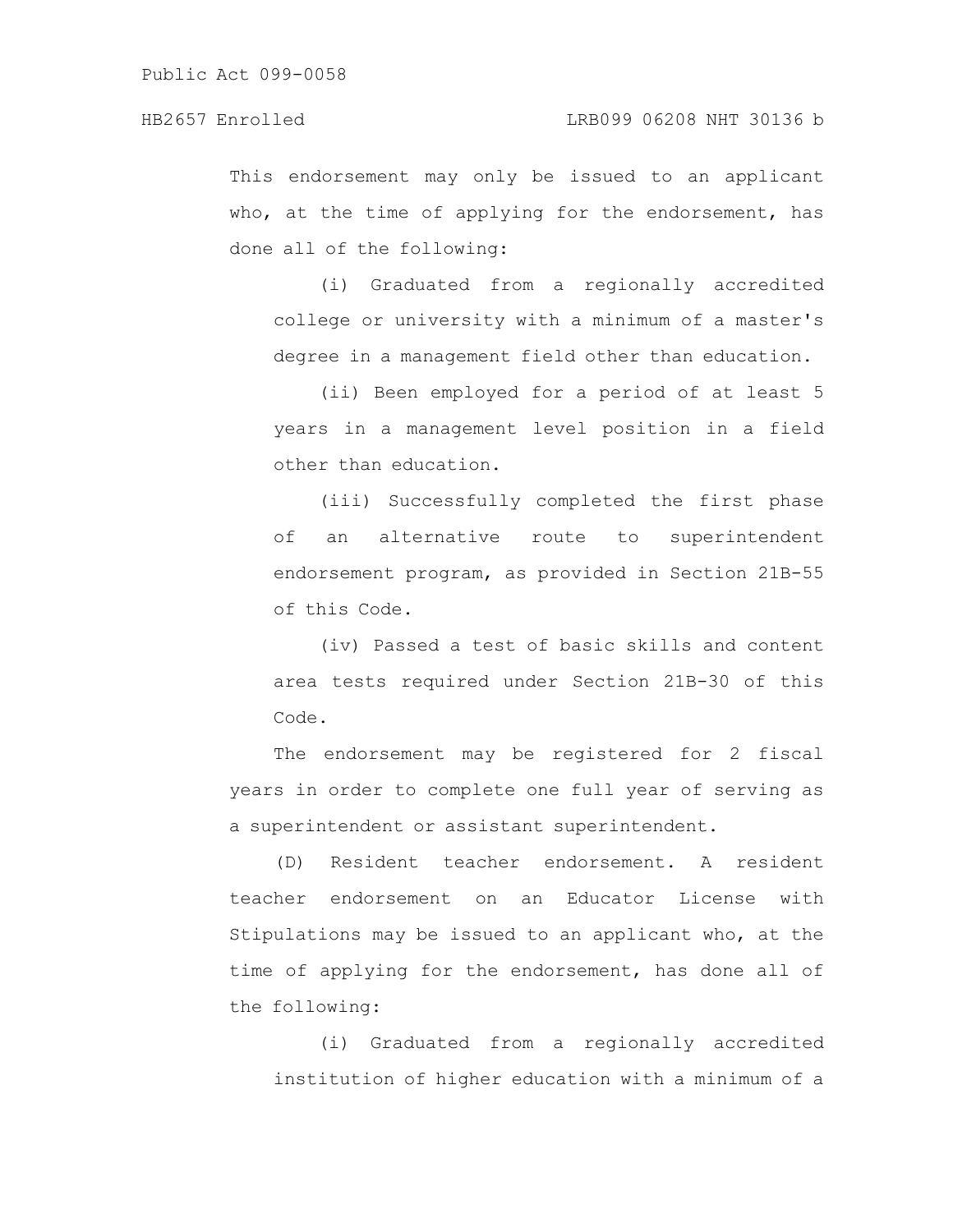bachelor's degree.

(ii) Enrolled in an approved Illinois educator preparation program.

(iii) Passed a test of basic skills and content area test, as required under Section 21B-30 of this Code.

The resident teacher endorsement on an Educator License with Stipulations is valid for 4 years of teaching and shall not be renewed.

A resident teacher may teach only under the direction of a licensed teacher, who shall act as the resident mentor teacher, and may not teach in place of a licensed teacher. A resident teacher endorsement on an Educator License with Stipulations shall no longer be valid after June 30, 2017.

(E) Career and technical educator. A career and technical educator endorsement on an Educator License with Stipulations may be issued to an applicant who has a minimum of 60 semester hours of coursework from a regionally accredited institution of higher education and has a minimum of  $2,000$  hours of experience  $\frac{1}{2}$  the last 10 years outside of education in each area to be taught.

The career and technical educator endorsement on an Educator License with Stipulations is valid until June 30 immediately following 5 years of the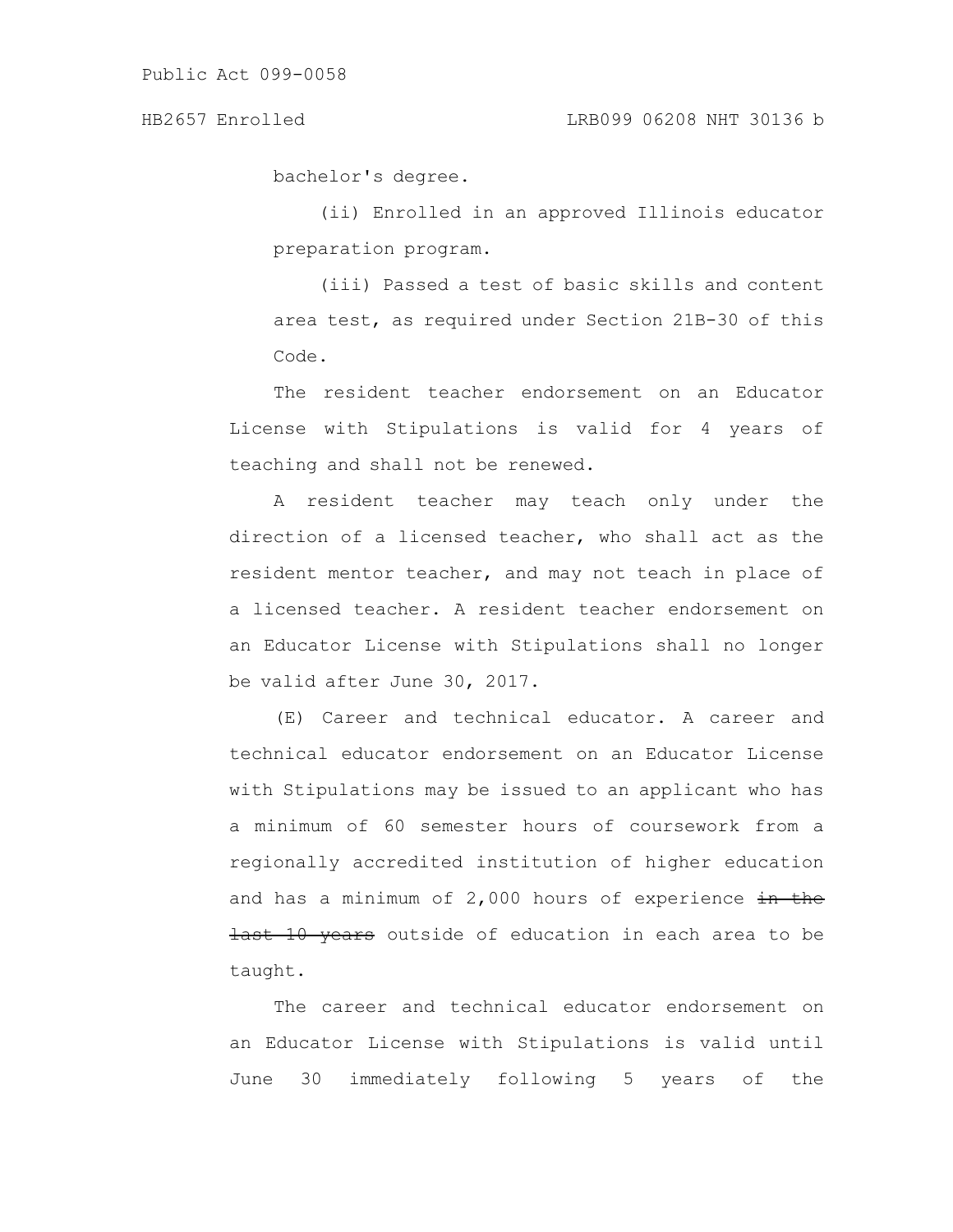endorsement being issued and may be renewed if the individual passes a test of basic skills, as required under Section 21B-30 of this Code.

(F) Part-time provisional career and technical educator or provisional career and technical educator. A part-time provisional career and technical educator endorsement or a provisional career and technical educator endorsement on an Educator License with Stipulations may be issued to an applicant who has a minimum of 8,000 hours of work experience in the skill for which the applicant is seeking the endorsement. It is the responsibility of each employing school board and regional office of education to provide verification, in writing, to the State Superintendent of Education at the time the application is submitted that no qualified teacher holding a Professional Educator License or an Educator License with Stipulations with a career and technical educator endorsement is available and that actual circumstances require such issuance.

The provisional career and technical educator endorsement on an Educator License with Stipulations is valid until June 30 immediately following 5 years of the endorsement being issued and may be renewed only one time for 5 years if the individual passes a test of basic skills, as required under Section 21B-30 of this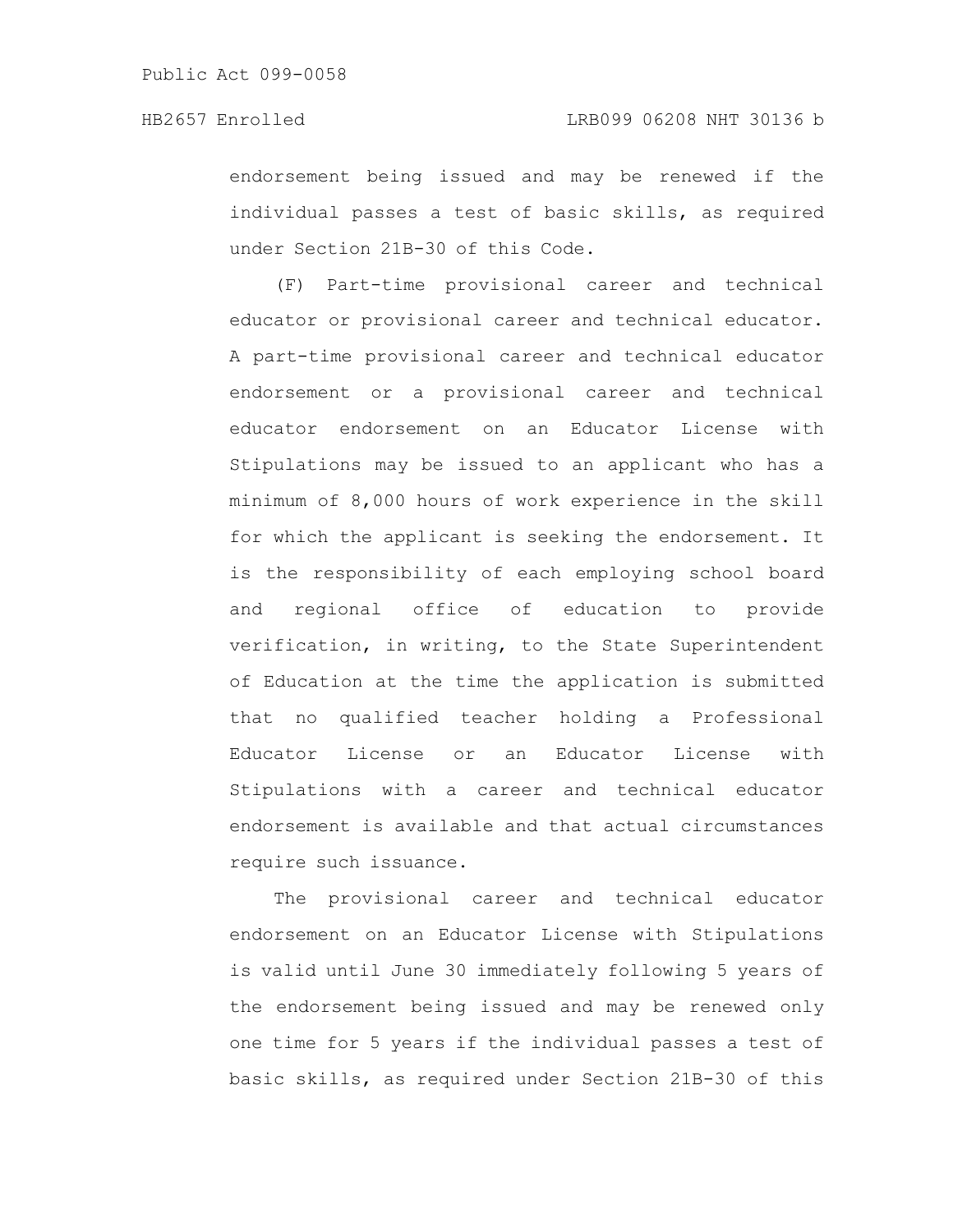Code, and has completed a minimum of 20 semester hours from a regionally accredited institution.

A part-time provisional career and technical educator endorsement on an Educator License with Stipulations may be issued for teaching no more than 2 courses of study for grades 6 through 12. The part-time provisional career and technical educator endorsement on an Educator License with Stipulations is valid until June 30 immediately following 5 years of the endorsement being issued and may be renewed for 5 years if the individual makes application for renewal.

(G) Transitional bilingual educator. A transitional bilingual educator endorsement on an Educator License with Stipulations may be issued for the purpose of providing instruction in accordance with Article 14C of this Code to an applicant who provides satisfactory evidence that he or she meets all of the following requirements:

(i) Possesses adequate speaking, reading, and writing ability in the language other than English in which transitional bilingual education is offered.

(ii) Has the ability to successfully communicate in English.

(iii) Either possessed, within 5 years previous to his or her applying for a transitional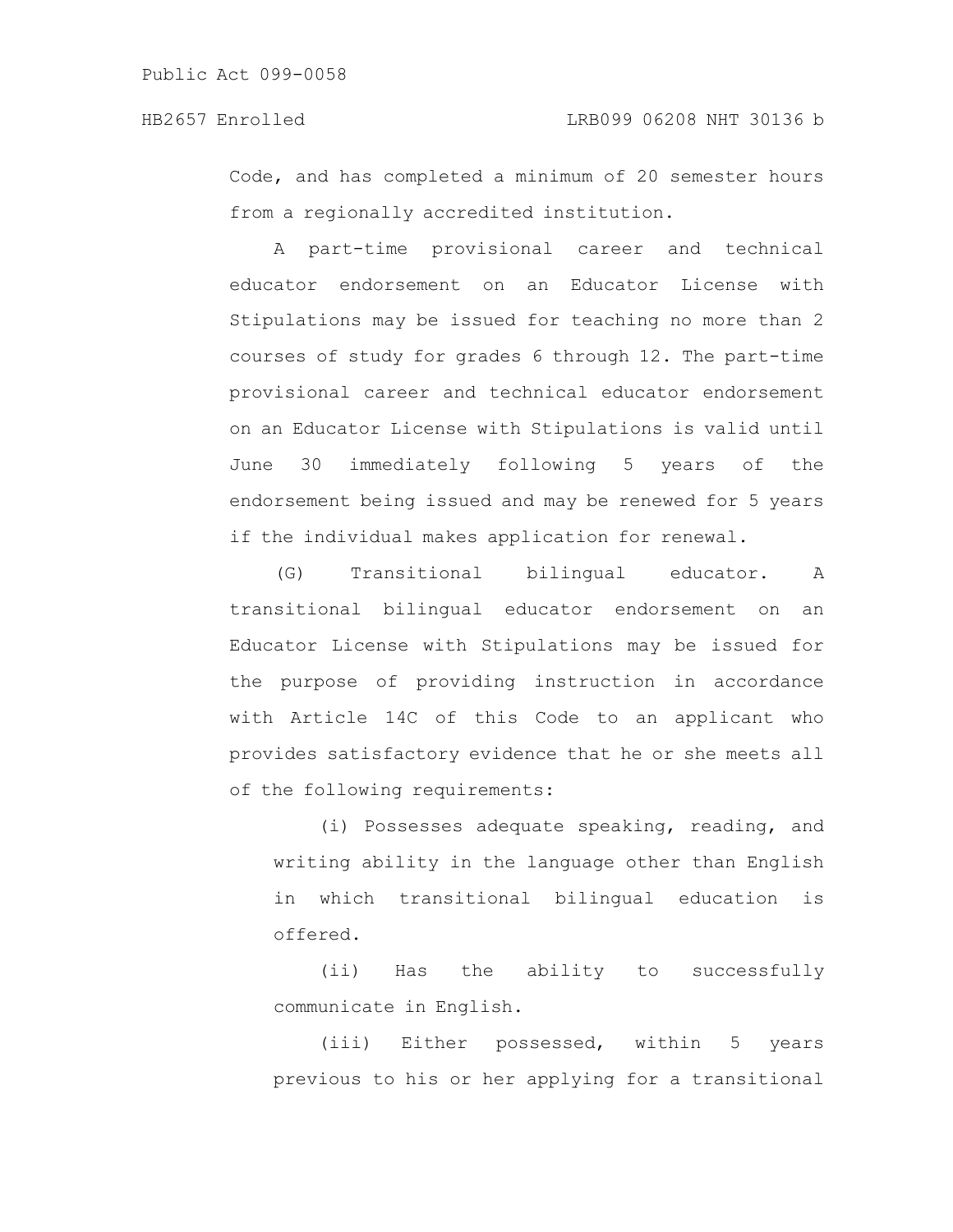bilingual educator endorsement, a valid and comparable teaching certificate or comparable authorization issued by a foreign country or holds a degree from an institution of higher learning in a foreign country that the State Educator Preparation and Licensure Board determines to be the equivalent of a bachelor's degree from a regionally accredited institution of higher learning in the United States.

A transitional bilingual educator endorsement shall be valid for prekindergarten through grade 12, is valid until June 30 immediately following 5 years of the endorsement being issued, and shall not be renewed.

Persons holding a transitional bilingual educator endorsement shall not be employed to replace any presently employed teacher who otherwise would not be replaced for any reason.

(H) Language endorsement. In an effort to alleviate the shortage of teachers speaking a language other than English in the public schools, an individual who holds an Educator License with Stipulations may also apply for a language endorsement, provided that the applicant provides satisfactory evidence that he or she meets all of the following requirements:

(i) Holds a transitional bilingual endorsement.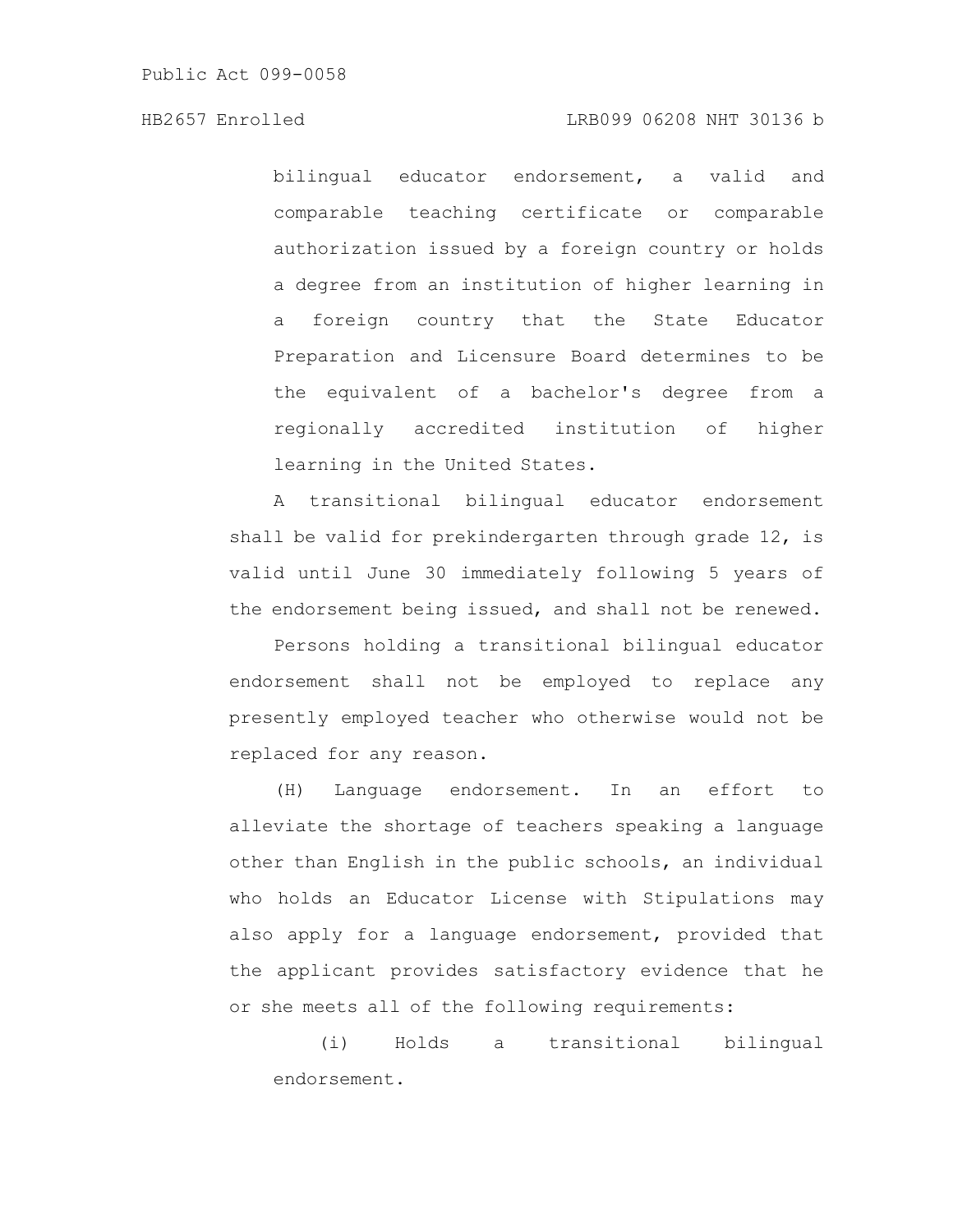(ii) Has demonstrated proficiency in the language for which the endorsement is to be issued by passing the applicable language content test required by the State Board of Education.

(iii) Holds a bachelor's degree or higher from a regionally accredited institution of higher education or, for individuals educated in a country other than the United States, holds a degree from an institution of higher learning in a foreign country that the State Educator Preparation and Licensure Board determines to be the equivalent of a bachelor's degree from a regionally accredited institution of higher learning in the United States.

(iv) Has passed a test of basic skills, as required under Section 21B-30 of this Code.

A language endorsement on an Educator License with Stipulations is valid for prekindergarten through grade 12 for the same validity period as the individual's transitional bilingual educator endorsement on the Educator License with Stipulations and shall not be renewed.

(I) Visiting international educator. A visiting international educator endorsement on an Educator License with Stipulations may be issued to an individual who is being recruited by a particular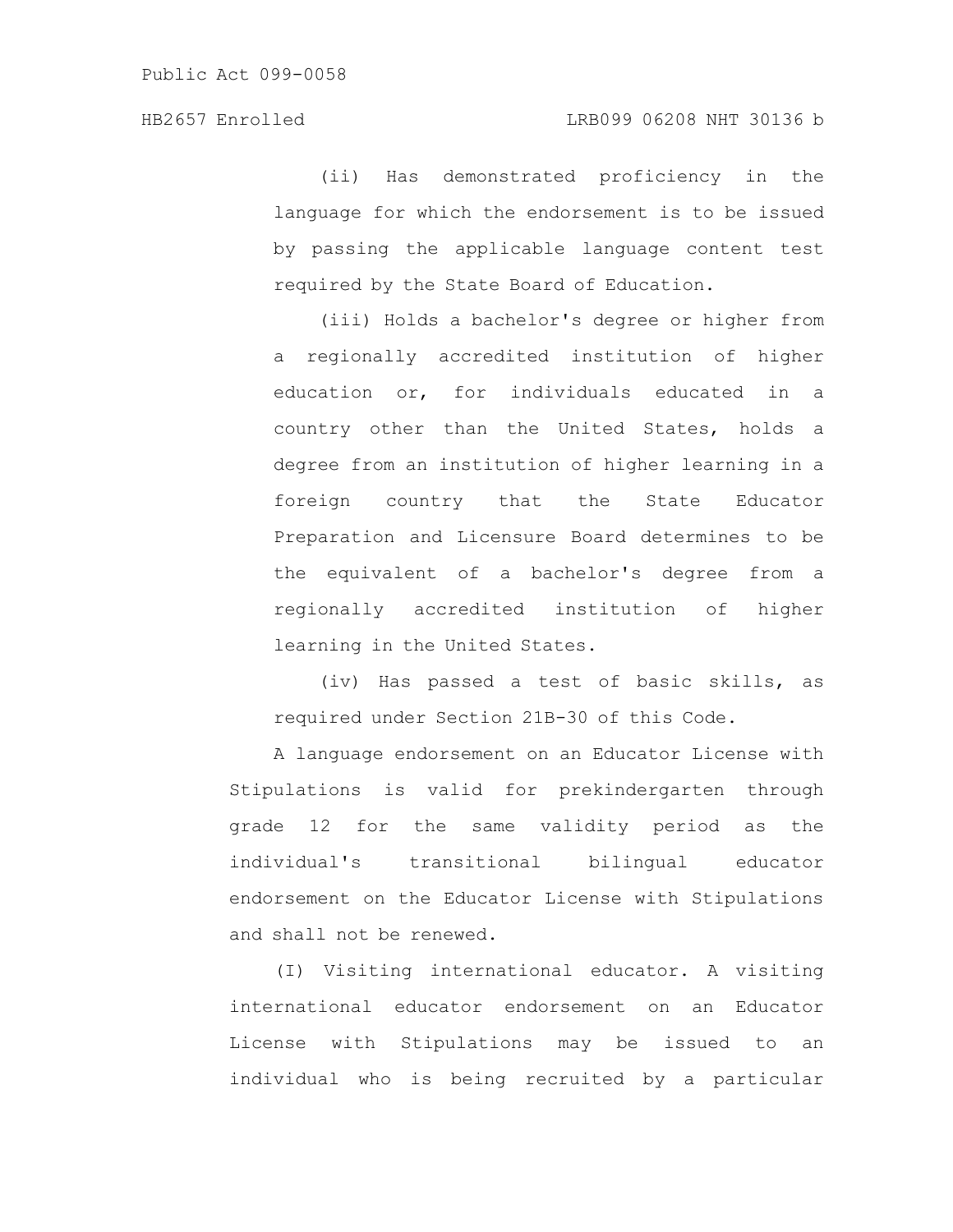school district that conducts formal recruitment programs outside of the United States to secure the services of qualified teachers and who meets all of the following requirements:

(i) Holds the equivalent of a minimum of a bachelor's degree issued in the United States.

(ii) Has been prepared as a teacher at the grade level for which he or she will be employed.

(iii) Has adequate content knowledge in the subject to be taught.

(iv) Has an adequate command of the English language.

A holder of a visiting international educator endorsement on an Educator License with Stipulations shall be permitted to teach in bilingual education programs in the language that was the medium of instruction in his or her teacher preparation program, provided that he or she passes the English Language Proficiency Examination or another test of writing skills in English identified by the State Board of Education, in consultation with the State Educator Preparation and Licensure Board.

A visiting international educator endorsement on an Educator License with Stipulations is valid for 3 years and shall not be renewed.

(J) Paraprofessional educator. A paraprofessional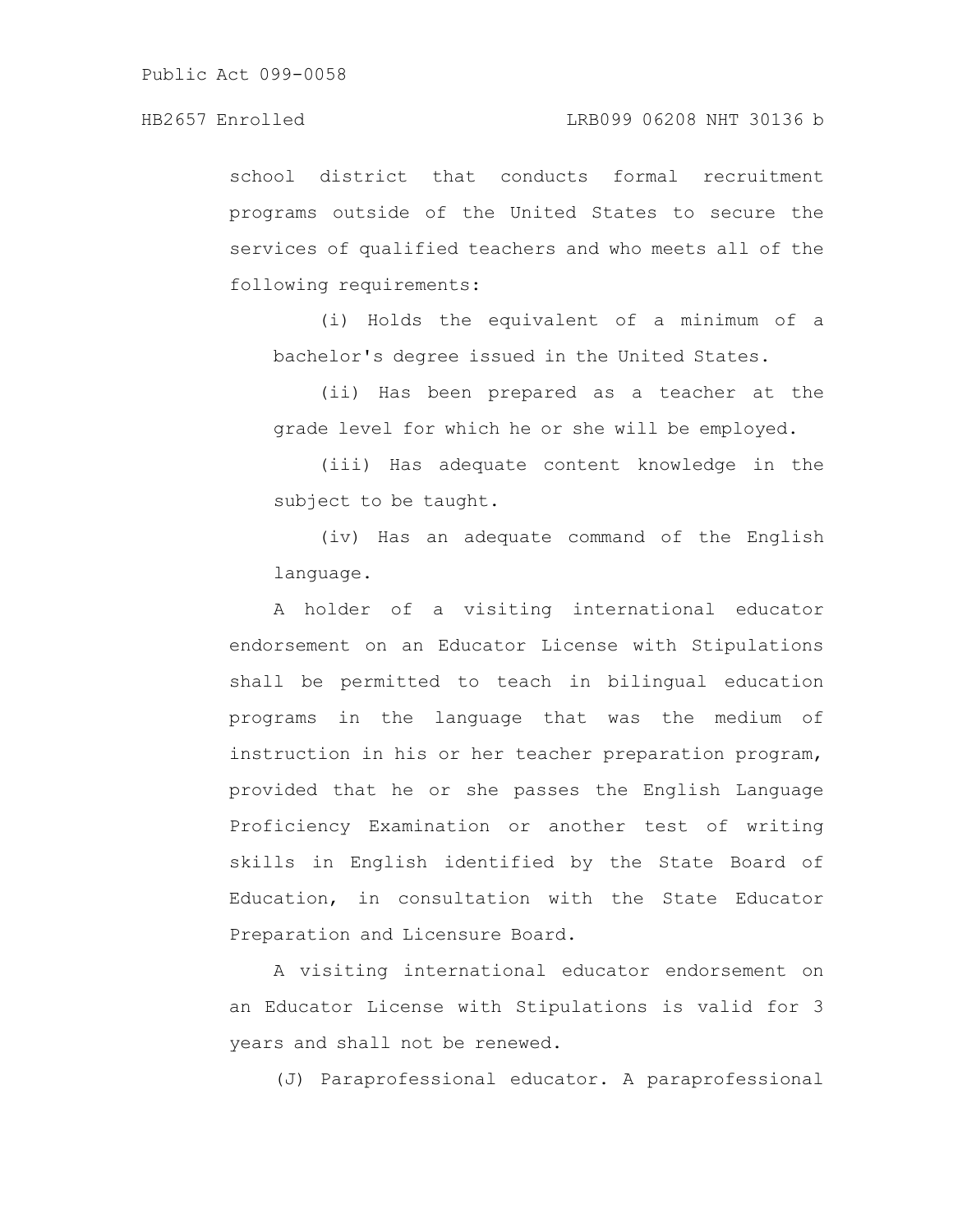educator endorsement on an Educator License with Stipulations may be issued to an applicant who holds a high school diploma or its recognized equivalent and either holds an associate's degree or a minimum of 60 semester hours of credit from a regionally accredited institution of higher education or has passed a test of basic skills required under Section 21B-30 of this Code. The paraprofessional educator endorsement is valid until June 30 immediately following 5 years of the endorsement being issued and may be renewed through application and payment of the appropriate fee, as required under Section 21B-40 of this Code. An individual who holds only a paraprofessional educator endorsement is not subject to additional requirements in order to renew the endorsement.

(K) Chief school business official. A chief school business official endorsement on an Educator License with Stipulations may be issued to an applicant who qualifies by having a master's degree or higher, 2 years of full-time administrative experience in school business management or 2 years of university-approved practical experience, and a minimum of 24 semester hours of graduate credit in a program approved by the State Board of Education for the preparation of school business administrators and by passage of the applicable State tests, including a test of basic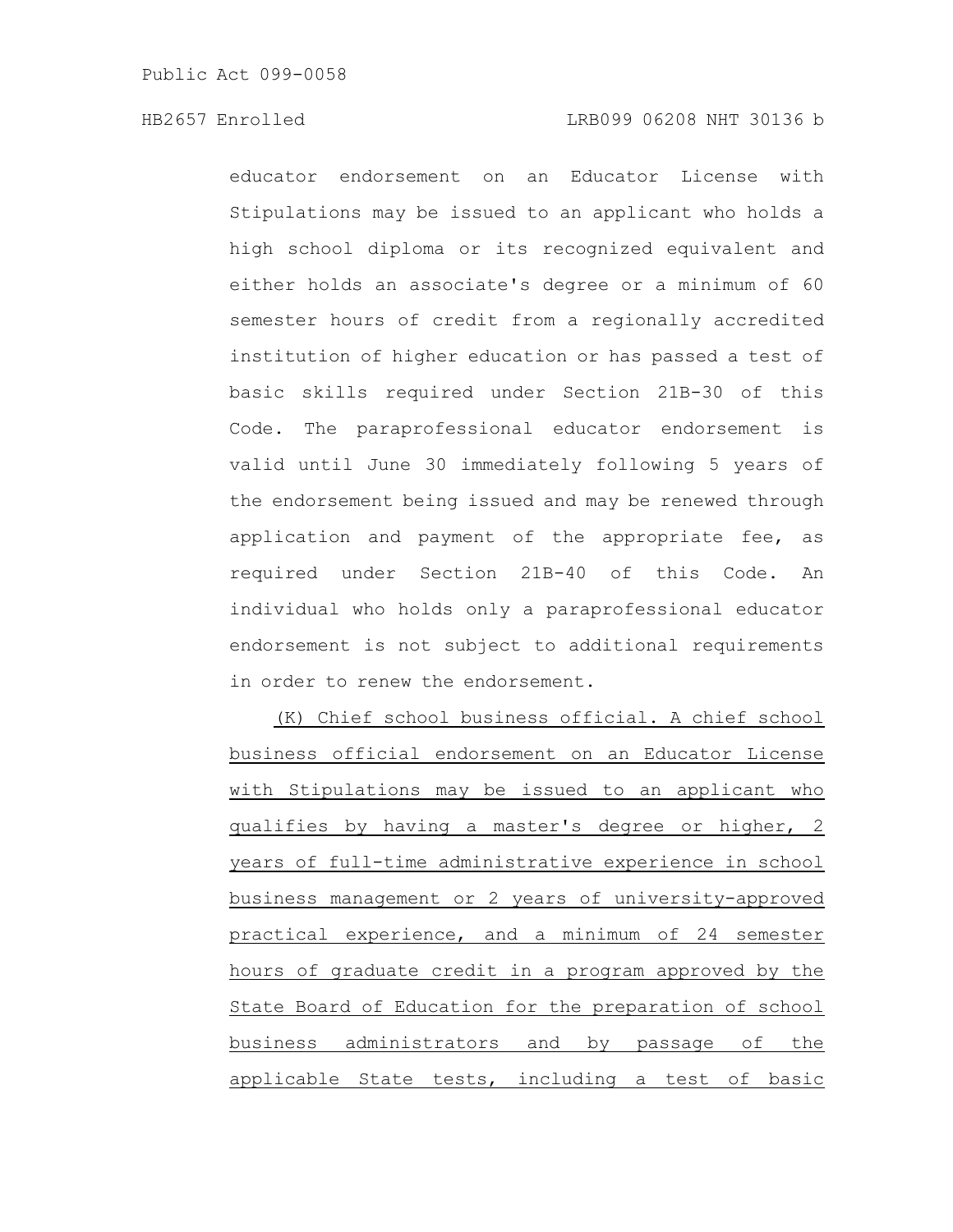skills and applicable content area test.

The chief school business official endorsement may also be affixed to the Educator License with Stipulations of any holder who qualifies by having a master's degree in business administration, finance, or accounting and who completes an additional 6 semester hours of internship in school business management from a regionally accredited institution of higher education and passes the applicable State tests, including a test of basic skills and applicable content area test. This endorsement shall be required for any individual employed as a chief school business official.

The chief school business official endorsement on an Educator License with Stipulations is valid until June 30 immediately following 5 years of the endorsement being issued and may be renewed if the license holder completes renewal requirements as required for individuals who hold a Professional Educator License endorsed for chief school business official under Section 21B-45 of this Code and such rules as may be adopted by the State Board of Education.

(3) Substitute Teaching License. A Substitute Teaching License may be issued to qualified applicants for substitute teaching in all grades of the public schools,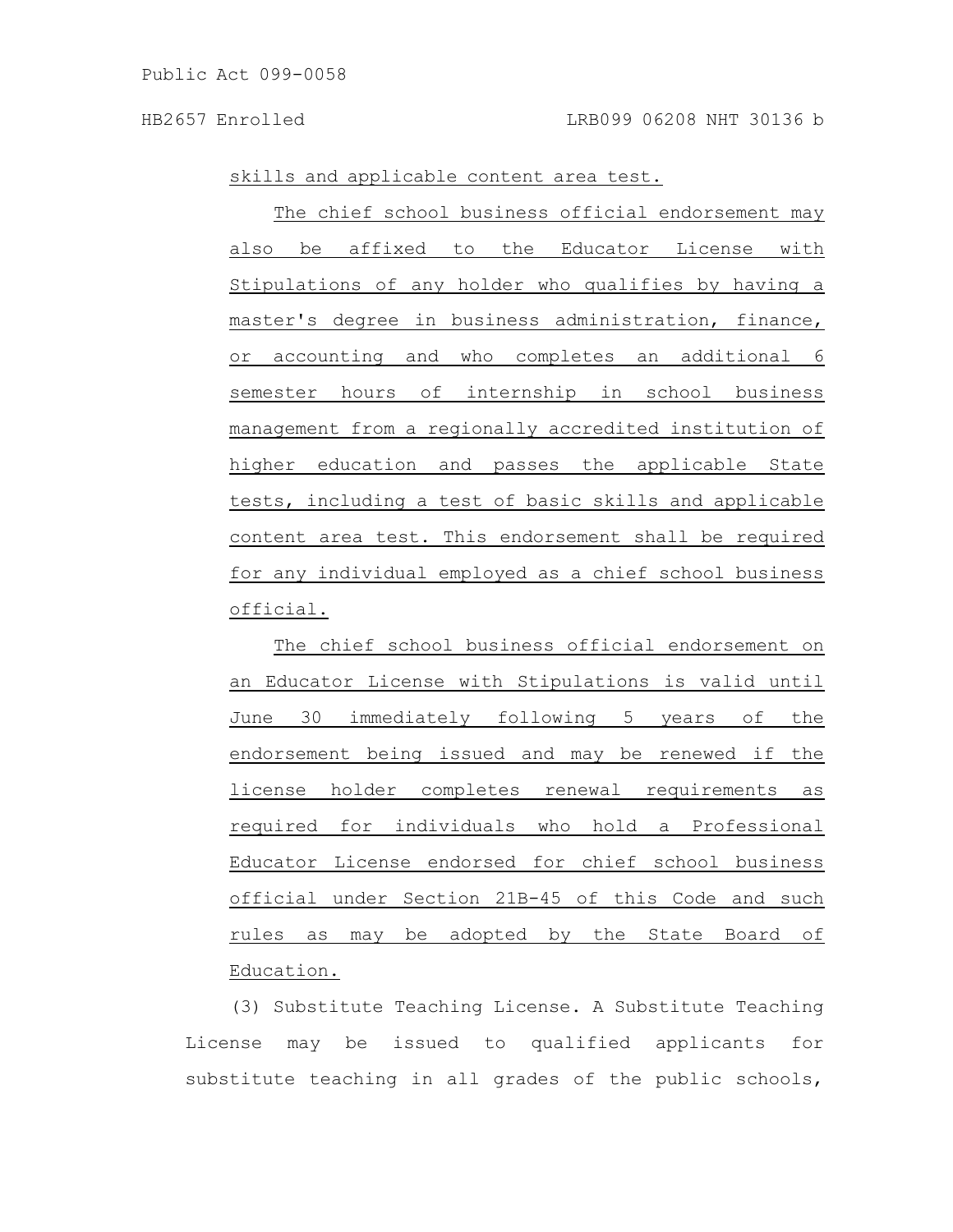prekindergarten through grade 12. Substitute Teaching Licenses are not eligible for endorsements. Applicants for a Substitute Teaching License must hold a bachelor's degree or higher from a regionally accredited institution of higher education.

Substitute Teaching Licenses are valid for 5 years and may be renewed if the individual has passed a test of basic skills, as authorized under Section 21B-30 of this Code. An individual who has passed a test of basic skills for the first licensure renewal is not required to retake the test again for further renewals.

Substitute Teaching Licenses are valid for substitute teaching in every county of this State. If an individual has had his or her Professional Educator License or Educator License with Stipulations suspended or revoked or has not met the renewal requirements for licensure, then that individual is not eligible to obtain a Substitute Teaching License.

A substitute teacher may only teach in the place of a licensed teacher who is under contract with the employing board. If, however, there is no licensed teacher under contract because of an emergency situation, then a district may employ a substitute teacher for no longer than 30 calendar days per each vacant position in the district if the district notifies the appropriate regional office of education within 5 business days after the employment of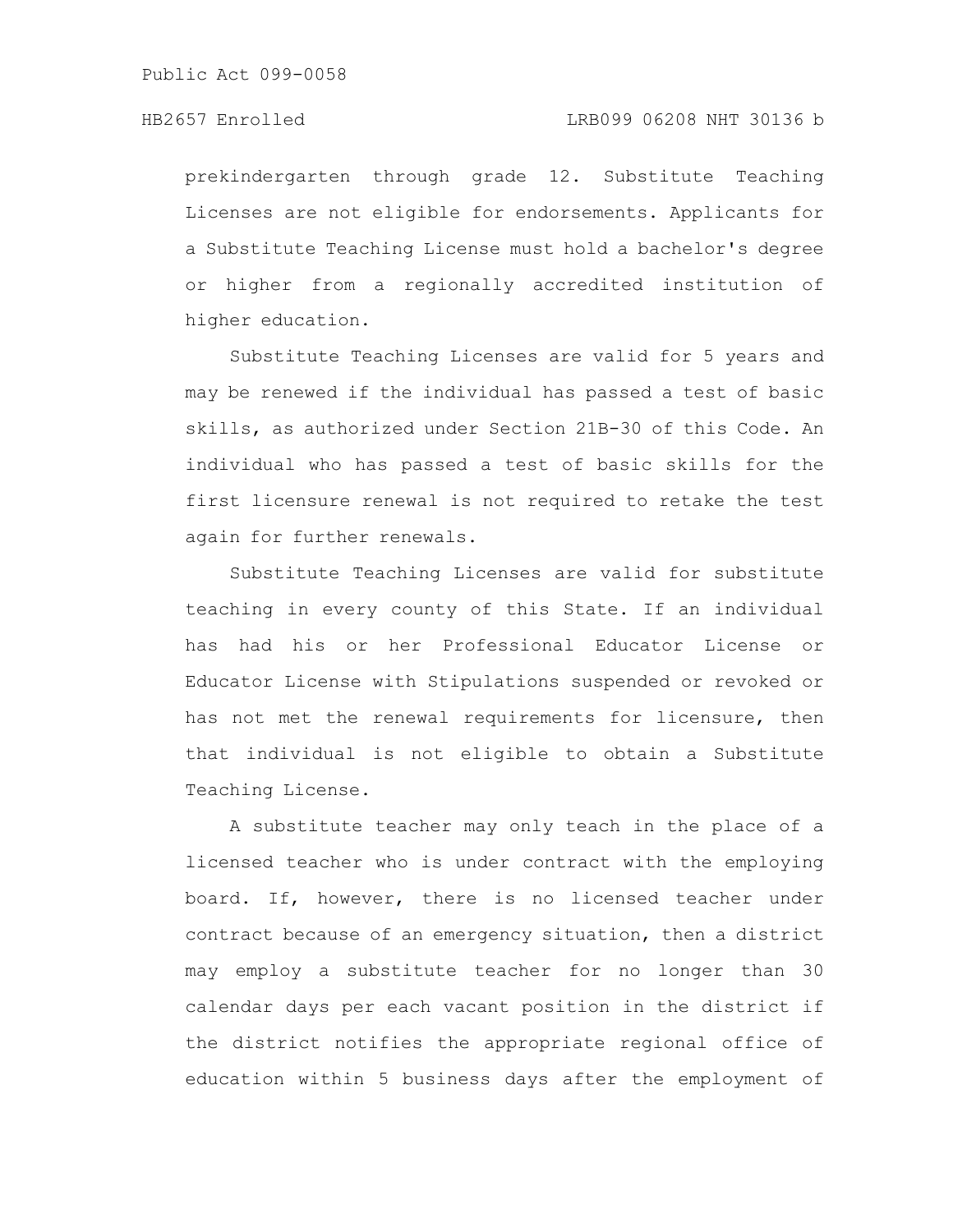the substitute teacher in the emergency situation. An emergency situation is one in which an unforeseen vacancy has occurred and (i) a teacher is unable to fulfill his or her contractual duties or (ii) teacher capacity needs of the district exceed previous indications, and the district is actively engaged in advertising to hire a fully licensed teacher for the vacant position.

There is no limit on the number of days that a substitute teacher may teach in a single school district, provided that no substitute teacher may teach for longer than 90 school days for any one licensed teacher under contract in the same school year. A substitute teacher who holds a Professional Educator License or Educator License with Stipulations shall not teach for more than 120 school days for any one licensed teacher under contract in the same school year. The limitations in this paragraph (3) on the number of days a substitute teacher may be employed do not apply to any school district operating under Article 34 of this Code.

(Source: P.A. 97-607, eff. 8-26-11; 97-710, eff. 1-1-13; 98-28, eff. 7-1-13; 98-751, eff. 1-1-15.)

(105 ILCS 5/21B-25)

Sec. 21B-25. Endorsement on licenses. All licenses issued under paragraph (1) of Section 21B-20 of this Code shall be specifically endorsed by the State Board of Education for each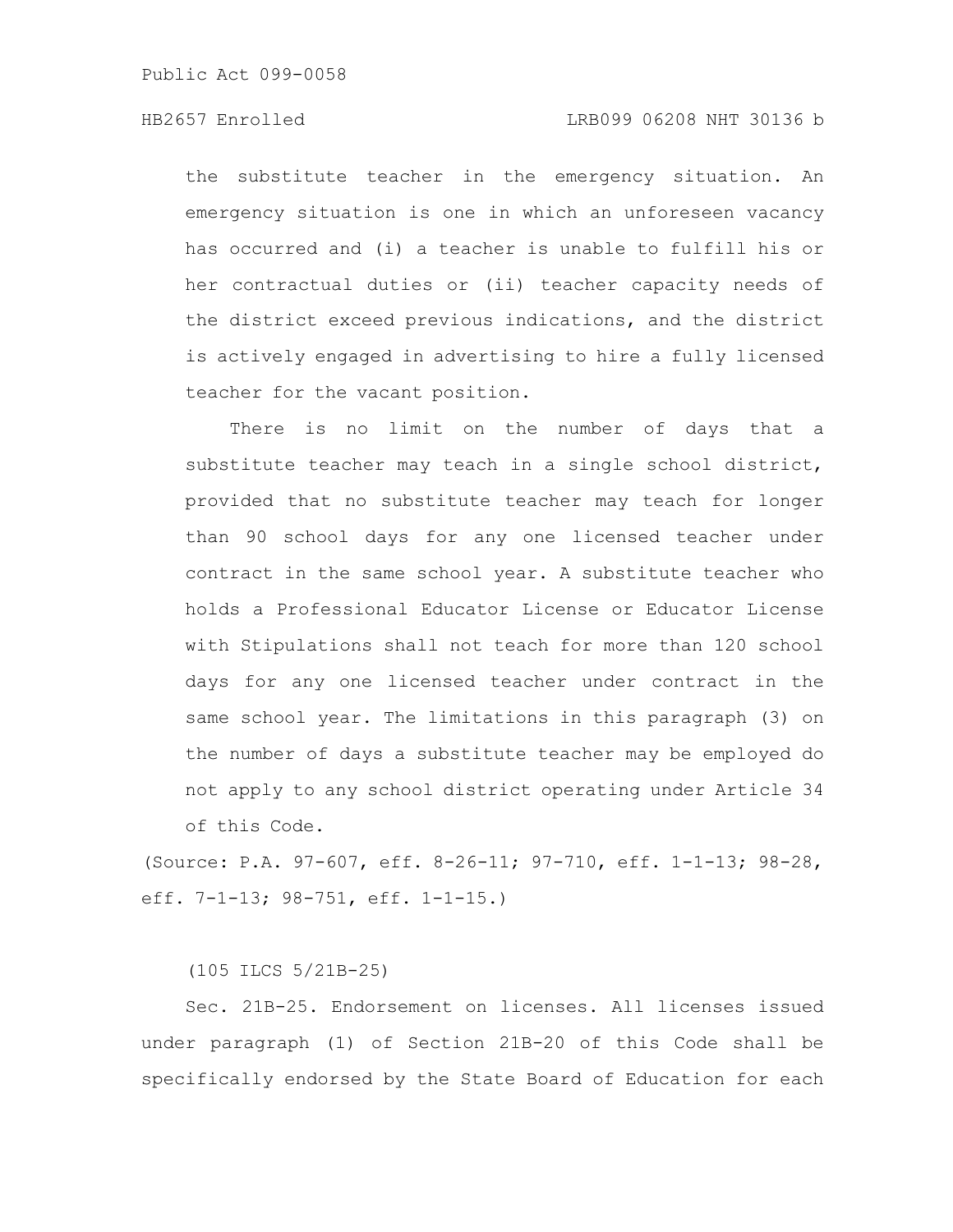# HB2657 Enrolled LRB099 06208 NHT 30136 b

content area, school support area, and administrative area for which the holder of the license is qualified. Recognized institutions approved to offer educator preparation programs shall be trained to add endorsements to licenses issued to applicants who meet all of the requirements for the endorsement or endorsements, including passing any required tests. The State Superintendent of Education shall randomly audit institutions to ensure that all rules and standards are being followed for entitlement or when endorsements are being recommended.

(1) The State Board of Education, in consultation with the State Educator Preparation and Licensure Board, shall establish, by rule, the grade level and subject area endorsements to be added to the Professional Educator License. These rules shall outline the requirements for obtaining each endorsement.

(2) In addition to any and all grade level and content area endorsements developed by rule, the State Board of Education, in consultation with the State Educator Preparation and Licensure Board, shall develop the requirements for the following endorsements:

(A) General administrative endorsement. A general administrative endorsement shall be added to a Professional Educator License, provided that an approved program has been completed. An individual holding a general administrative endorsement may work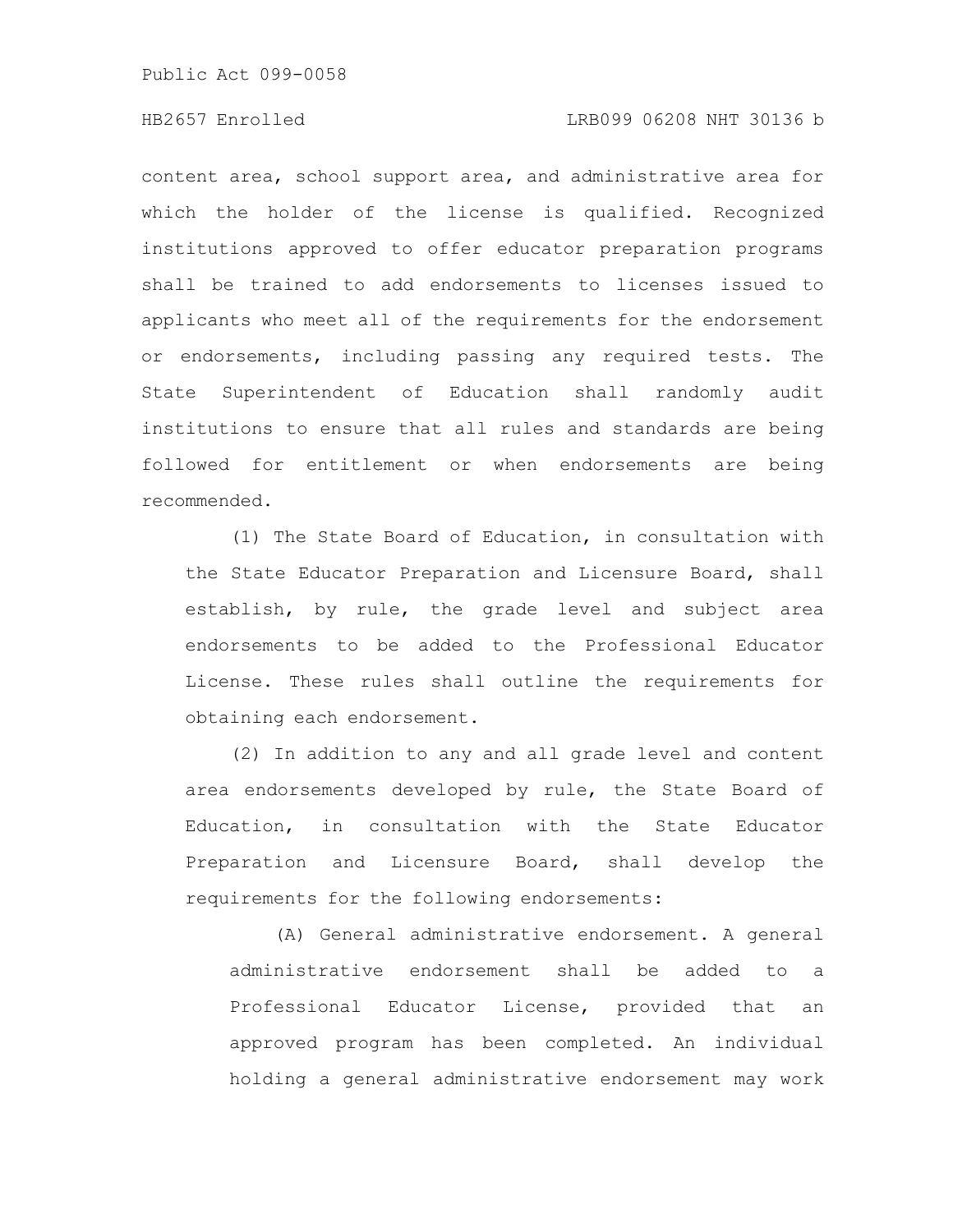only as a principal or assistant principal or in a related or similar position, as determined by the State Superintendent of Education, in consultation with the State Educator Preparation and Licensure Board.

Beginning on September 1, 2014, the general administrative endorsement shall no longer be issued except to individuals who completed all coursework requirements for the receipt of the general administrative endorsement by September 1, 2014, who have completed all testing requirements by June 30, 2016, and who apply for the endorsement on or before June 30, 2016. Individuals who hold a valid and registered administrative certificate with a general administrative endorsement issued under Section 21-7.1 of this Code or a Professional Educator License with a general administrative endorsement issued prior to September 1, 2014 and who have served for at least one full year during the 5 years prior in a position requiring a general administrative endorsement shall, upon request to the State Board of Education and through July 1, 2015, have their respective general administrative endorsement converted to a principal endorsement on the Professional Educator License. Candidates shall not be admitted to an approved general administrative preparation program after September 1, 2012.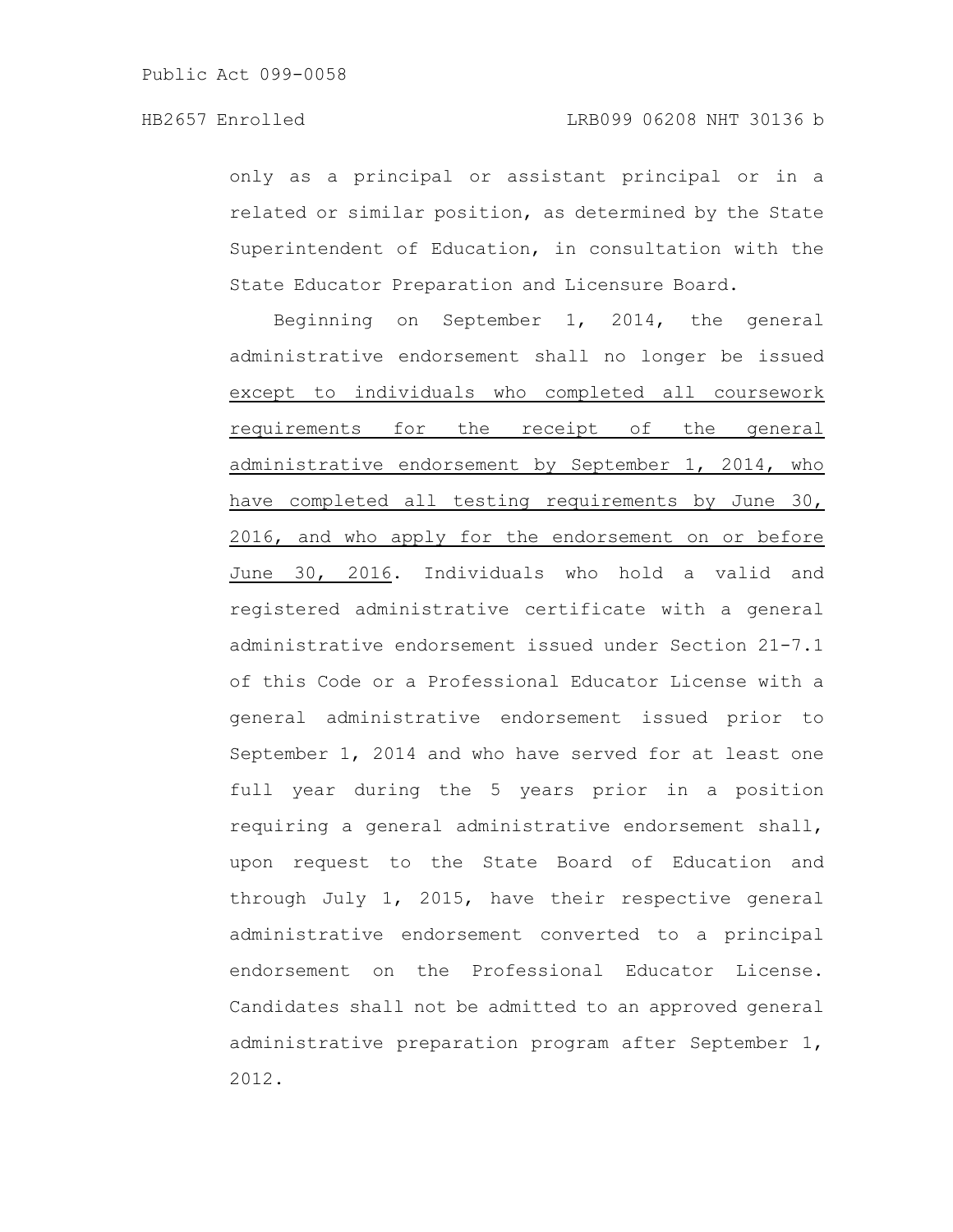All other individuals holding a valid and registered administrative certificate with a general administrative endorsement issued pursuant to Section 21-7.1 of this Code or a general administrative endorsement on a Professional Educator License issued prior to September 1, 2014 shall have the general administrative endorsement converted to a principal endorsement on a Professional Educator License upon request to the State Board of Education and by completing one of the following pathways:

(i) Passage of the State principal assessment developed by the State Board of Education.

(ii) Through July 1, 2019, completion of an Illinois Educators' Academy course designated by the State Superintendent of Education.

(iii) Completion of a principal preparation program established and approved pursuant to Section 21B-60 of this Code and applicable rules.

Individuals who do not choose to convert the general administrative endorsement on the administrative certificate issued pursuant to Section 21-7.1 of this Code or on the Professional Educator License shall continue to be able to serve in any position previously allowed under paragraph (2) of subsection (e) of Section 21-7.1 of this Code.

The general administrative endorsement on the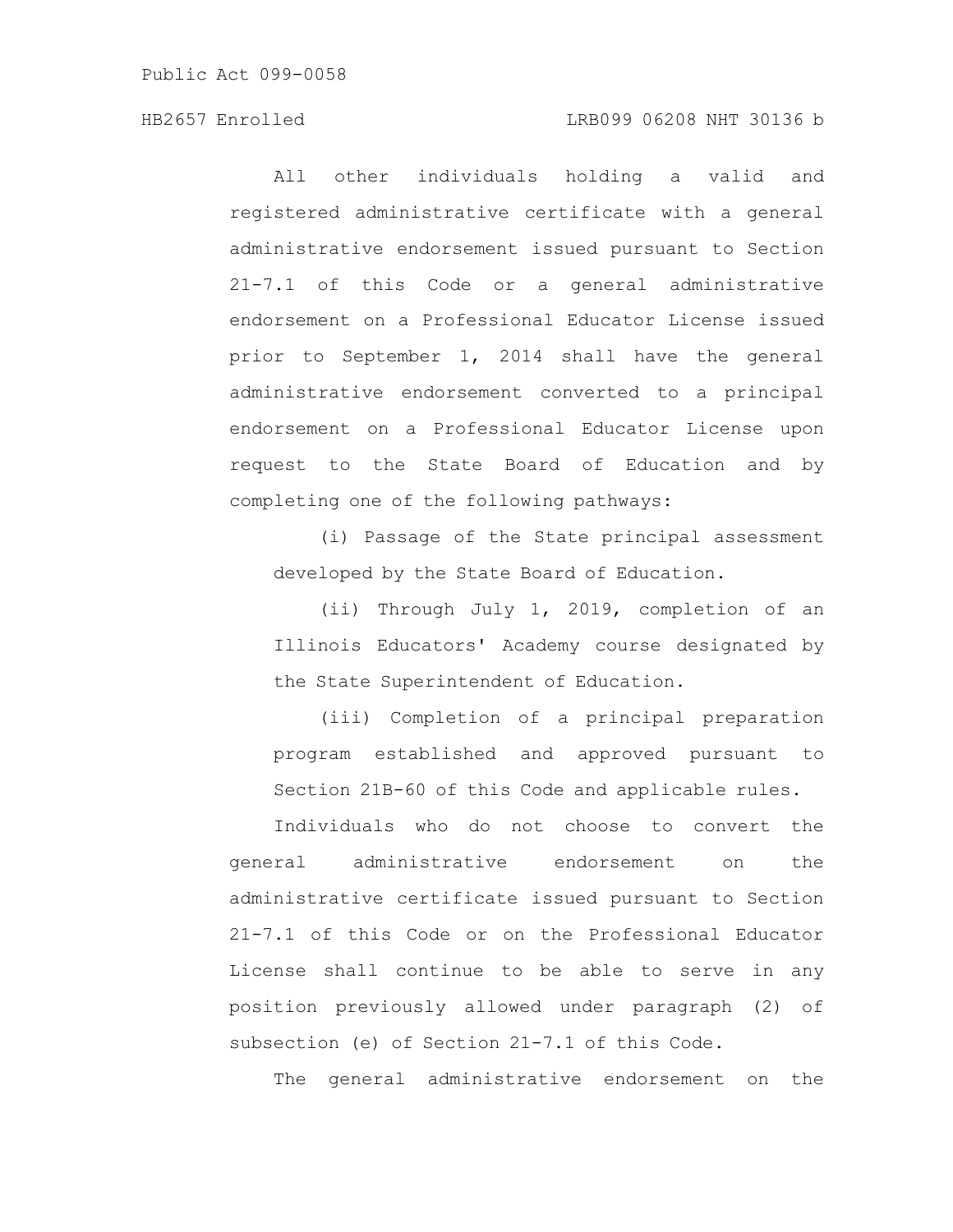Professional Educator License is available only to individuals who, prior to September 1, 2014, had such an endorsement on the administrative certificate issued pursuant to Section 21-7.1 of this Code or who already have a Professional Educator License and have completed a general administrative program and who do not choose to convert the general administrative endorsement to a principal endorsement pursuant to the options in this Section.

(B) Principal endorsement. A principal endorsement shall be affixed to a Professional Educator License of any holder who qualifies by having all of the following:

(i) Successful completion of a principal preparation program approved in accordance with Section 21B-60 of this Code and any applicable rules.

(ii) At least 4 total years of teaching or, until June 30, 2019, working in the capacity of school support personnel in an Illinois public school or nonpublic school recognized by the State Board of Education or in an out-of-state public school or out-of-state nonpublic school meeting out-of-state recognition standards comparable to those approved by the State Superintendent of Education; however, the State Board of Education,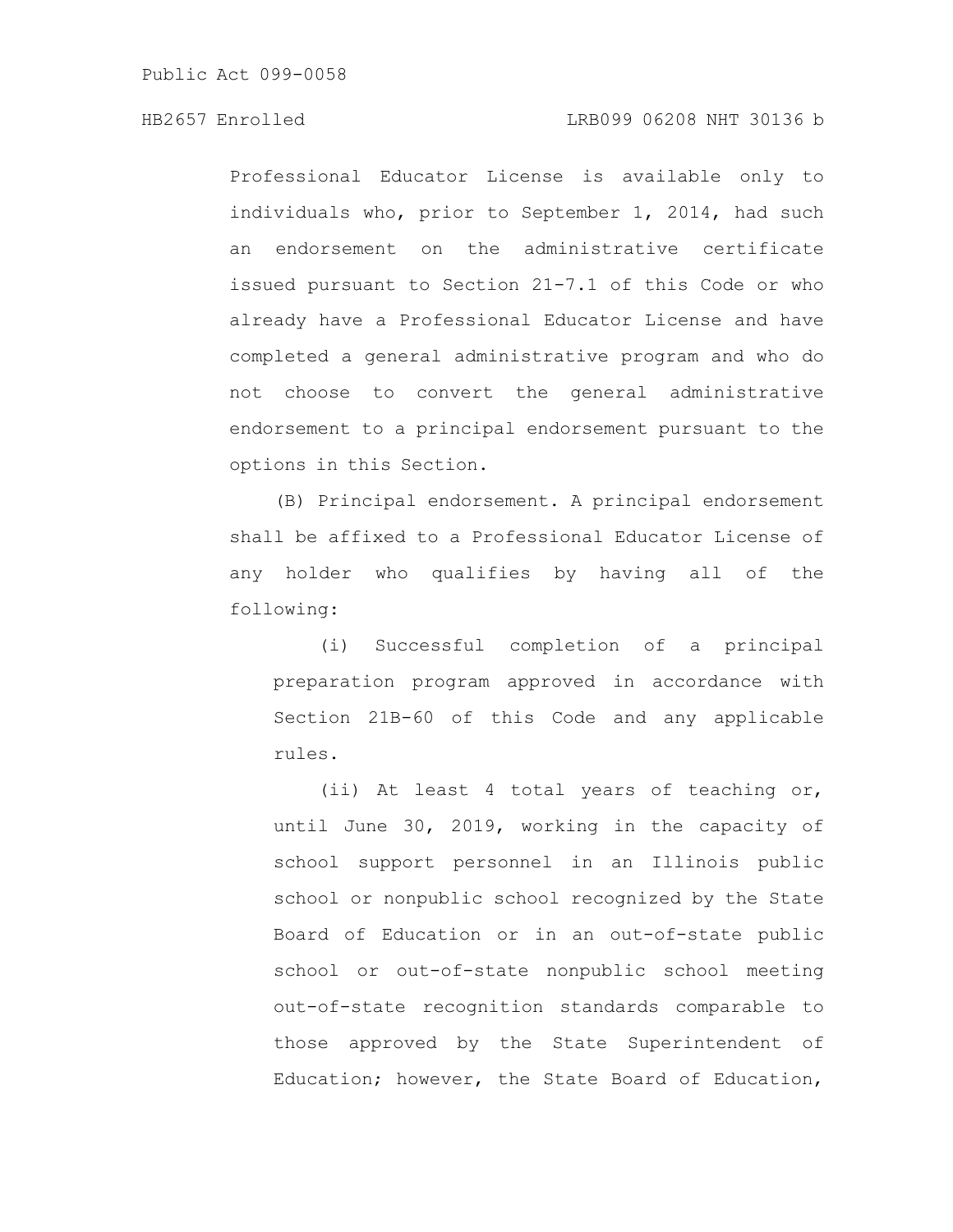in consultation with the State Educator Preparation and Licensure Board, shall allow, by rules, for fewer than 4 years of experience based on meeting standards set forth in such rules, including without limitation a review of performance evaluations or other evidence of demonstrated qualifications.

(iii) A master's degree or higher from a regionally accredited college or university.

(C) Chief school business official endorsement. A chief school business official endorsement shall be affixed to the Professional Educator License of any holder who qualifies by having a master's degree or higher, 2 years of full-time administrative experience in school business management or 2 years of university-approved practical experience, and a minimum of 24 semester hours of graduate credit in a program approved by the State Board of Education for the preparation of school business administrators and by passage of the applicable State tests. The chief school business official endorsement may also be affixed to the Professional Educator License of any holder who qualifies by having a master's degree in business administration, finance, or accounting and who completes an additional 6 semester hours of internship in school business management from a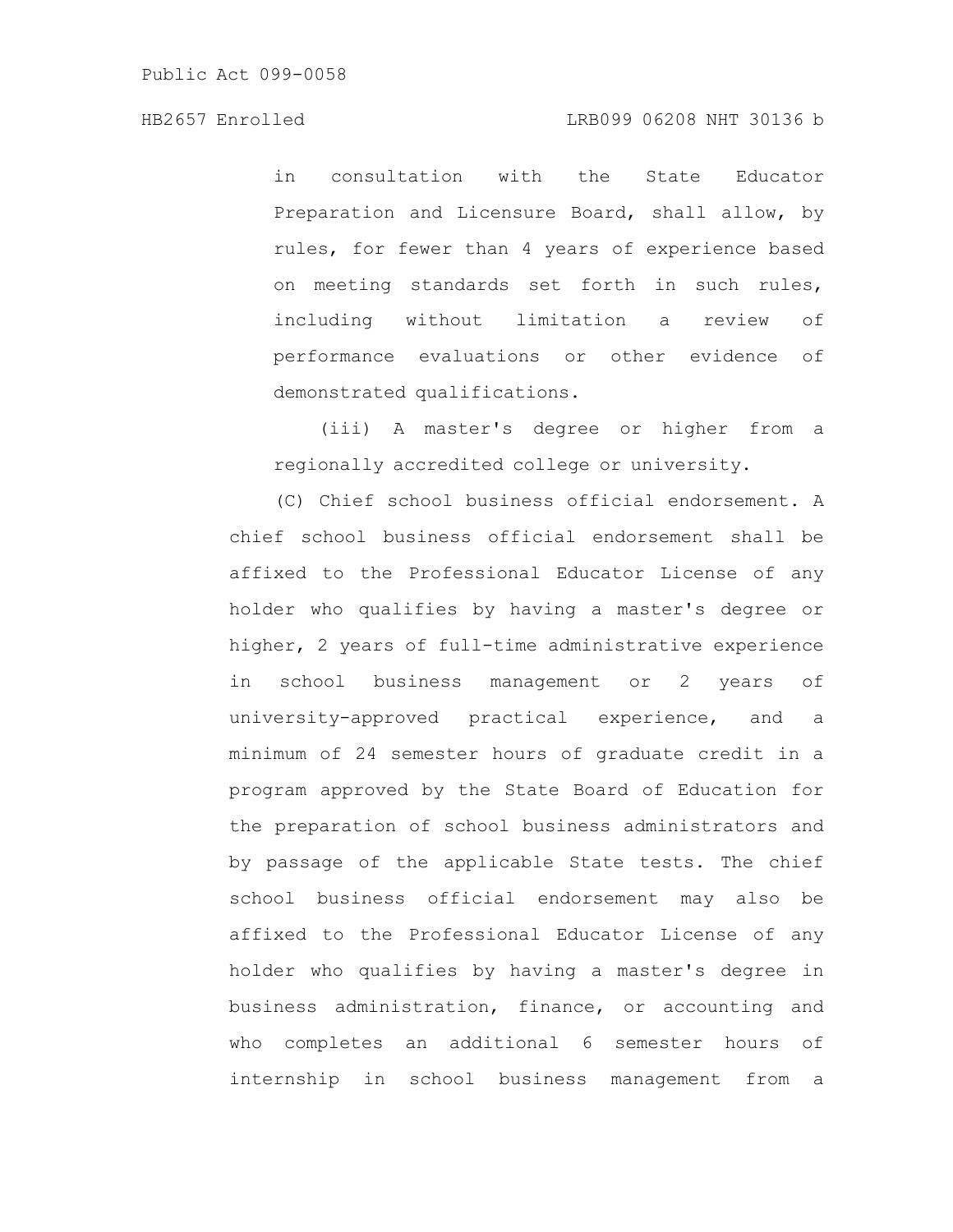regionally accredited institution of higher education and passes the applicable State tests. This endorsement shall be required for any individual employed as a chief school business official.

(D) Superintendent endorsement. A superintendent endorsement shall be affixed to the Professional Educator License of any holder who has completed a program approved by the State Board of Education for the preparation of superintendents of schools, has had at least 2 years of experience employed full-time in a general administrative position or as a full-time principal, director of special education, or chief school business official in the public schools or in a State-recognized nonpublic school in which the chief administrator is required to have the licensure necessary to be a principal in a public school in this State and where a majority of the teachers are required to have the licensure necessary to be instructors in a public school in this State, and has passed the required State tests; or of any holder who has completed a program that is not an Illinois-approved educator preparation program at an Illinois institution of higher education and from out-of-state that has a program with recognition standards comparable to those approved by the State Superintendent of Education and holds the general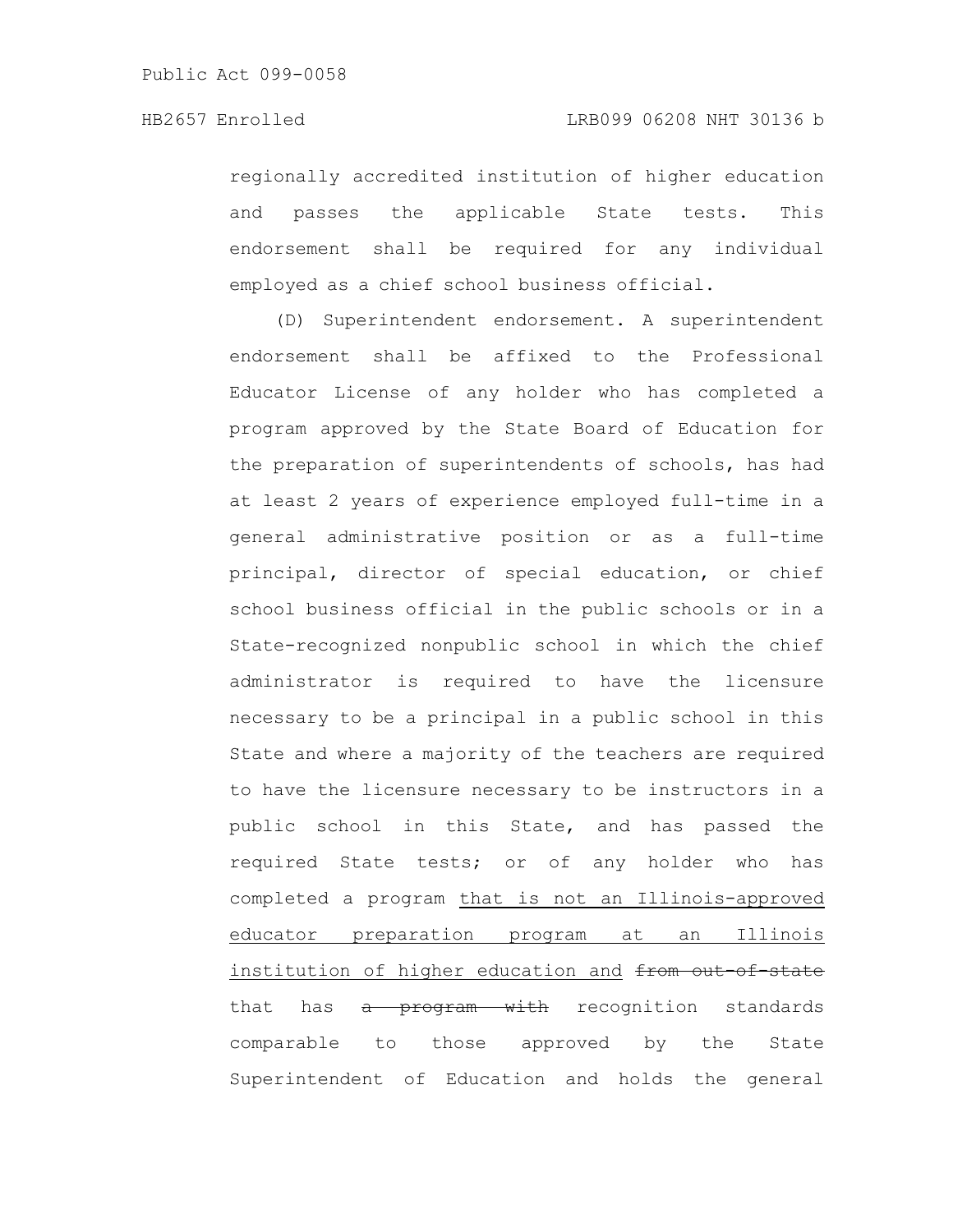administrative, principal, or chief school business official endorsement and who has had 2 years of experience as a principal, director of special education, or chief school business official while holding a valid educator license or certificate comparable in validity and educational and experience requirements and has passed the appropriate State tests, as provided in Section 21B-30 of this Code. The superintendent endorsement shall allow individuals to serve only as a superintendent or assistant superintendent.

(E) Teacher leader endorsement. It shall be the policy of this State to improve the quality of instructional leaders by providing a career pathway for teachers interested in serving in leadership roles, but not as principals. The State Board of Education, in consultation with the State Educator Preparation and Licensure Board, may issue a teacher leader endorsement under this subdivision (E). Persons who meet and successfully complete the requirements of the endorsement shall be issued a teacher leader endorsement on the Professional Educator License for serving in schools in this State. Teacher leaders may qualify to serve in such positions as department chairs, coaches, mentors, curriculum and instruction leaders, or other leadership positions as defined by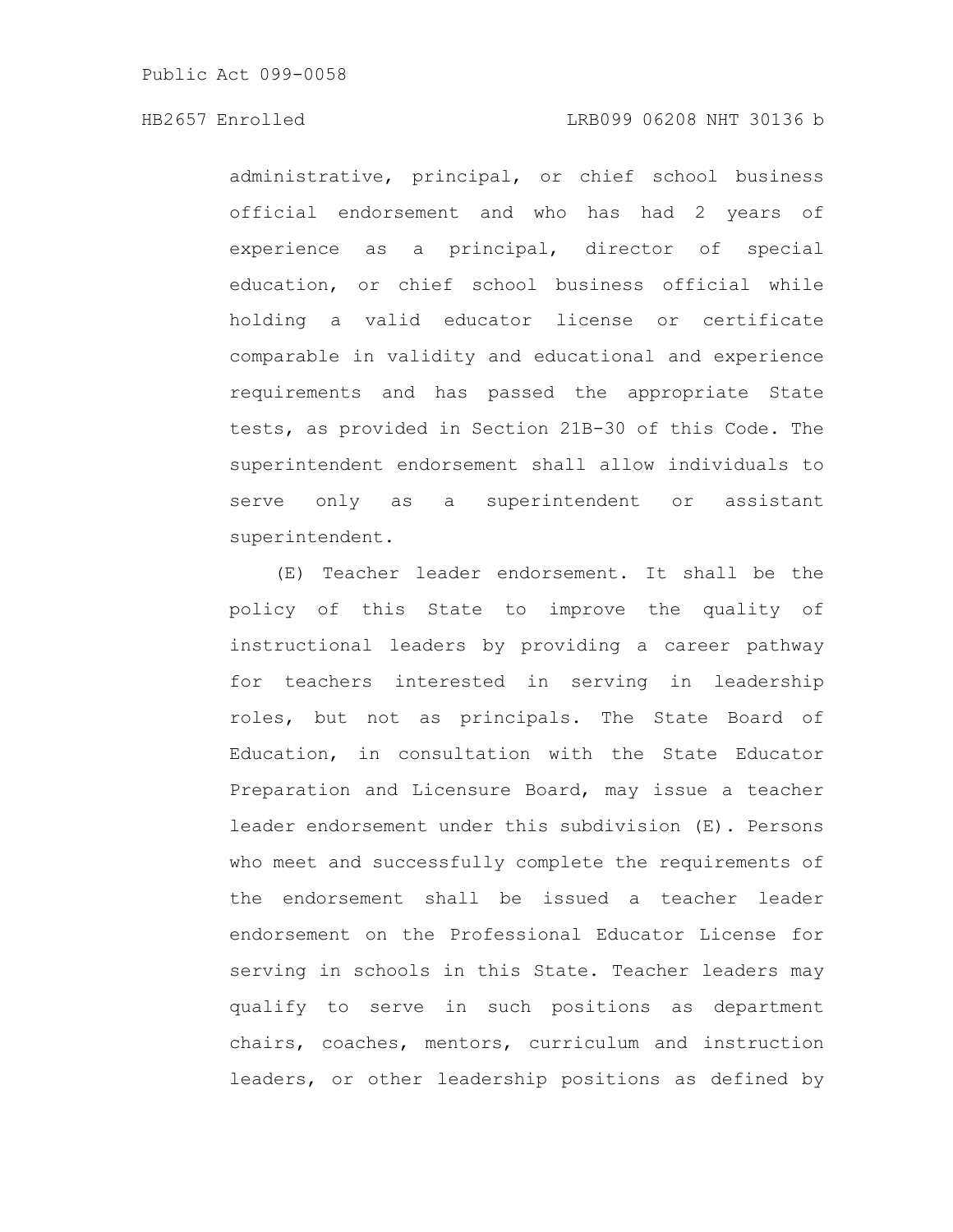# HB2657 Enrolled LRB099 06208 NHT 30136 b

the district. The endorsement shall be available to those teachers who (i) hold a Professional Educator License, (ii) hold a master's degree or higher from a regionally accredited institution, (iii) have completed a program of study that has been approved by the State Board of Education, in consultation with the State Educator Preparation and Licensure Board, and (iv) have taken coursework in all of the following areas:

(I) Leadership.

(II) Designing professional development to meet teaching and learning needs.

(III) Building school culture that focuses on student learning.

(IV) Using assessments to improve student learning and foster school improvement.

(V) Building collaboration with teachers and stakeholders.

A teacher who meets the requirements set forth in this Section and holds a teacher leader endorsement may evaluate teachers pursuant to Section 24A-5 of this Code, provided that the individual has completed the evaluation component required by Section 24A-3 of this Code and a teacher leader is allowed to evaluate personnel under the respective school district's collective bargaining agreement.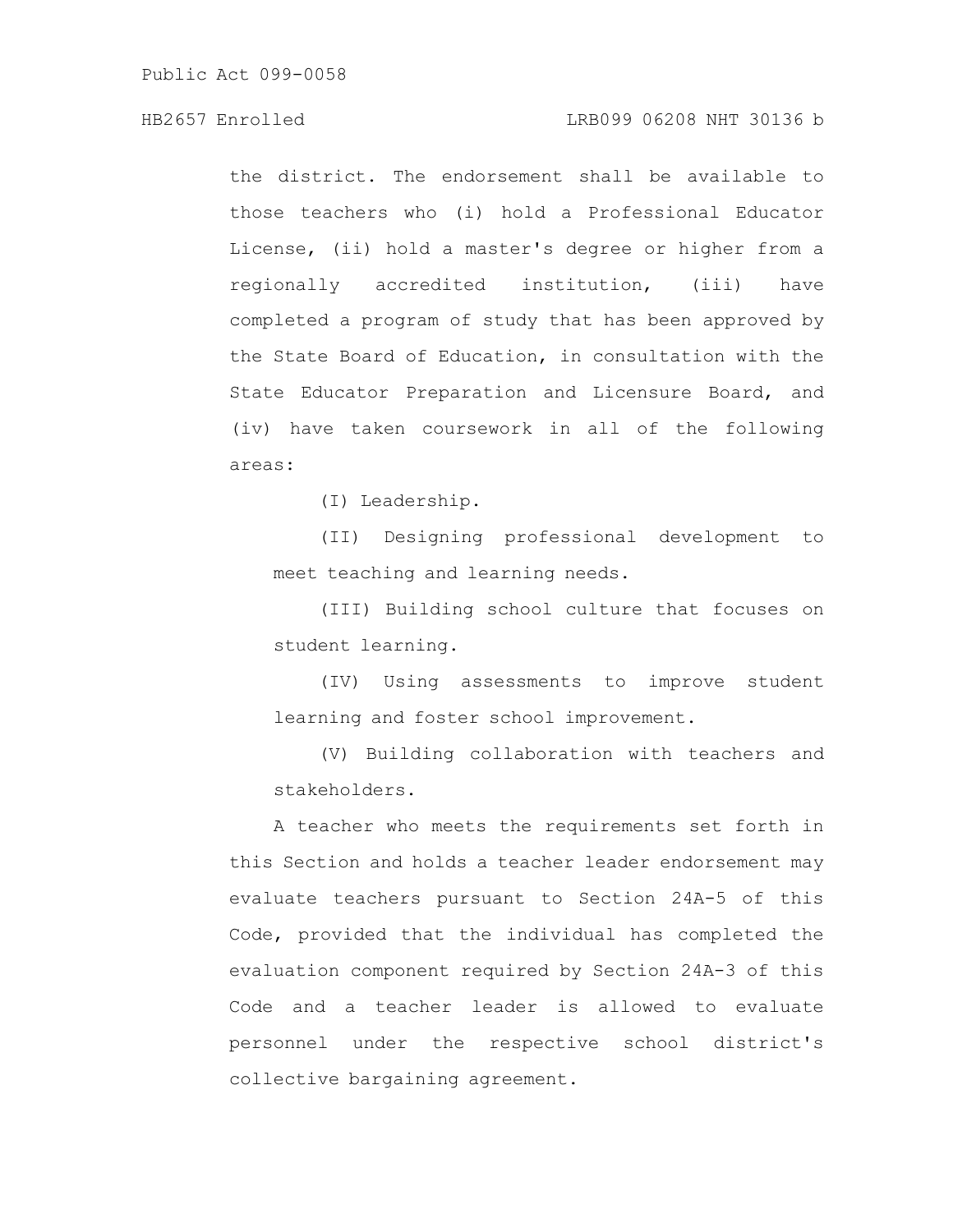The State Board of Education, in consultation with the State Educator Preparation and Licensure Board, may adopt such rules as may be necessary to establish and implement the teacher leader endorsement program and to specify the positions for which this endorsement shall be required.

(F) Special education endorsement. A special education endorsement in one or more areas shall be affixed to a Professional Educator License for any individual that meets those requirements established by the State Board of Education in rules. Special education endorsement areas shall include without limitation the following:

- (i) Learning Behavior Specialist I;
- (ii) Learning Behavior Specialist II;
- (iii) Speech Language Pathologist;
- (iv) Blind or Visually Impaired;
- (v) Deaf-Hard of Hearing; and
- (vi) Early Childhood Special Education.

Notwithstanding anything in this Code to the contrary, the State Board of Education, in consultation with the State Educator Preparation and Licensure Board, may add additional areas of special education by rule.

(G) School support personnel endorsement. School support personnel endorsement areas shall include, but are not limited to, school counselor, marriage and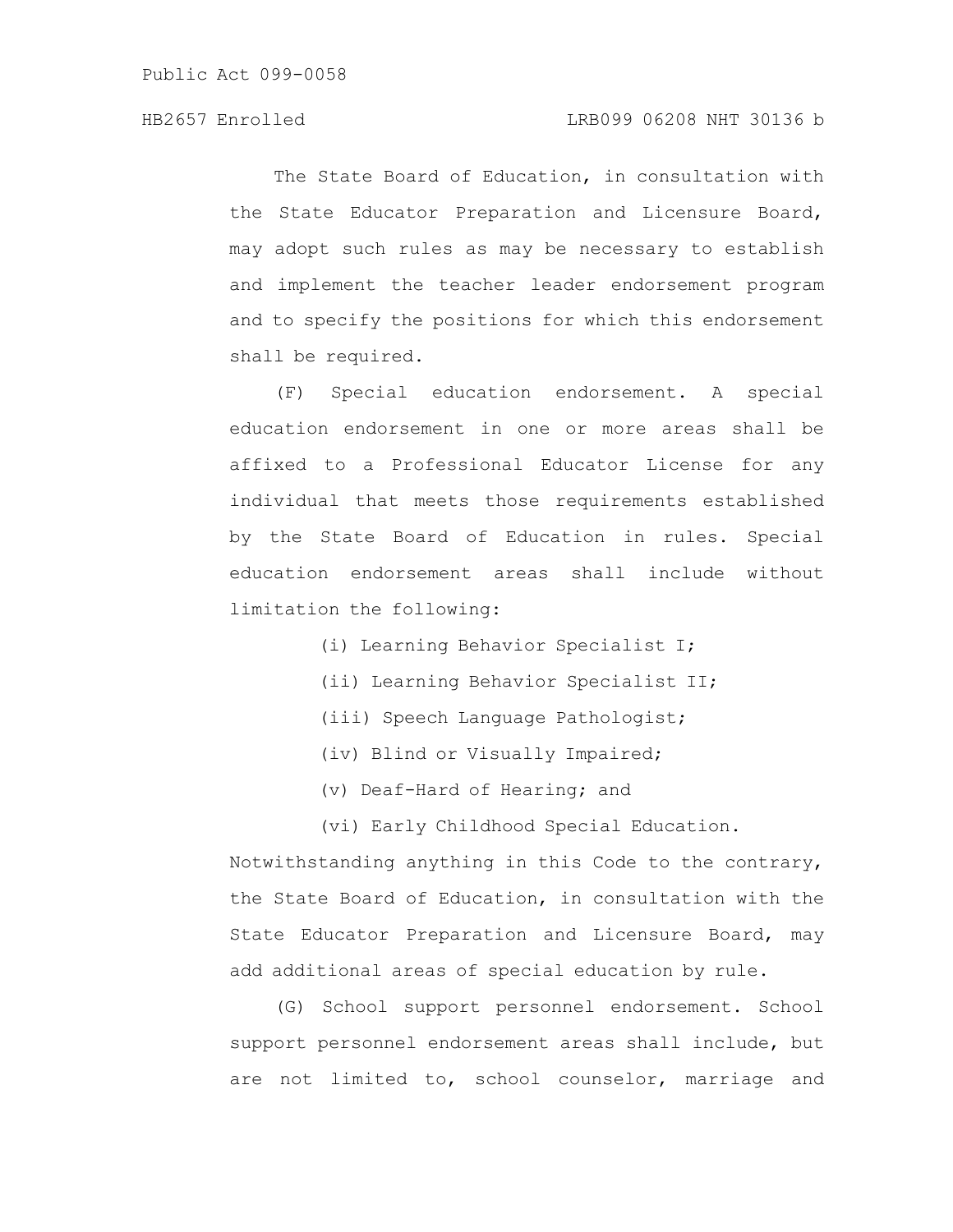family therapist, school psychologist, school speech and language pathologist, school nurse, and school social worker. This endorsement is for individuals who are not teachers or administrators, but still require licensure to work in an instructional support position in a public or State-operated elementary school, secondary school, or cooperative or joint agreement with a governing body or board of control or a charter school operating in compliance with the Charter Schools Law. The school support personnel endorsement shall be affixed to the Professional Educator License and shall meet all of the requirements established in any rules adopted to implement this subdivision (G). The holder of such an endorsement is entitled to all of the rights and privileges granted holders of any other Professional Educator License, including teacher benefits, compensation, and working conditions.

Beginning on January 1, 2014 and ending on April 30, 2014, a person holding a Professional Educator License with a school speech and language pathologist (teaching) endorsement may exchange his or her school speech and language pathologist (teaching) endorsement for a school speech and language pathologist (non-teaching) endorsement through application to the State Board of Education. There shall be no cost for this exchange.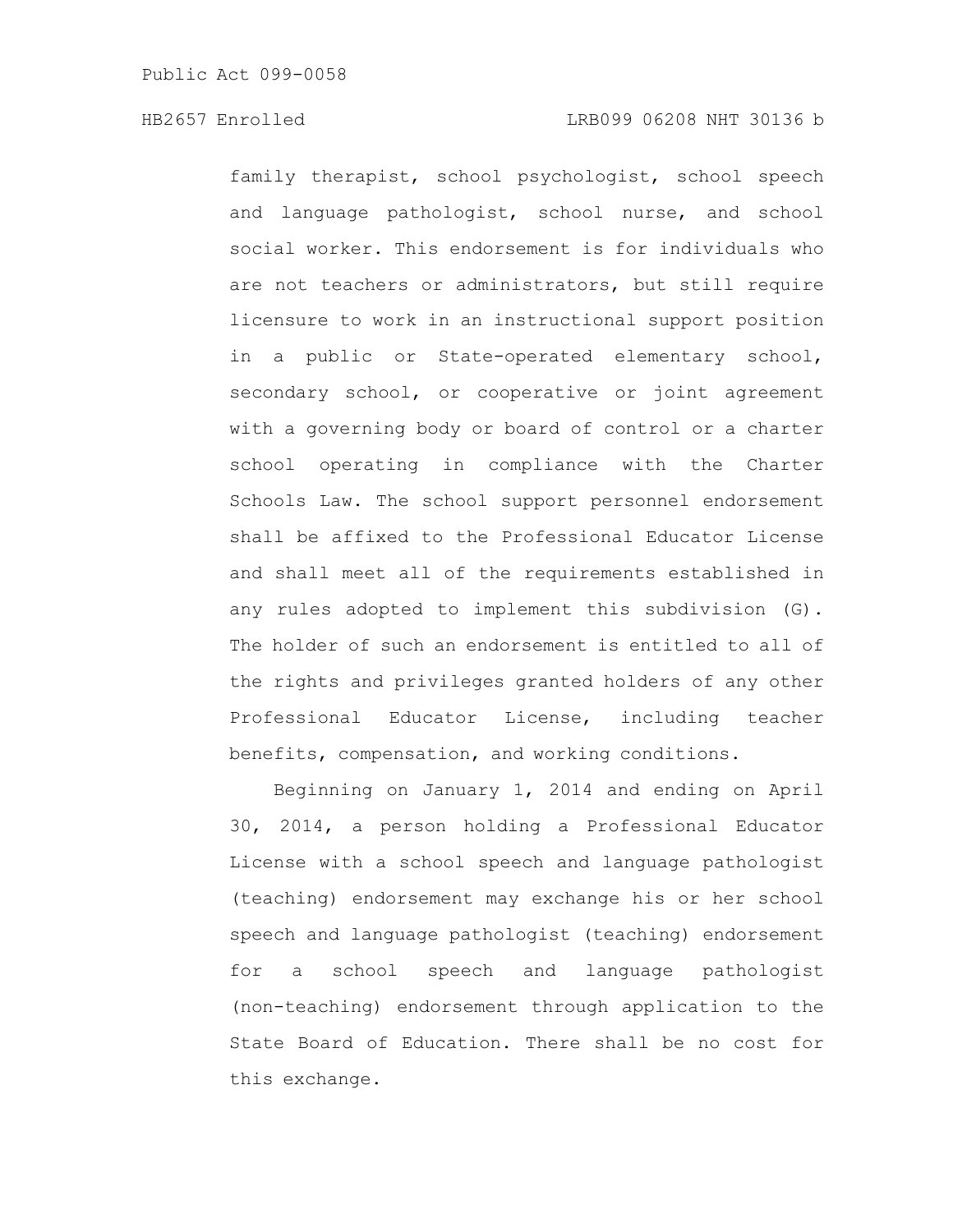### HB2657 Enrolled LRB099 06208 NHT 30136 b

(Source: P.A. 97-607, eff. 8-26-11; 98-413, eff. 8-16-13; 98-610, eff. 12-27-13; 98-872, eff. 8-11-14; 98-917, eff. 8-15-14; 98-1147, eff. 12-31-14.)

(105 ILCS 5/21B-30)

Sec. 21B-30. Educator testing.

(a) This Section applies beginning on July 1, 2012.

(b) The State Board of Education, in consultation with the State Educator Preparation and Licensure Board, shall design and implement a system of examinations, which shall be required prior to the issuance of educator licenses. These examinations and indicators must be based on national and State professional teaching standards, as determined by the State Board of Education, in consultation with the State Educator Preparation and Licensure Board. The State Board of Education may adopt such rules as may be necessary to implement and administer this Section. No score on a test required under this Section, other than a test of basic skills, shall be more than 10 5 years old at the time that an individual makes application for an educator license or endorsement.

(c) Applicants seeking a Professional Educator License or an Educator License with Stipulations shall be required to pass a test of basic skills before the license is issued, unless the endorsement the individual is seeking does not require passage of the test. All applicants completing Illinois-approved, teacher education or school service personnel preparation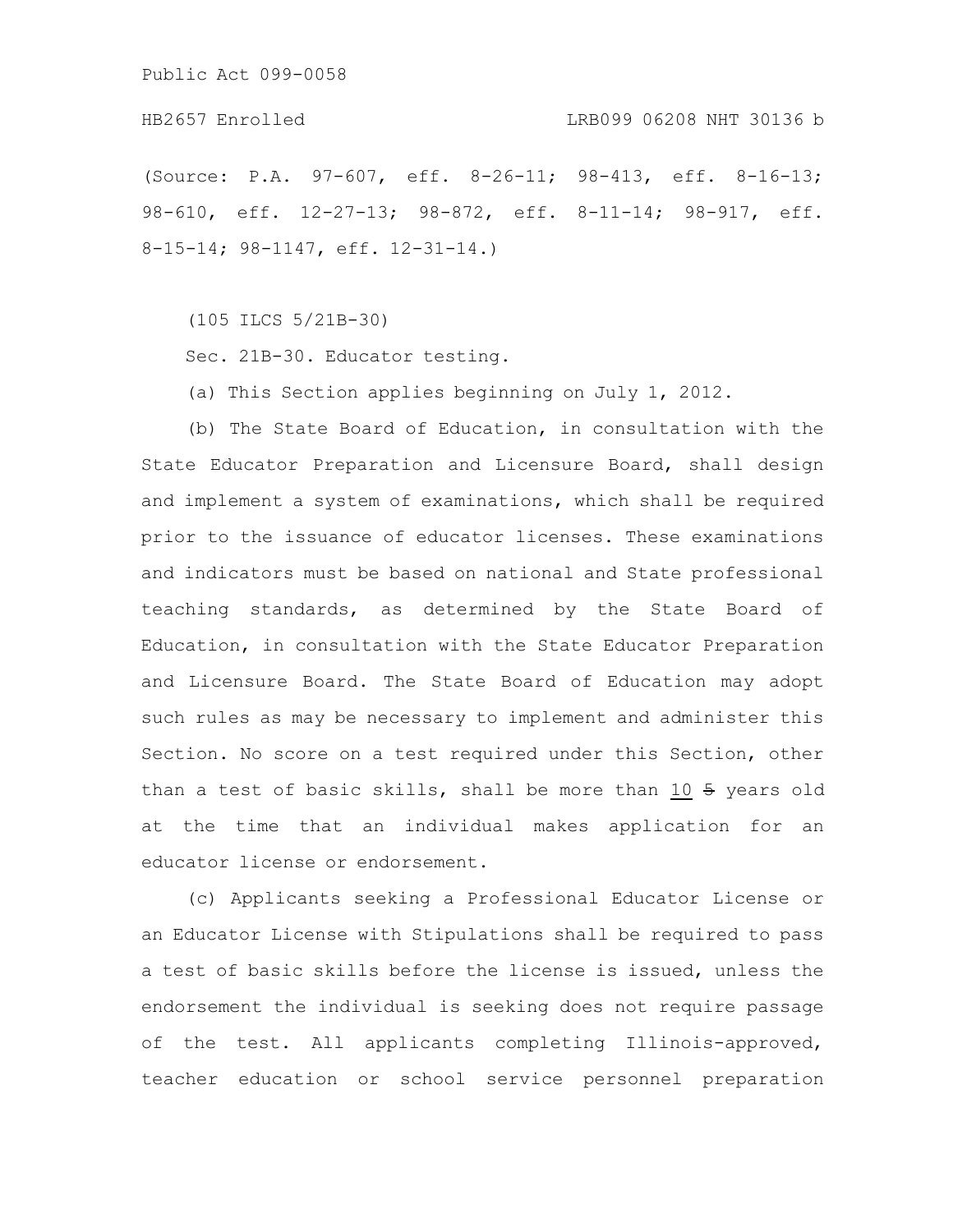### HB2657 Enrolled LRB099 06208 NHT 30136 b

programs shall be required to pass the State Board of Education's recognized test of basic skills prior to starting their student teaching or starting the final semester of their internship, unless required earlier at the discretion of the recognized, Illinois institution in which they are completing their approved program. An individual who passes a test of basic skills does not need to do so again for subsequent endorsements or other educator licenses.

(d) All applicants seeking a State license shall be required to pass a test of content area knowledge for each area of endorsement for which there is an applicable test. There shall be no exception to this requirement. No candidate shall be allowed to student teach or serve as the teacher of record until he or she has passed the applicable content area test.

(e) All applicants seeking a State license endorsed in a teaching field shall pass the assessment of professional teaching (APT). Passage of the APT is required for completion of an approved Illinois educator preparation program.

(f) Beginning on September 1, 2015, all candidates completing teacher preparation programs in this State and all candidates subject to Section 21B-35 of this Code are required to pass an evidence-based assessment of teacher effectiveness approved by the State Board of Education, in consultation with the State Educator Preparation and Licensure Board. All recognized institutions offering approved teacher preparation programs must begin phasing in the approved teacher performance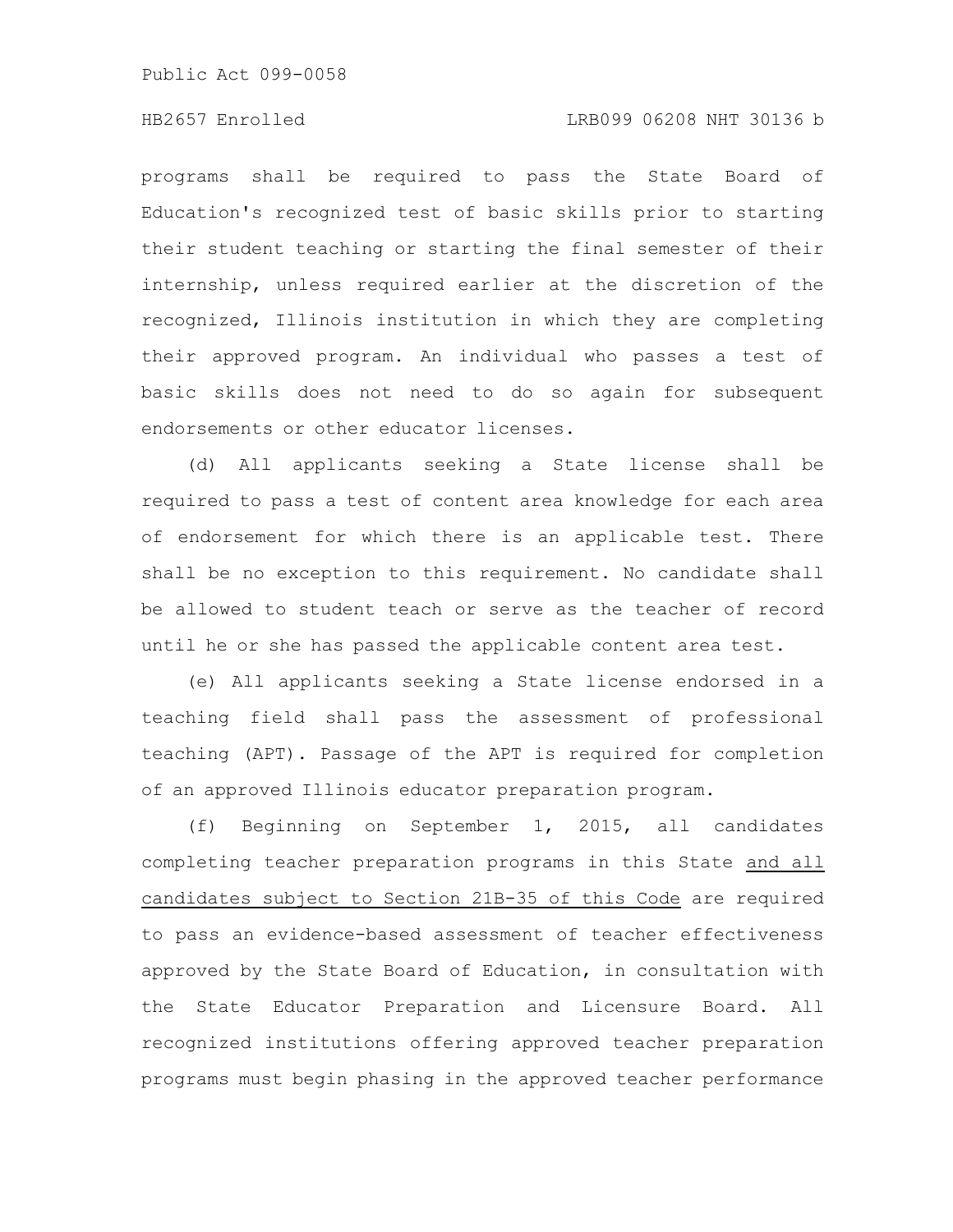assessment no later than July 1, 2013.

(g) Tests of basic skills and content area knowledge and the assessment of professional teaching shall be the tests that from time to time are designated by the State Board of Education, in consultation with the State Educator Preparation and Licensure Board, and may be tests prepared by an educational testing organization or tests designed by the State Board of Education, in consultation with the State Educator Preparation and Licensure Board. The areas to be covered by a test of basic skills shall include reading, language arts, and mathematics. The test of content area knowledge shall assess content knowledge in a specific subject field. The tests must be designed to be racially neutral to ensure that no person taking the tests is discriminated against on the basis of race, color, national origin, or other factors unrelated to the person's ability to perform as a licensed employee. The score required to pass the tests shall be fixed by the State Board of Education, in consultation with the State Educator Preparation and Licensure Board. The tests shall be administered not fewer than 3 times a year at such time and place as may be designated by the State Board of Education, in consultation with the State Educator Preparation and Licensure Board.

The State Board shall implement a test or tests to assess the speaking, reading, writing, and grammar skills of applicants for an endorsement or a license issued under subdivision (G) of paragraph (2) of Section 21B-20 of this Code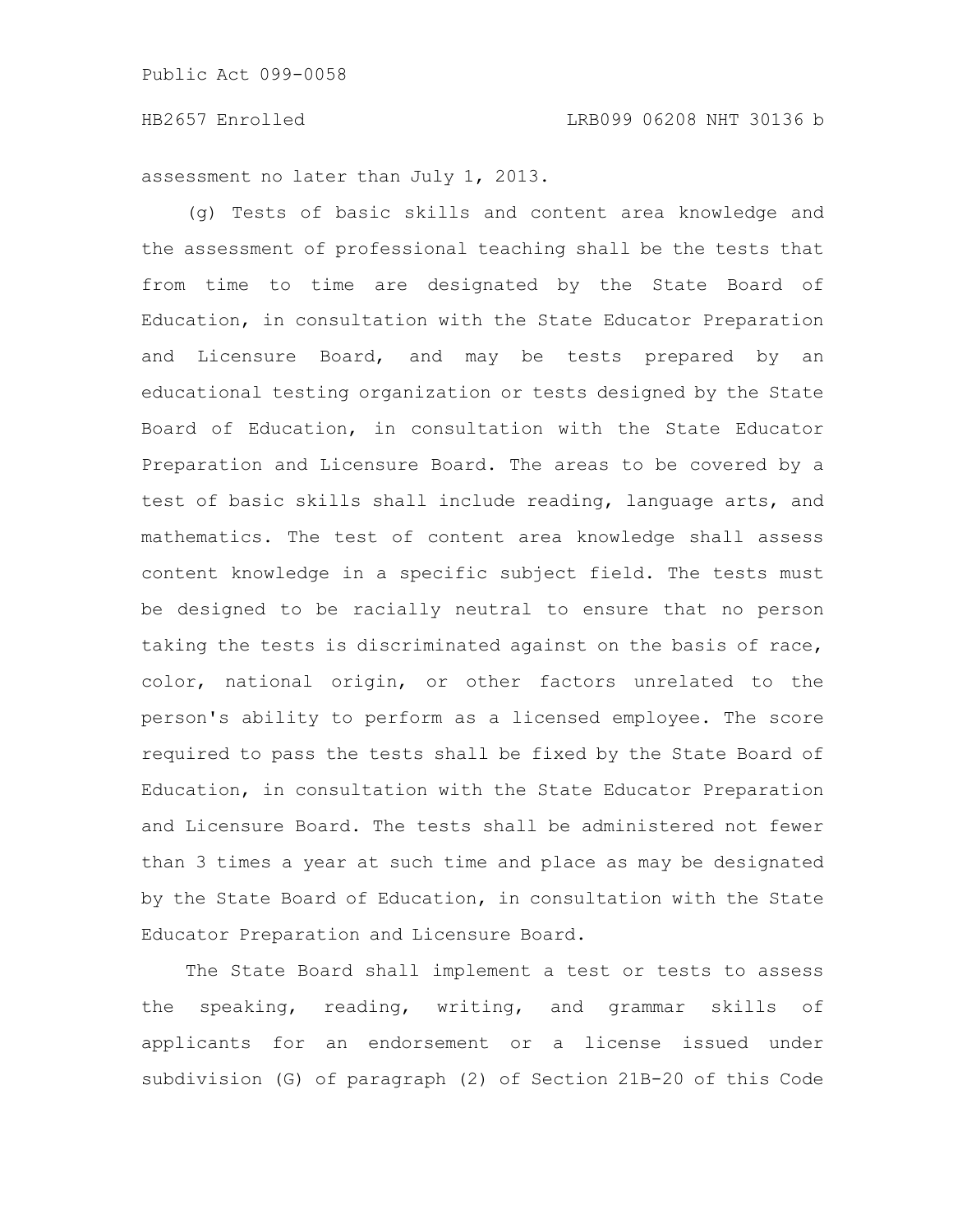in the English language and in the language of the transitional bilingual education program requested by the applicant.

(h) Except as provided in Section 34-6 of this Code, the provisions of this Section shall apply equally in any school district subject to Article 34 of this Code.

(i) The rules developed to implement and enforce the testing requirements under this Section shall include without limitation provisions governing test selection, test validation and determination of a passing score, administration of the tests, frequency of administration, applicant fees, frequency of applicants taking the tests, the years for which a score is valid, and appropriate special accommodations. The State Board of Education shall develop such rules as may be needed to ensure uniformity from year to year in the level of difficulty for each form of an assessment. (Source: P.A. 97-607, eff. 8-26-11; 98-361, eff. 1-1-14; 98-581, eff. 8-27-13; 98-756, eff. 7-16-14.)

(105 ILCS 5/21B-35)

Sec. 21B-35. Minimum requirements for educators trained in other states or countries.

(a) All out-of-state applicants who have not been entitled by an Illinois-approved educator preparation program at an Illinois institution of higher education applying for a Professional Educator License endorsed in a teaching field or school support personnel area must meet all of the following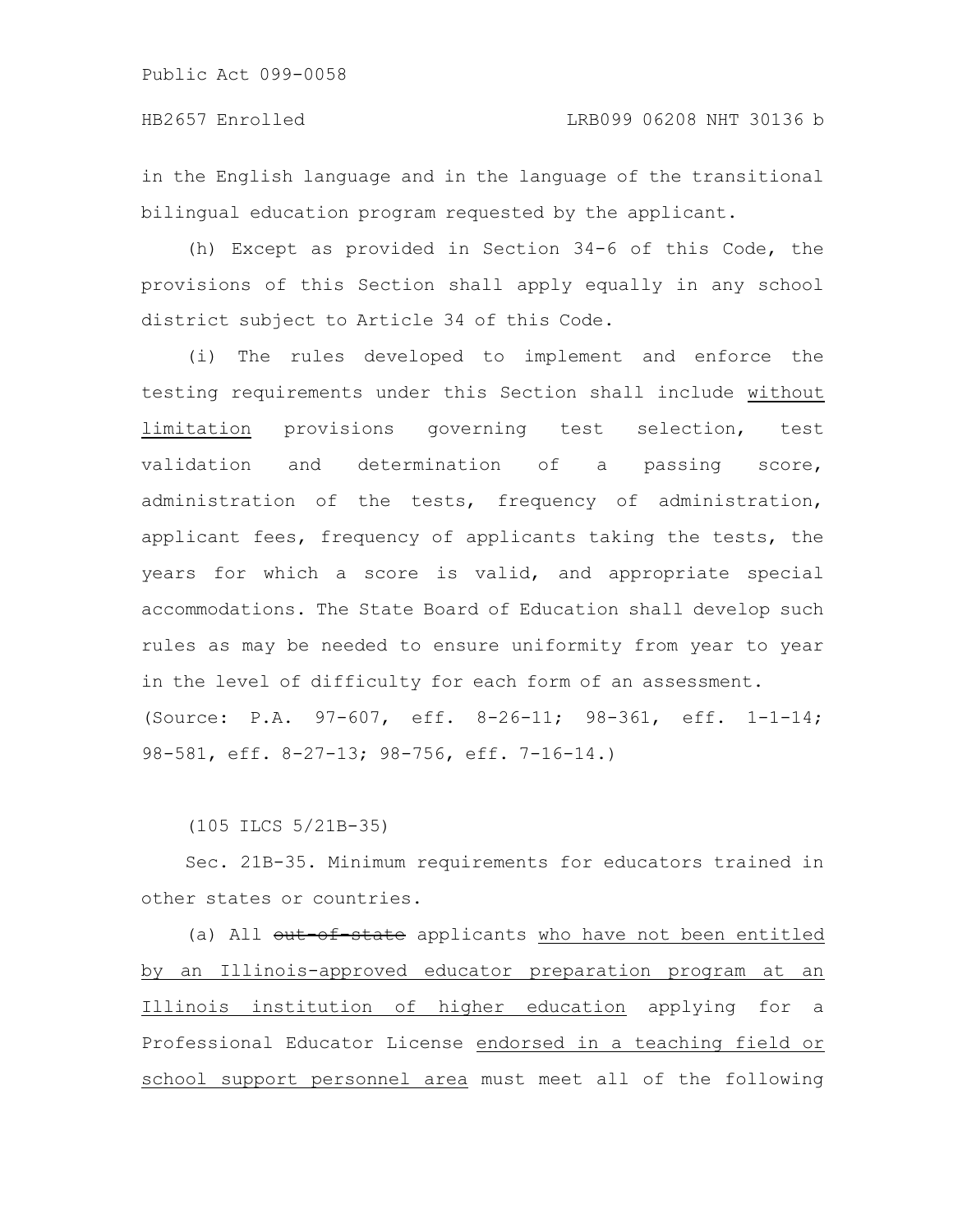requirements:

(1) Have completed a comparable state-approved education program, as defined by the State Superintendent of Education.

(2) Have a degree from a regionally accredited institution of higher education and the degreed major or a constructed major must directly correspond to the license or endorsement sought.

(3) Teachers and school support Except for school service personnel prepared by out of state programs, have completed a minimum of one course in the methods instruction of the exceptional child. School service personnel who have not been entitled by an Illinois-approved educator preparation program at an Illinois institution of higher education prepared by out of state programs shall meet the same requirements concerning courses in the methods of instruction of the exceptional child as in State candidates entitled by an Illinois-approved educator preparation program in teaching and school support service personnel areas, as defined by rules.

(4) Teachers and school support Except for school personnel prepared by out-of-state programs, completed a minimum of 6 semester hours of coursework methods of reading and reading in the content area. School service personnel who have not been entitled by an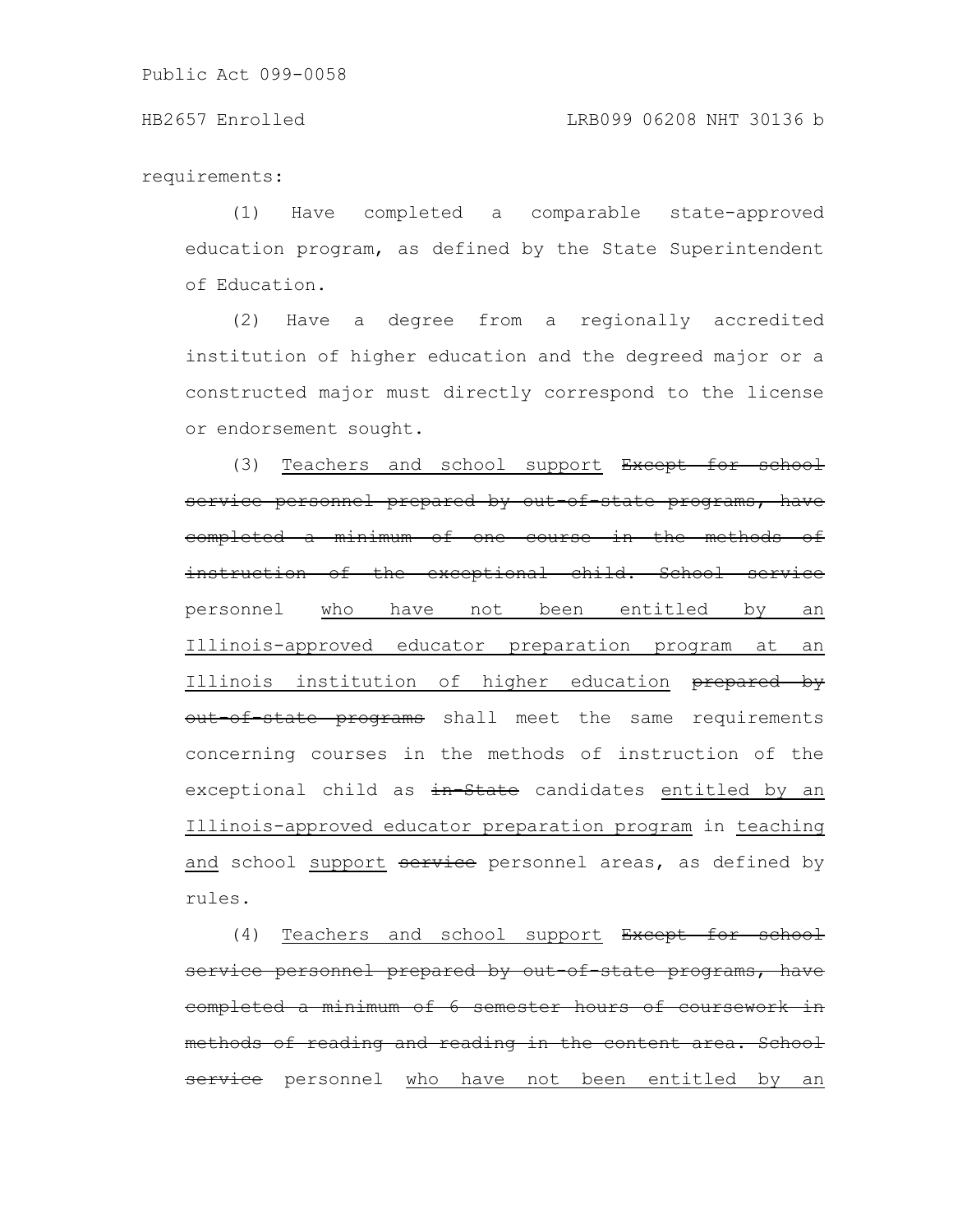#### HB2657 Enrolled LRB099 06208 NHT 30136 b

Illinois-approved educator preparation program at an Illinois institution of higher education prepared by out-of-state programs shall meet the same requirements concerning coursework in methods of reading and reading in the content area as in State candidates entitled by an Illinois-approved educator preparation program in teaching and school support service personnel areas, as defined by rules.

(5) Teachers and school support Except for school service personnel prepared by out of state programs, have completed a minimum of one course in instructional strategies for English language learners. School service personnel who have not been entitled by an Illinois-approved educator preparation program at an Illinois institution of higher education prepared by out of state programs shall meet the same requirements concerning courses in instructional strategies for English language learners as in State candidates entitled by an Illinois-approved educator preparation program in teaching and school support service personnel areas, as defined by rules.

(6) Have successfully met all Illinois examination requirements. Applicants who have successfully completed a test of basic skills, as defined by rules, at the time of initial licensure in another state shall not be required to complete a test of basic skills. Applicants for a teaching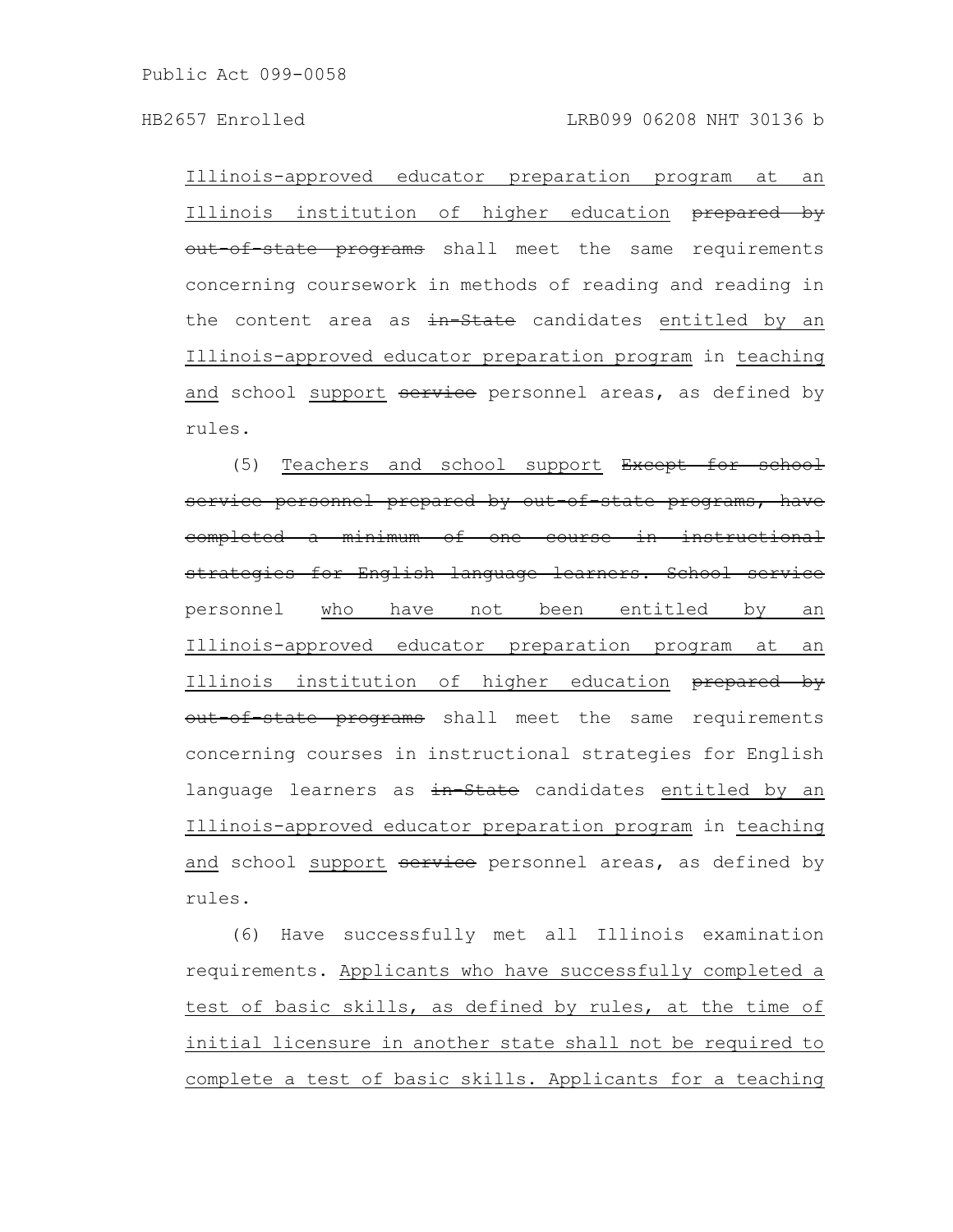endorsement who have successfully completed an evidence-based assessment of teacher effectiveness, as defined by rules, at the time of initial licensure in another state shall not be required to complete an evidence-based assessment of teacher effectiveness.

(7) For applicants for a teaching endorsement, have Have completed student teaching or an equivalent experience or, for applicants for a school service personnel endorsement, have completed an internship or an equivalent experience.

Teachers and school support personnel who have not been entitled by an Illinois-approved educator preparation program at an Illinois institution of higher education must submit verification to the State Board of Education of having completed coursework as required under items  $(3)$ ,  $(4)$ , and  $(5)$ of this subsection (a) prior to issuance of a Professional Educator License. An individual who is not able to verify completion of the coursework as required under items (3), (4), and (5) of this subsection (a) may qualify for an Educator License with Stipulations with a provisional educator endorsement and must complete coursework in those areas identified as deficient.

If one or more of the criteria in this subsection (a)  $\theta$ f this Section are not met, then applicants who have not been entitled by an Illinois-approved educator preparation program at an Illinois institution of higher education out of state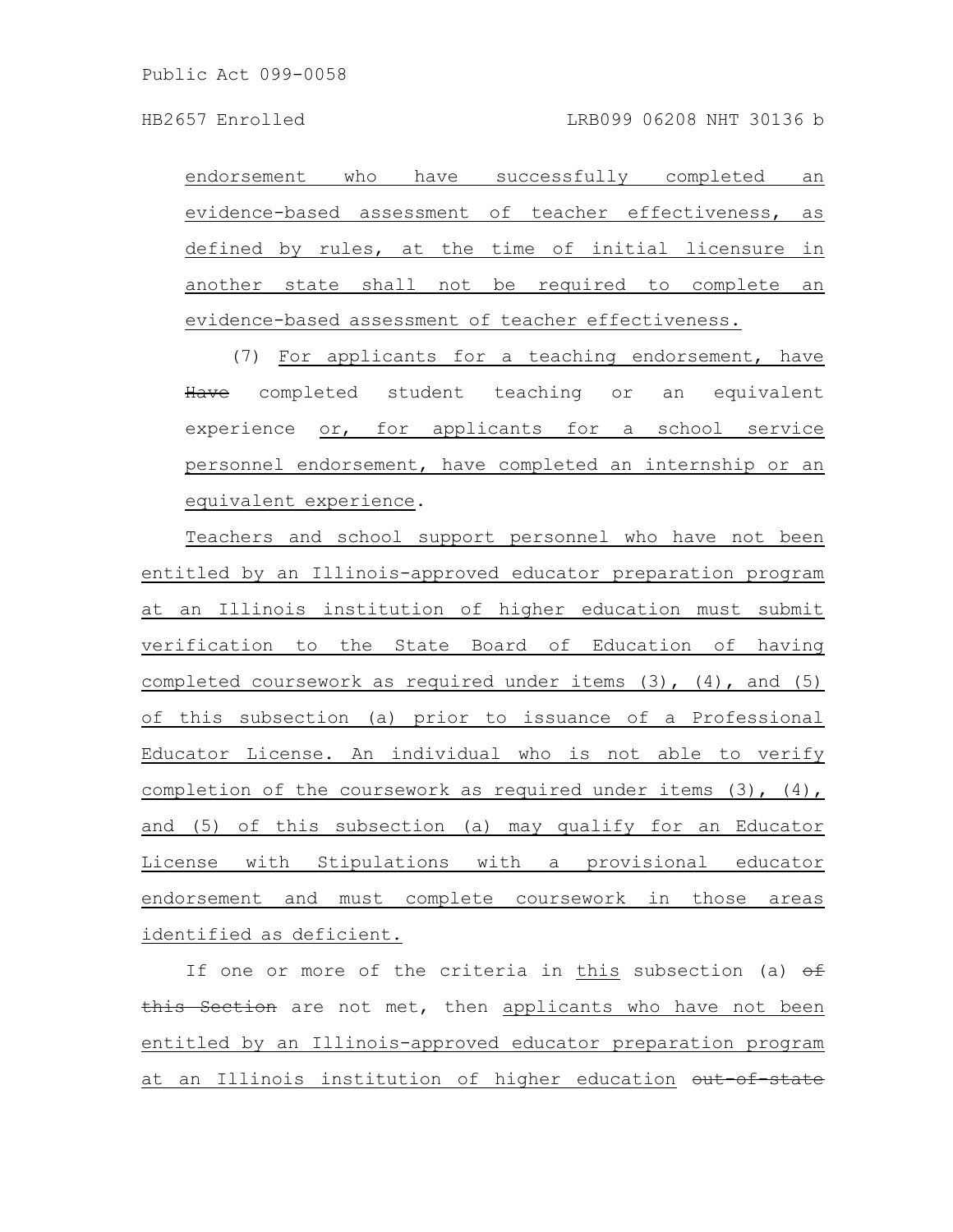# HB2657 Enrolled LRB099 06208 NHT 30136 b

applicants who hold a valid, comparable certificate from another state and have passed a test of basic skills and content area test, as required by Section 21B-20 of this Code, may qualify for a provisional educator endorsement on an Educator License with Stipulations, in accordance with Section 21B-20 of this Code, with the exception that an individual shall not serve as a principal or assistant principal while holding the provisional educator endorsement.

(b) In order to receive a Professional Educator License endorsed in a teaching field, applicants trained in another country must meet all of the following requirements:

(1) Have completed a comparable education program in another country.

(2) Have had transcripts evaluated by an evaluation service approved by the State Superintendent of Education.

(3) Hold a degreed major that must directly correspond to the license or endorsement sought.

(4) Have completed coursework a minimum of one course in the methods of instruction of the exceptional child.

(5) Have completed a minimum of 6 semester hours of coursework in methods of reading and reading in the content area.

(6) Have completed coursework a minimum of one course in instructional strategies for English Hanguage learners.

(7) Have successfully met all State licensure examination requirements. Applicants who have successfully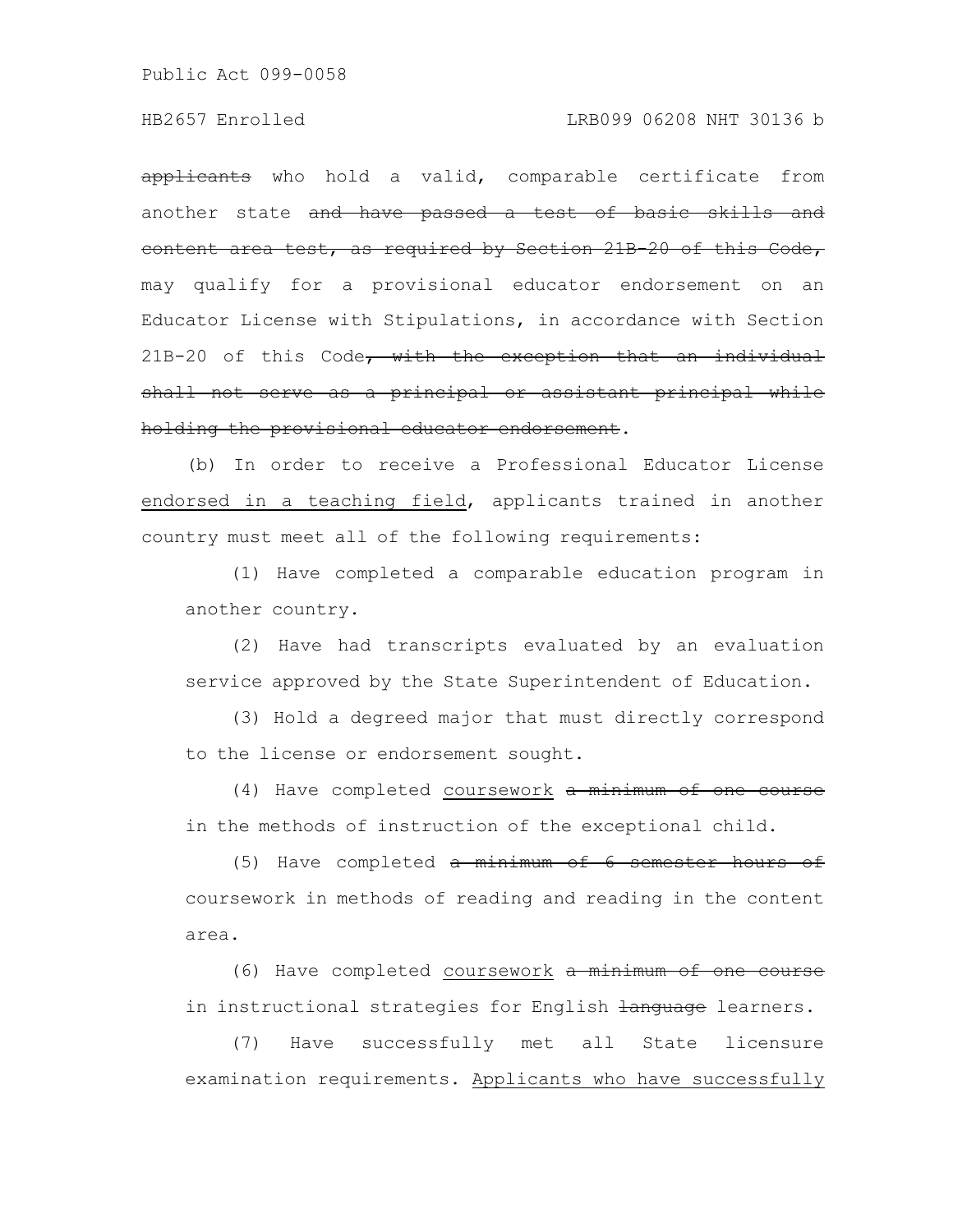completed a test of basic skills, as defined by rules, at the time of initial licensure in another country shall not be required to complete a test of basic skills. Applicants for a teaching endorsement who have successfully completed an evidence-based assessment of teacher effectiveness, as defined by rules, at the time of initial licensure in another country shall not be required to complete an evidence-based assessment of teacher effectiveness.

(8) Have completed student teaching or an equivalent experience.

Applicants trained in another country must submit verification to the State Board of Education of having completed coursework as required under items (4), (5), and (6) of this subsection (b) prior to issuance of a Professional Educator License. Individuals who are not able to verify completion of the coursework as required under items (4), (5), and (6) of this subsection (b) may qualify for an Educator License with Stipulations with a provisional educator endorsement and must complete coursework in those areas identified as deficient.

If one or more of the these criteria in this subsection (b) are not met, then an applicant trained in another country who has passed a test of basic skills and content required by Section 21B-20 of this Code, may qualify for a provisional educator endorsement on an Educator License with Stipulations in accordance with Section 21B-20 of this Code $\tau$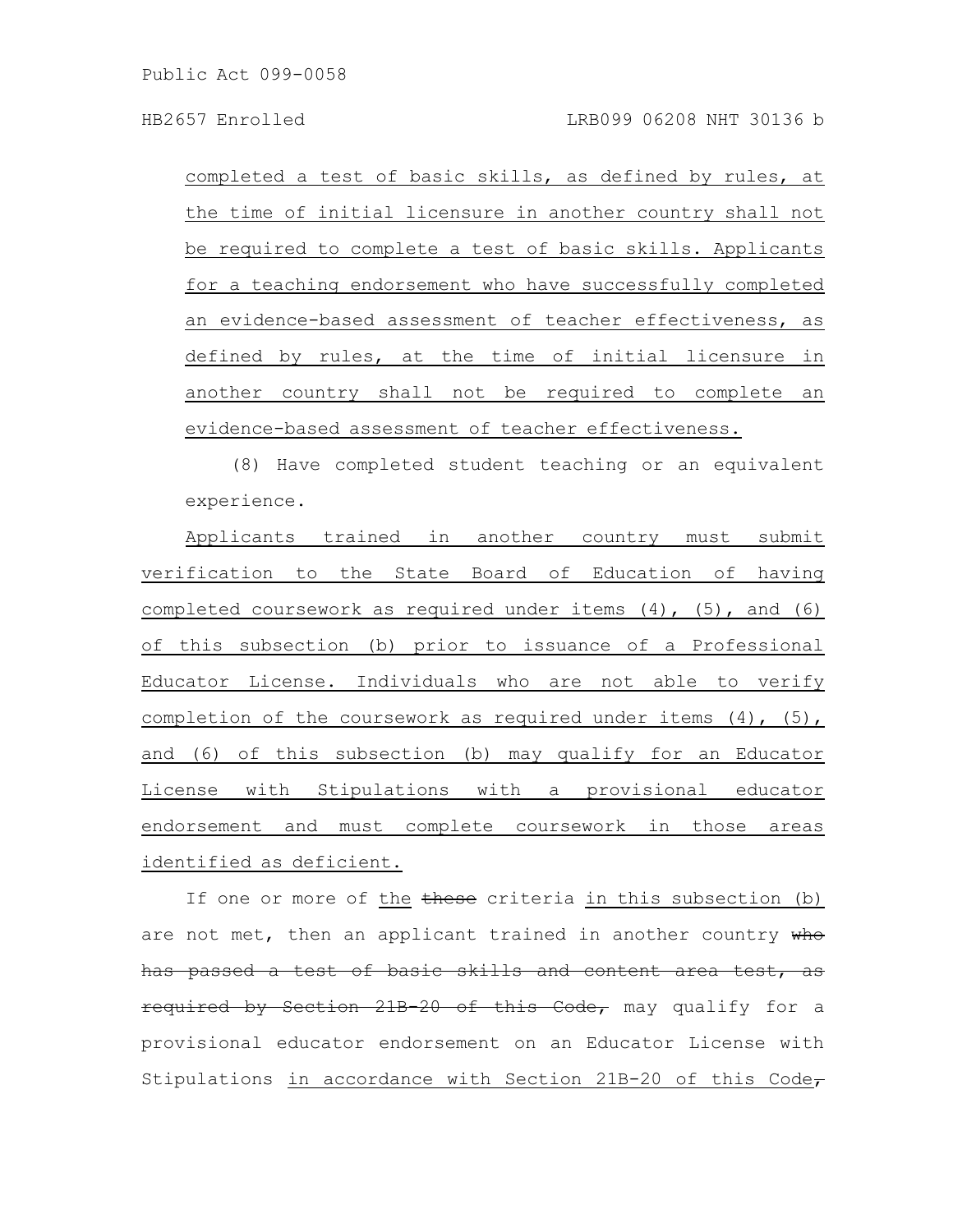with the exception that an individual shall principal or assistant principal while holding the provisional educator endorsement.

(b-5) All applicants who have not been entitled by an Illinois-approved educator preparation program at an Illinois institution of higher education and applicants trained in another country applying for a Professional Educator License endorsed for principal or superintendent must meet all of the following requirements:

(1) Have completed an educator preparation program approved by another state or comparable educator program in another country leading to the receipt of a license or certificate for the Illinois endorsement sought.

(2) Have successfully met all State licensure examination requirements, as required by Section 21B-30 of this Code. Applicants who have successfully completed a test of basic skills, as defined by rules, at the time of initial licensure in another state or country shall not be required to complete a test of basic skills.

(3) Have received a certificate or license endorsed in a teaching field.

A provisional educator endorsement to serve as a superintendent or principal may be affixed to an Educator License with Stipulations in accordance with Section 21B-20 of this Code.

(b-10) All applicants who have not been entitled by an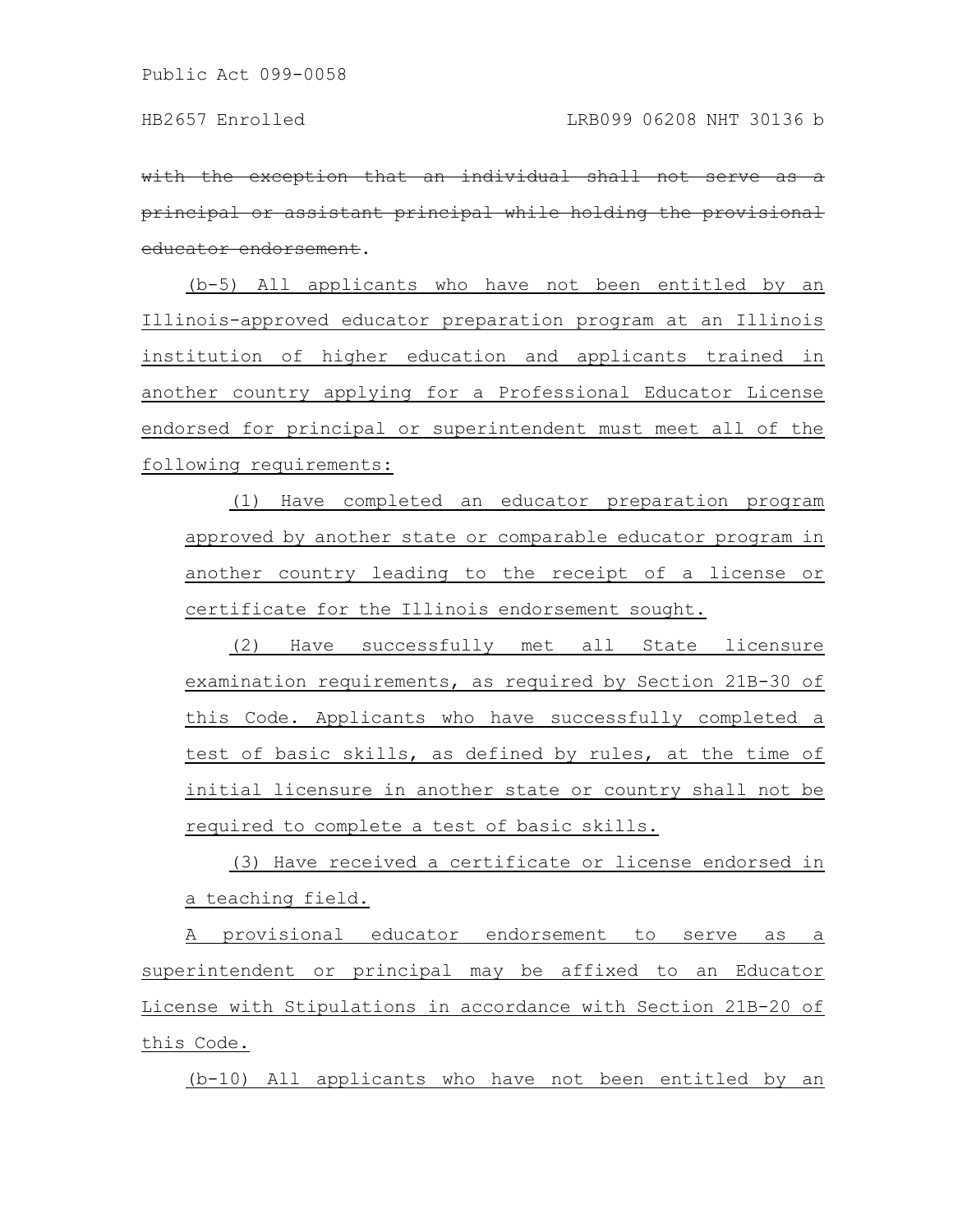Illinois-approved educator preparation program at an Illinois institution of higher education applying for a Professional Educator License endorsed for chief school business official must meet all of the following requirements:

(1) Have completed a master's degree in school business management, finance, or accounting.

(2) Have successfully completed an internship in school business management or have 2 years of experience as a school business administrator.

(3) Have successfully met all State examination requirements, as required by Section 21B-30 of this Code.

(4) Have successfully completed modules in reading methods, special education, and English Learners.

A provisional educator endorsement to serve as a chief school business official may be affixed to an Educator License with Stipulations.

(c) The State Board of Education, in consultation with the State Educator Preparation and Licensure Board, may adopt such rules as may be necessary to implement this Section. (Source: P.A. 97-607, eff. 8-26-11; 98-581, eff. 8-27-13.)

(105 ILCS 5/21B-40)

Sec. 21B-40. Fees.

(a) Beginning with the start of the new licensure system established pursuant to this Article, the following fees shall be charged to applicants: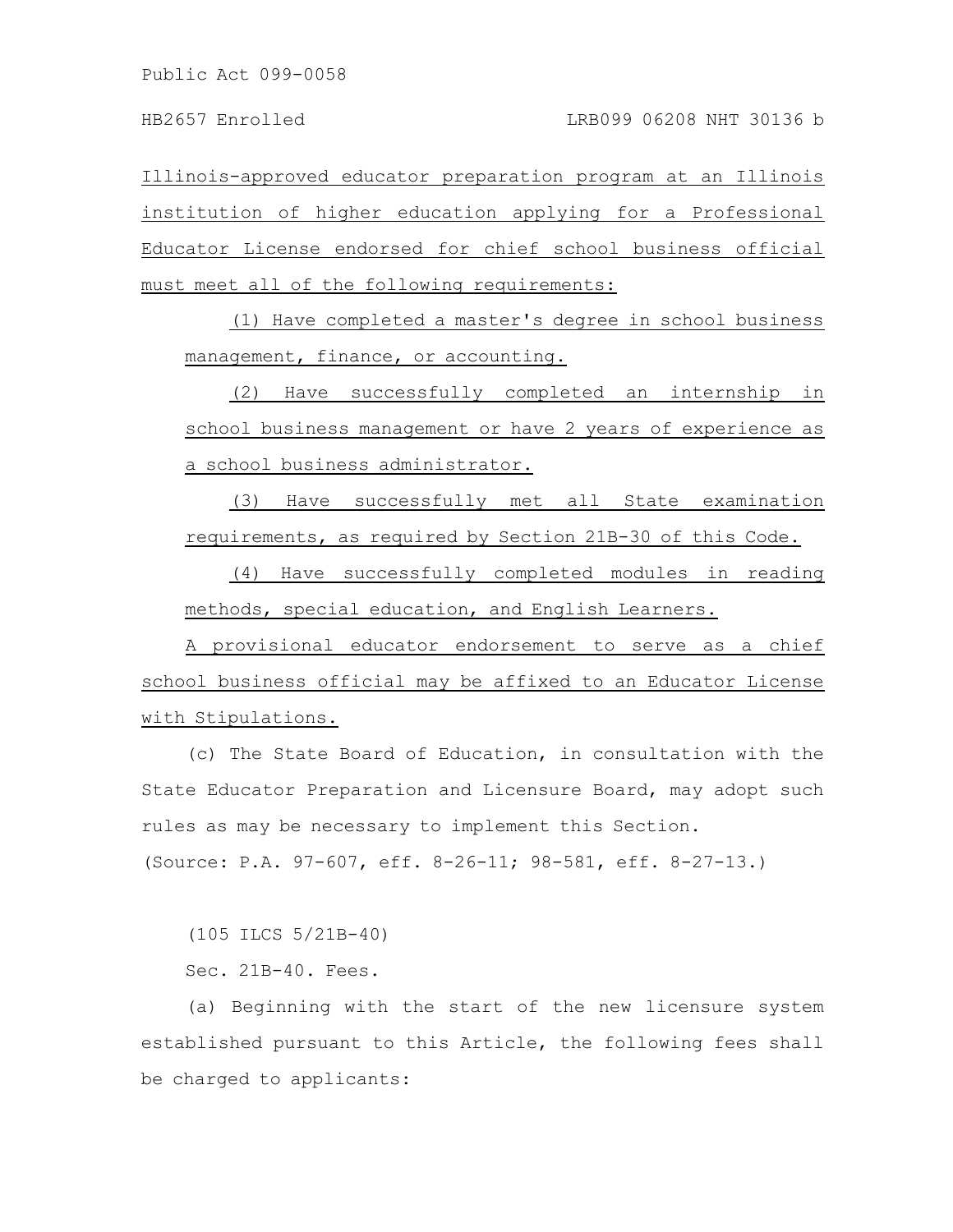(1) A \$75 application fee for a Professional Educator License or an Educator License with Stipulations and for individuals seeking a Substitute Teaching License. However, beginning on January 1, 2015, the application fee for a Professional Educator License, Educator License with Stipulations, or Substitute Teaching License shall be \$100.

(2) A \$150 application fee for individuals who have not been entitled by an Illinois-approved educator preparation program at an Illinois institution of higher education completed an approved educator preparation program outside of this State or who hold a valid, comparable credential from another state or country and are seeking any of the licenses set forth in subdivision (1) of this subsection (a).

(3) A \$50 application fee for each endorsement or approval an individual holding a license wishes to add to that license.

(4) A \$10 per year registration fee for the course of the validity cycle to register the license, which shall be paid to the regional office of education having supervision and control over the school in which the individual holding the license is to be employed. If the individual holding the license is not yet employed, then the license may be registered in any county in this State. The registration fee must be paid in its entirety the first time the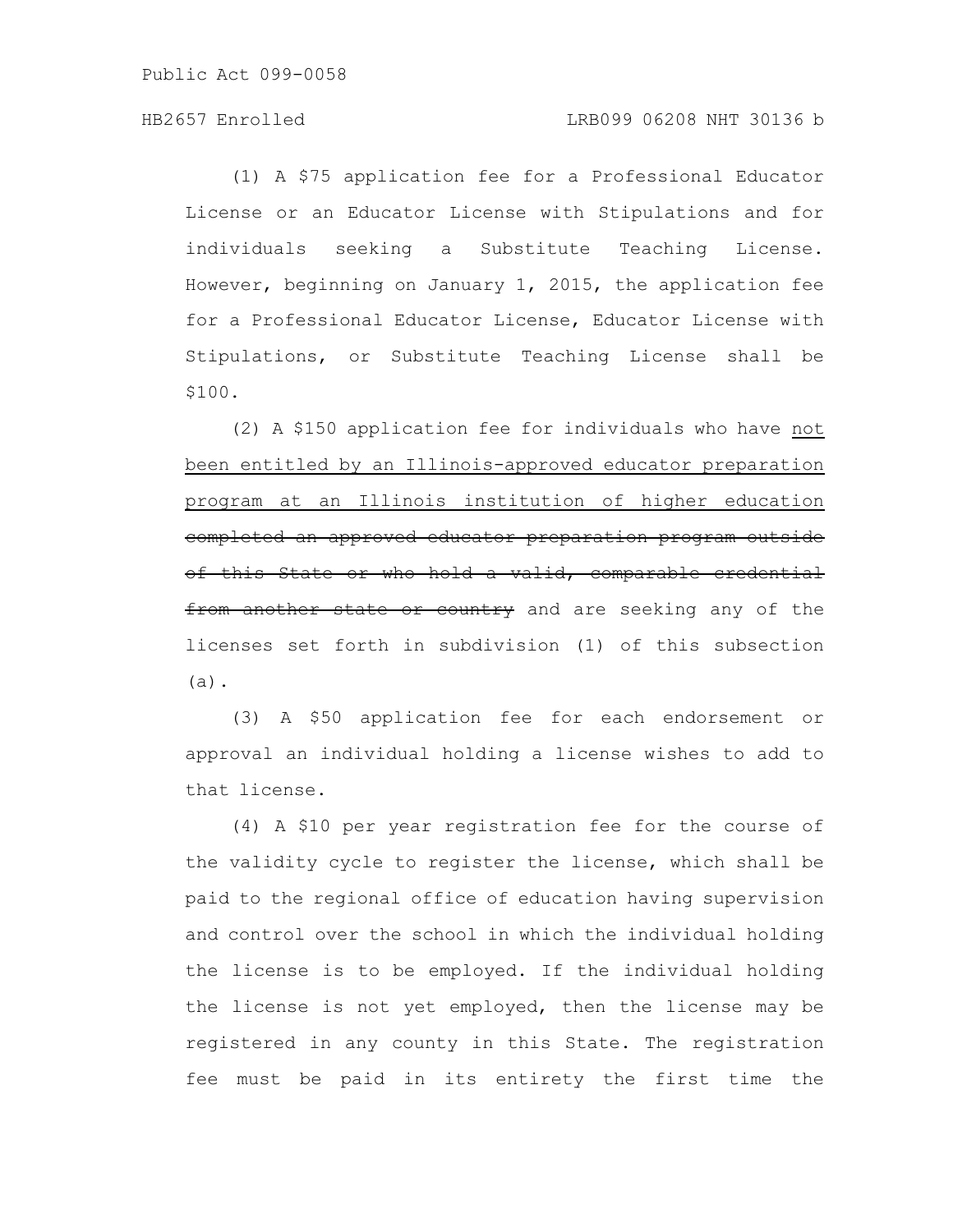individual registers the license for a particular validity period in a single region. No additional fee may be charged for that validity period should the individual subsequently register the license in additional regions. An individual must register the license (i) immediately after initial issuance of the license and (ii) at the beginning of each renewal cycle if the individual has satisfied the renewal requirements required under this Code.

(b) All application fees paid pursuant to subdivisions (1) through (3) of subsection (a) of this Section shall be deposited into the Teacher Certificate Fee Revolving Fund and shall be used, subject to appropriation, by the State Board of Education to provide the technology and human resources necessary for the timely and efficient processing of applications and for the renewal of licenses. Funds available from the Teacher Certificate Fee Revolving Fund may also be used by the State Board of Education to support the recruitment and retention of educators, to support educator preparation programs as they seek national accreditation, and to provide professional development aligned with the requirements set forth in Section 21B-45 of this Code. A majority of the funds in the Teacher Certificate Fee Revolving Fund must be dedicated to the timely and efficient processing of applications and for the renewal of licenses. The Teacher Certificate Fee Revolving Fund is not subject to administrative charge transfers,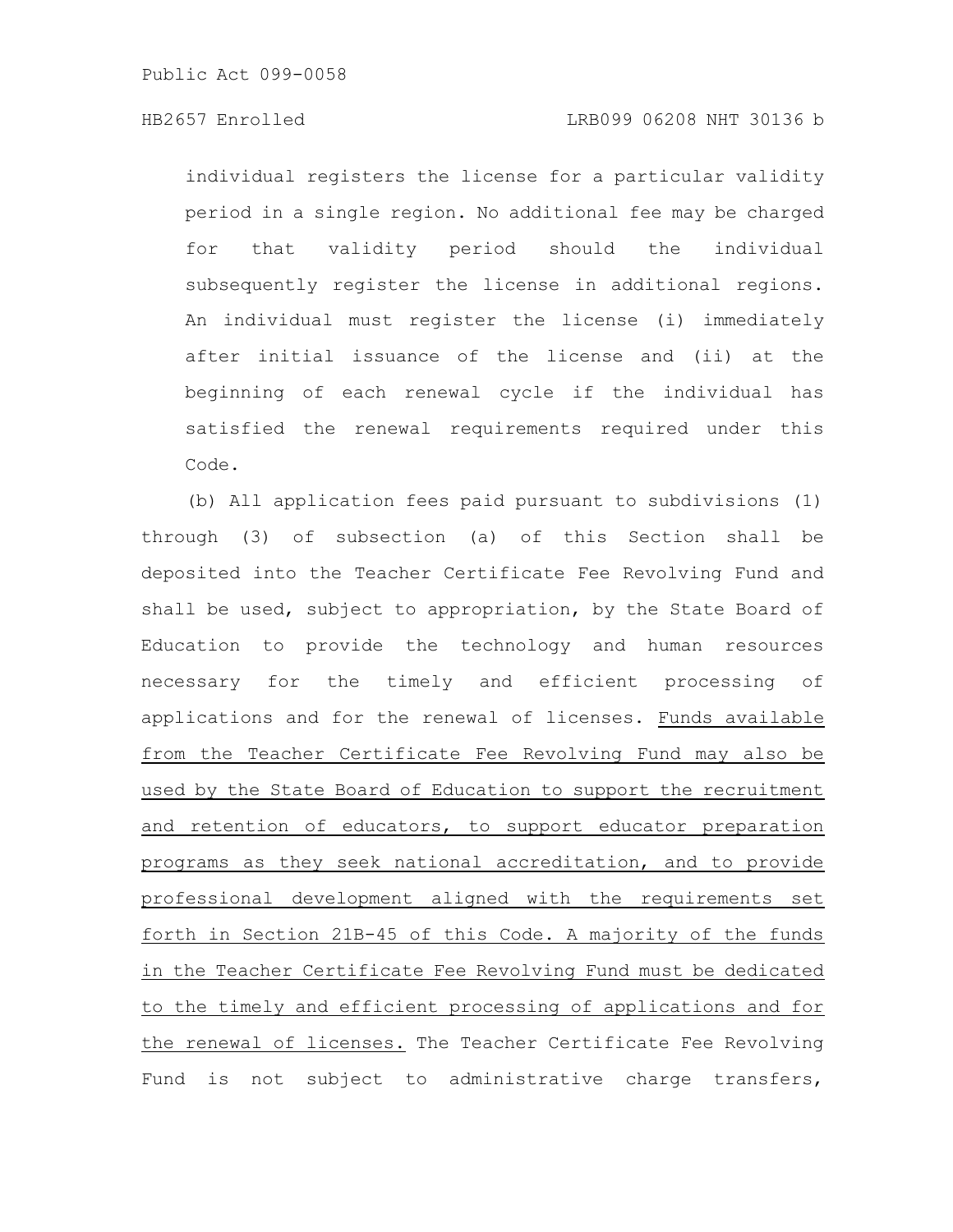authorized under Section 8h of the State Finance Act, from the Teacher Certificate Fee Revolving Fund into any other fund of this State, and moneys in the Teacher Certificate Fee Revolving Fund shall not revert back to the General Revenue Fund at any time.

The regional superintendent of schools shall deposit the registration fees paid pursuant to subdivision (4) of subsection (a) of this Section into the institute fund established pursuant to Section 3-11 of this Code.

(c) The State Board of Education and each regional office of education are authorized to charge a service or convenience fee for the use of credit cards for the payment of license fees. This service or convenience fee shall not exceed the amount required by the credit card processing company or vendor that has entered into a contract with the State Board or regional office of education for this purpose, and the fee must be paid to that company or vendor.

(d) If, at the time a certificate issued under Article 21 of this Code is exchanged for a license issued under this Article, a person has paid registration fees for any years of the validity period of the certificate and these years have not expired when the certificate is exchanged, then those fees must be applied to the registration of the new license. (Source: P.A. 97-607, eff. 8-26-11; 98-610, eff. 12-27-13.)

(105 ILCS 5/21B-45)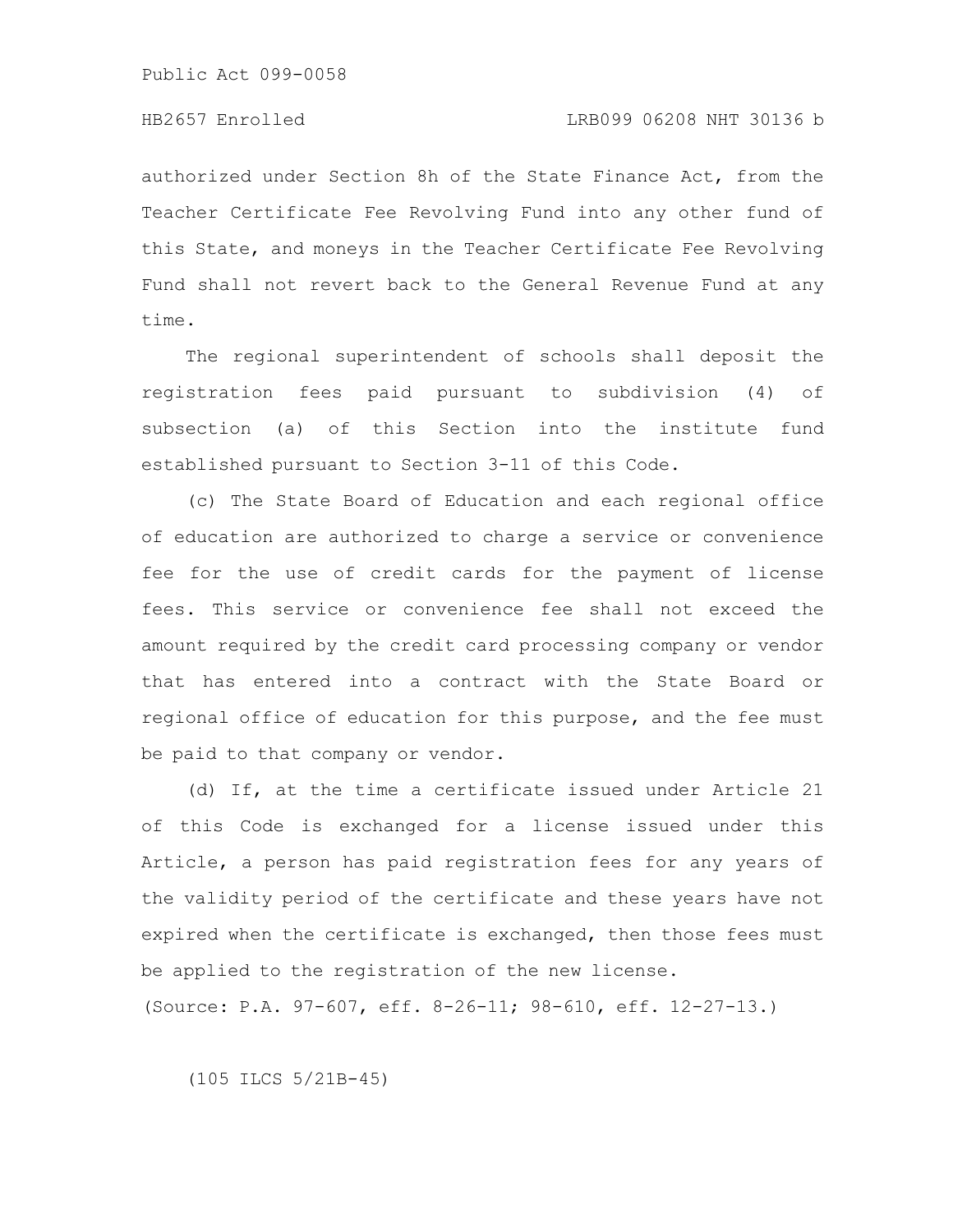Sec. 21B-45. Professional Educator License renewal.

(a) Individuals holding a Professional Educator License are required to complete the licensure renewal requirements as specified in this Section, unless otherwise provided in this Code.

Individuals holding a Professional Educator License shall meet the renewal requirements set forth in this Section, unless otherwise provided in this Code. If an individual holds a license endorsed in more than one area that has different renewal requirements, that individual shall follow the renewal requirements for the position for which he or she spends the majority of his or her time working.

(b) All Professional Educator Licenses not renewed as provided in this Section shall lapse on September 1 of that year. Lapsed licenses may be immediately reinstated upon (i) payment by the applicant of a \$500 penalty to the State Board of Education or, for individuals holding an Educator License with Stipulations with a paraprofessional educator endorsement only, payment by the applicant of a \$150 penalty to the State Board of Education or (ii) the demonstration of proficiency by completing 9 semester hours of coursework from a regionally accredited institution of higher education in the content area that most aligns with one or more of the educator's endorsement areas. Any and all back fees, including without limitation registration fees owed from the time of expiration of the certificate until the date of reinstatement, shall be paid and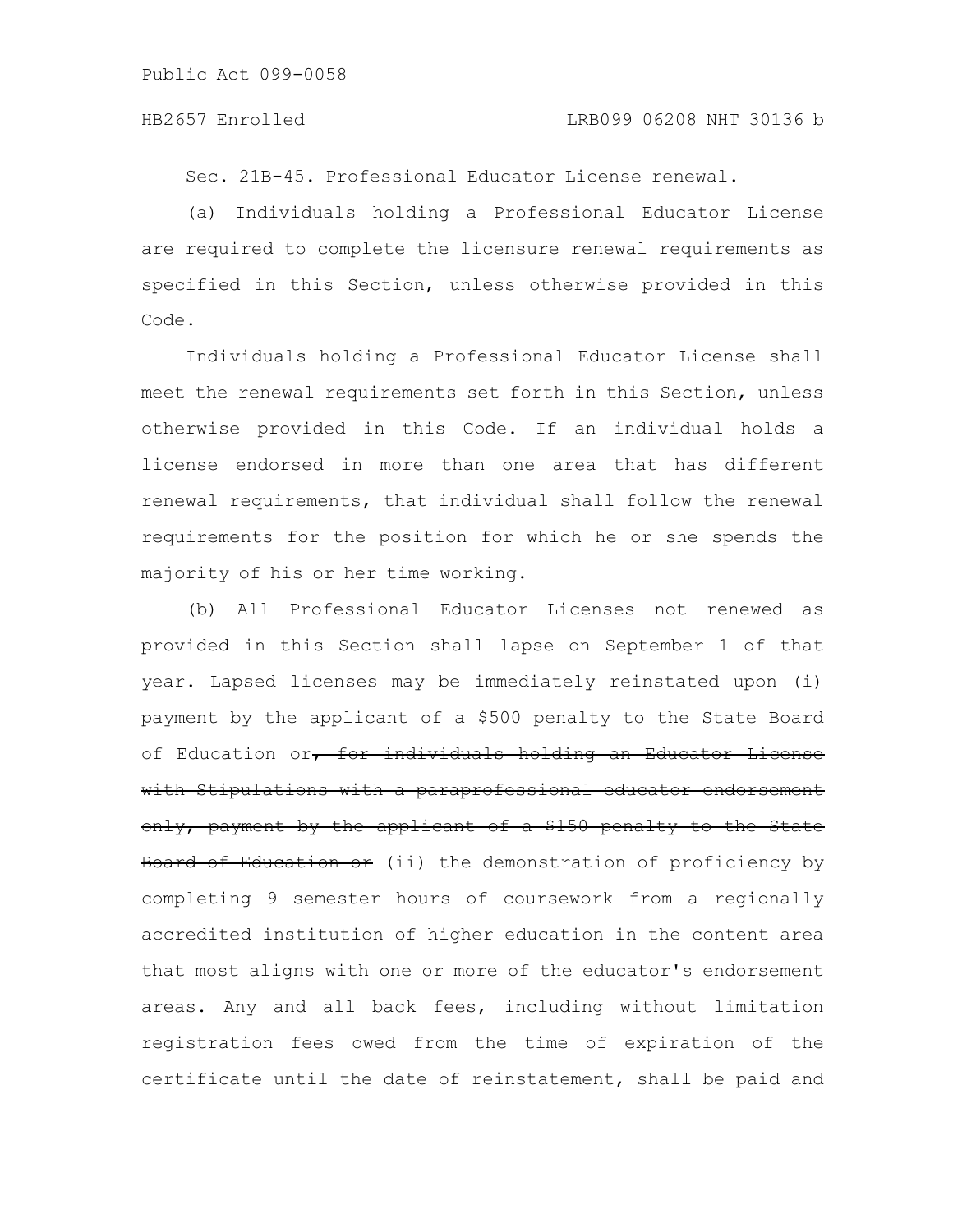kept in accordance with the provisions in Article 3 of this Code concerning an institute fund and the provisions in Article 21B of this Code concerning fees and requirements for registration. Licenses not registered in accordance with Section 21B-40 of this Code shall lapse after a period of 6 months from the expiration of the last year of registration. An unregistered license is invalid after September 1 for employment and performance of services in an Illinois public or State-operated school or cooperative and in a charter school. Any license or endorsement may be voluntarily surrendered by the license holder. A voluntarily surrendered license, except a substitute teaching license issued under Section 21B-20 of this Code, shall be treated as a revoked license. An Educator License with Stipulations with only a paraprofessional endorsement does not lapse.

(c) From July 1, 2013 through June 30, 2014, in order to satisfy the requirements for licensure renewal provided for in this Section, each professional educator licensee with an administrative endorsement who is working in a position requiring such endorsement shall complete one Illinois Administrators' Academy course, as described in Article 2 of this Code, per fiscal year.

(d) Beginning July 1, 2014, in order to satisfy the requirements for licensure renewal provided for in this Section, each professional educator licensee may create a professional development plan each year. The plan shall address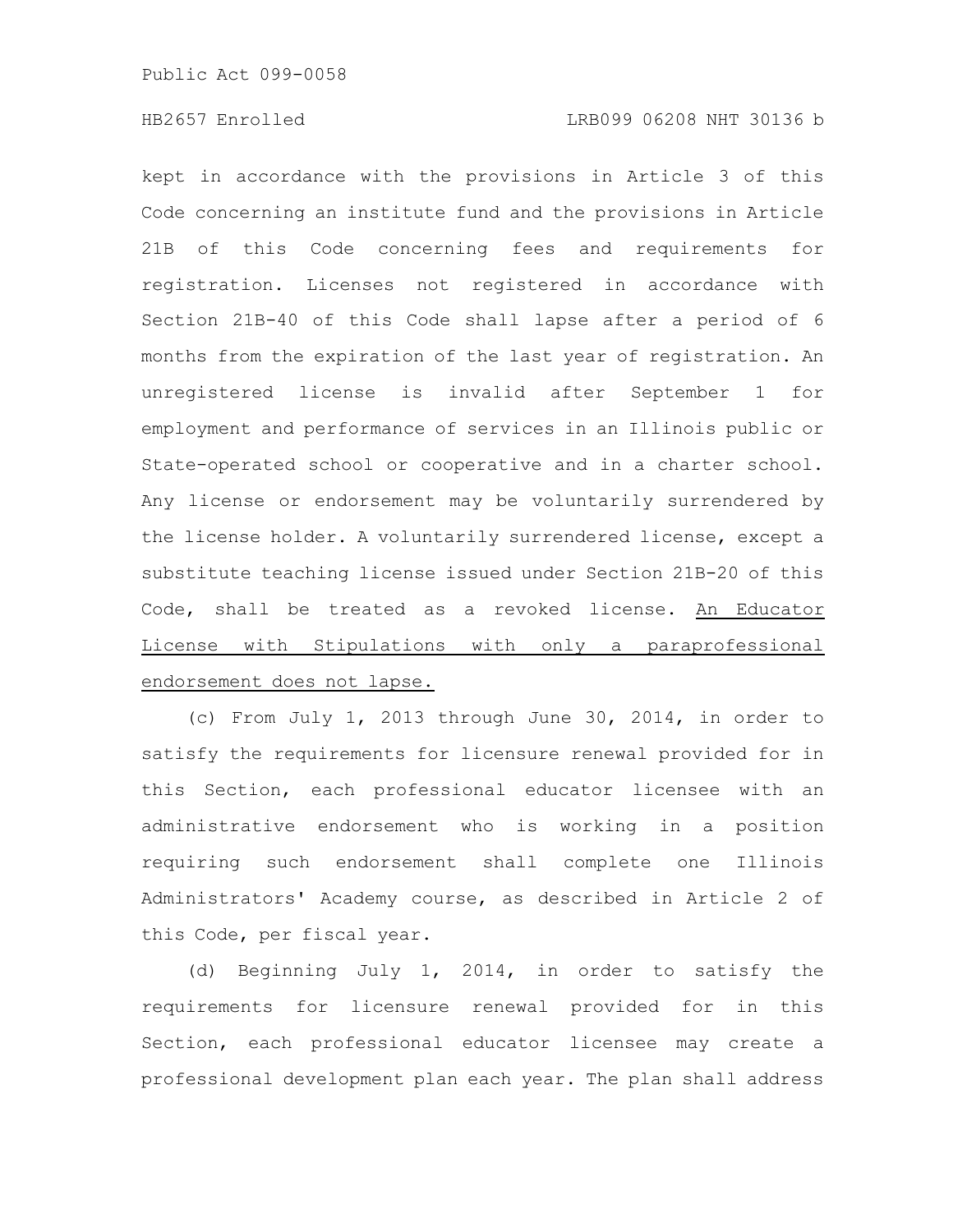# HB2657 Enrolled LRB099 06208 NHT 30136 b

one or more of the endorsements that are required of his or her educator position if the licensee is employed and performing services in an Illinois public or State-operated school or cooperative. If the licensee is employed in a charter school, the plan shall address that endorsement or those endorsements most closely related to his or her educator position. Licensees employed and performing services in any other Illinois schools may participate in the renewal requirements by adhering to the same process.

Except as otherwise provided in this Section, the licensee's professional development activities shall align with one or more of the following criteria:

(1) activities are of a type that engage participants over a sustained period of time allowing for analysis, discovery, and application as they relate to student learning, social or emotional achievement, or well-being;

(2) professional development aligns to the licensee's performance;

(3) outcomes for the activities must relate to student growth or district improvement;

(4) activities align to State-approved standards; and

(5) higher education coursework.

(e) For each renewal cycle, each professional educator licensee shall engage in professional development activities. Prior to renewal Within 60 days after the conclusion of a professional development activity, the licensee shall enter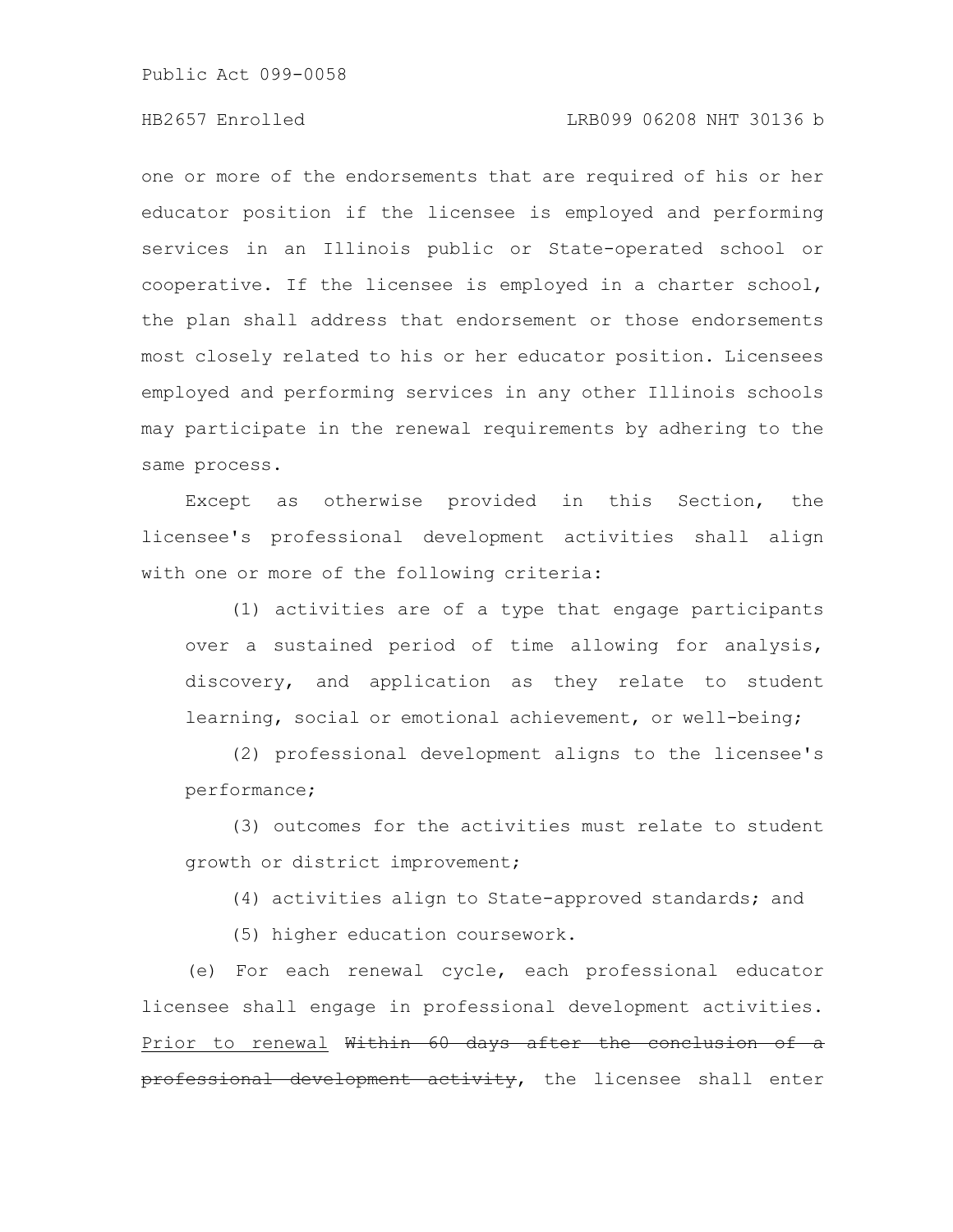electronically into the Educator Licensure Information System (ELIS) the name, date, and location of the activity, the number of professional development hours, and the provider's name. The following provisions shall apply concerning professional development activities:

(1) Each licensee shall complete a total of 120 hours of professional development per 5-year renewal cycle in order to renew the license, except as otherwise provided in this Section.

(2) Beginning with his or her first full 5-year cycle, any licensee with an administrative endorsement who is not working in a position requiring such endorsement shall complete one Illinois Administrators' Academy course, as described in Article 2 of this Code, in each 5-year renewal cycle in which the administrative endorsement was held for at least one year. The Illinois Administrators' Academy course may count toward the total of 120 hours per 5-year cycle.

(3) Any licensee with an administrative endorsement who is working in a position requiring such endorsement or an individual with a Teacher Leader endorsement serving in an administrative capacity at least 50% of the day shall complete one Illinois Administrators' Academy course, as described in Article 2 of this Code, each fiscal year in addition to 100 hours of professional development per 5-year renewal cycle in accordance with this Code.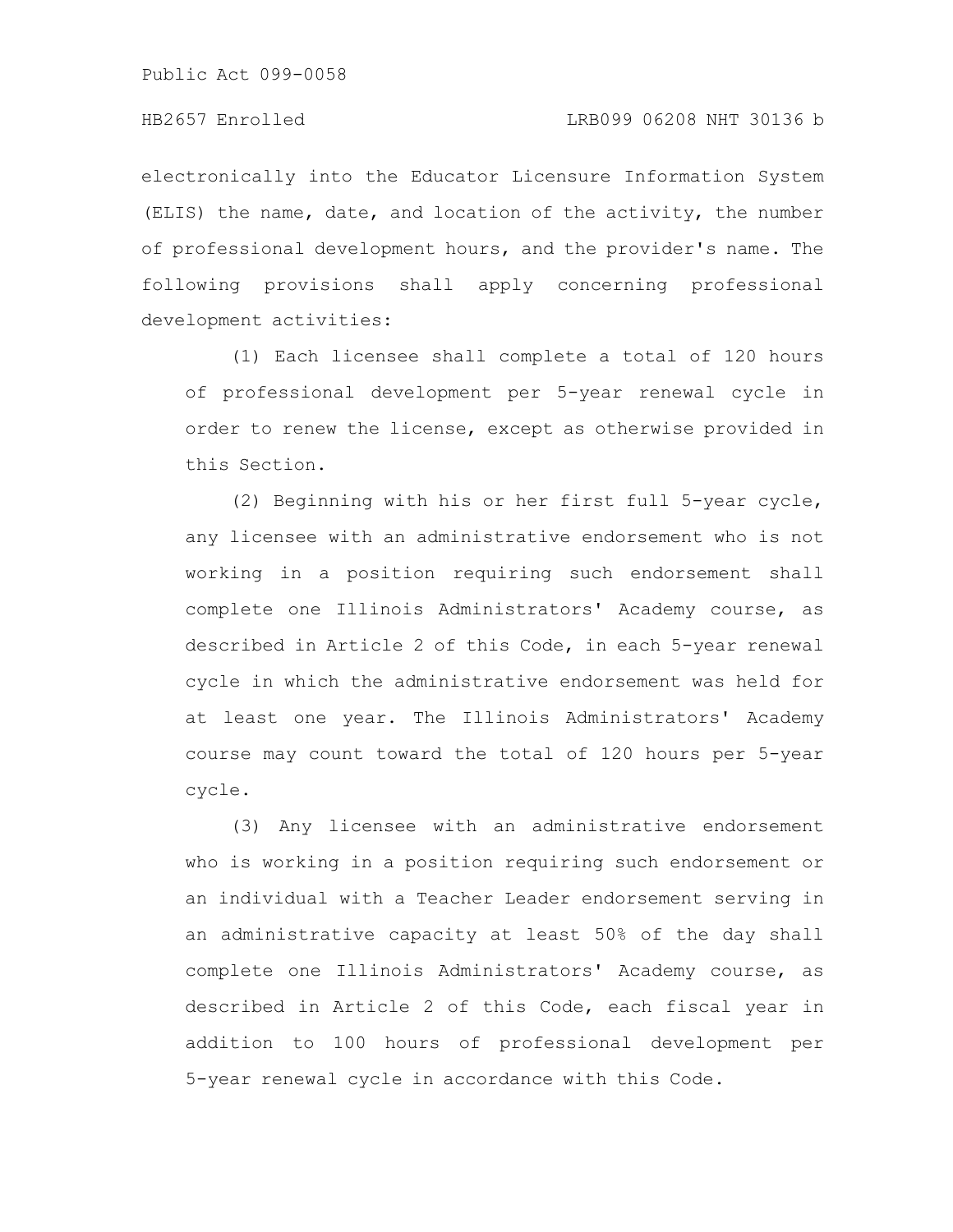(4) Any licensee holding a current National Board for Professional Teaching Standards (NBPTS) master teacher designation shall complete a total of 60 hours of professional development per 5-year renewal cycle in order to renew the license.

(5) Licensees working in a position that does not require educator licensure or working in a position for less than 50% for any particular year are considered to be exempt and shall be required to pay only the registration fee in order to renew and maintain the validity of the license.

(6) Licensees who are retired and qualify for benefits from a State retirement system shall notify the State Board of Education using ELIS, and the license shall be maintained in retired status. An individual with a license in retired status shall not be required to complete professional development activities or pay registration fees until returning to a position that requires educator licensure. Upon returning to work in a position that requires the Professional Educator License, the licensee shall immediately pay a registration fee and complete renewal requirements for that year. A license in retired status cannot lapse.

(7) For any renewal cycle in which professional development hours were required, but not fulfilled, the licensee shall complete any missed hours to total the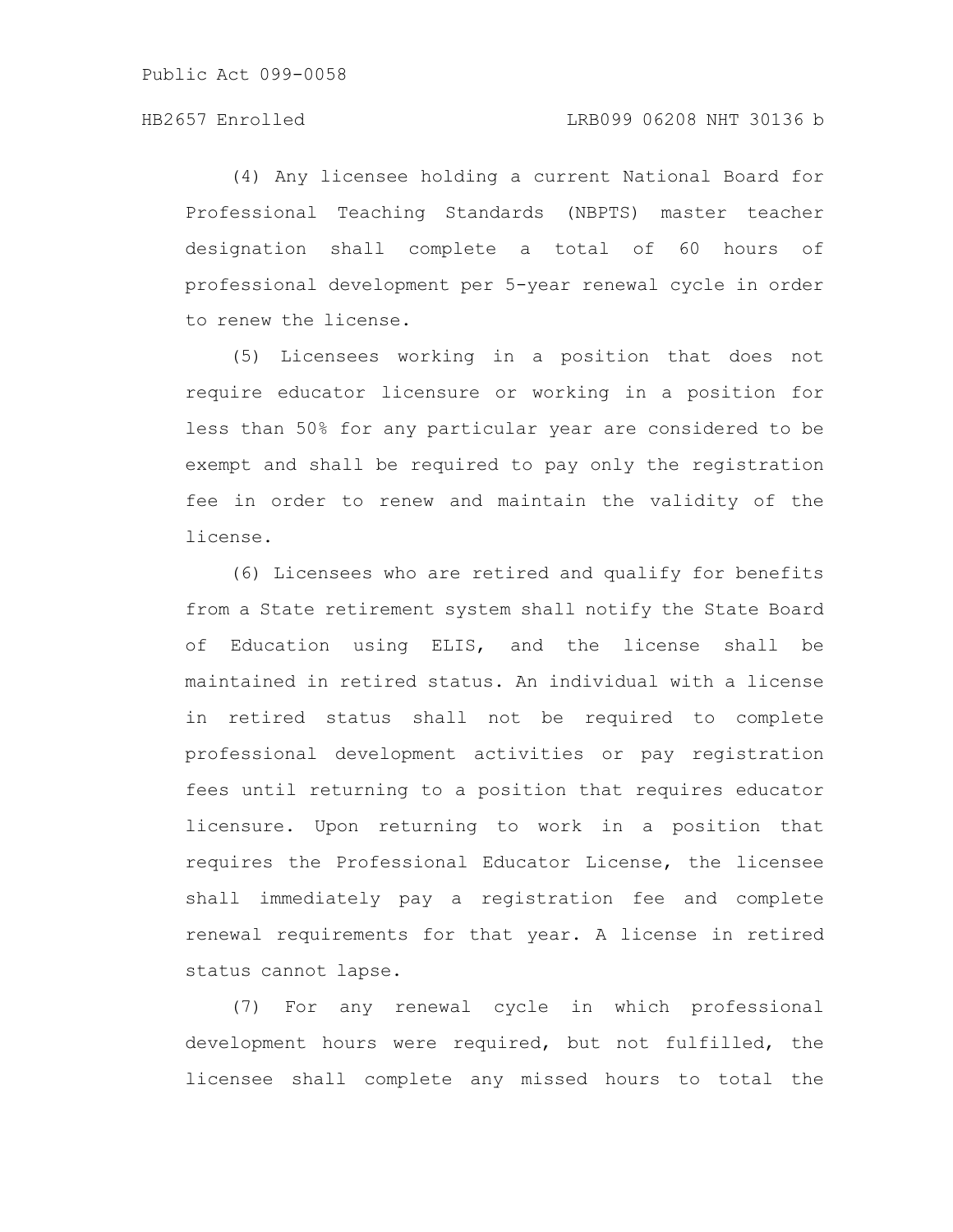minimum professional development hours required in this Section prior to September 1 of that year. For any fiscal year or renewal cycle in which an Illinois Administrators' Academy course was required but not completed, the licensee shall complete any missed Illinois Administrators' Academy courses prior to September 1 of that year. The licensee may complete all deficient hours and Illinois Administrators' Academy courses while continuing to work in a position that requires that license until September 1 of that year.

(8) Any licensee who has not fulfilled the professional development renewal requirements set forth in this Section at the end of any 5-year renewal cycle is ineligible to register his or her license and may submit an appeal to the State Superintendent of Education for reinstatement of the license.

(9) If professional development opportunities were unavailable to a licensee, proof that opportunities were unavailable and request for an extension of time beyond August 31 to complete the renewal requirements may be submitted from April 1 through June 30 of that year to the State Educator Preparation and Licensure Board. If an extension is approved, the license shall remain valid during the extension period.

(10) Individuals who hold exempt licenses prior to the effective date of this amendatory Act of the 98th General Assembly shall commence the annual renewal process with the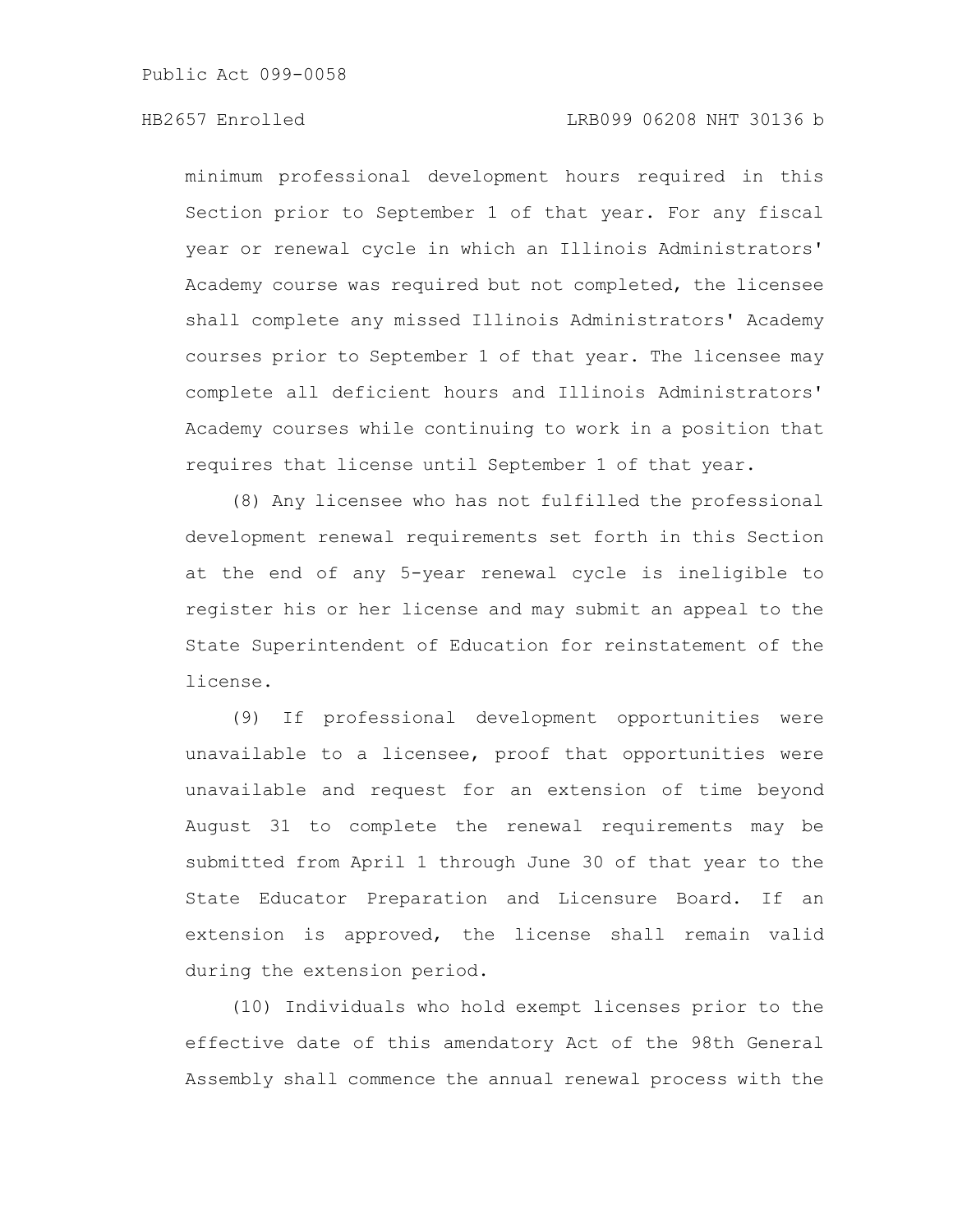# HB2657 Enrolled LRB099 06208 NHT 30136 b

first scheduled registration due after the effective date of this amendatory Act of the 98th General Assembly.

(f) At the time of renewal, each licensee shall respond to the required questions under penalty of perjury.

(g) The following entities shall be designated as approved to provide professional development activities for the renewal of Professional Educator Licenses:

(1) The State Board of Education.

(2) Regional offices of education and intermediate service centers.

(3) Illinois professional associations representing the following groups that are approved by the State Superintendent of Education:

(A) school administrators;

(B) principals;

(C) school business officials;

(D) teachers, including special education teachers;

(E) school boards;

(F) school districts;

(G) parents; and

(H) school service personnel.

(4) Regionally accredited institutions of higher education that offer Illinois-approved educator preparation programs and public community colleges subject to the Public Community College Act.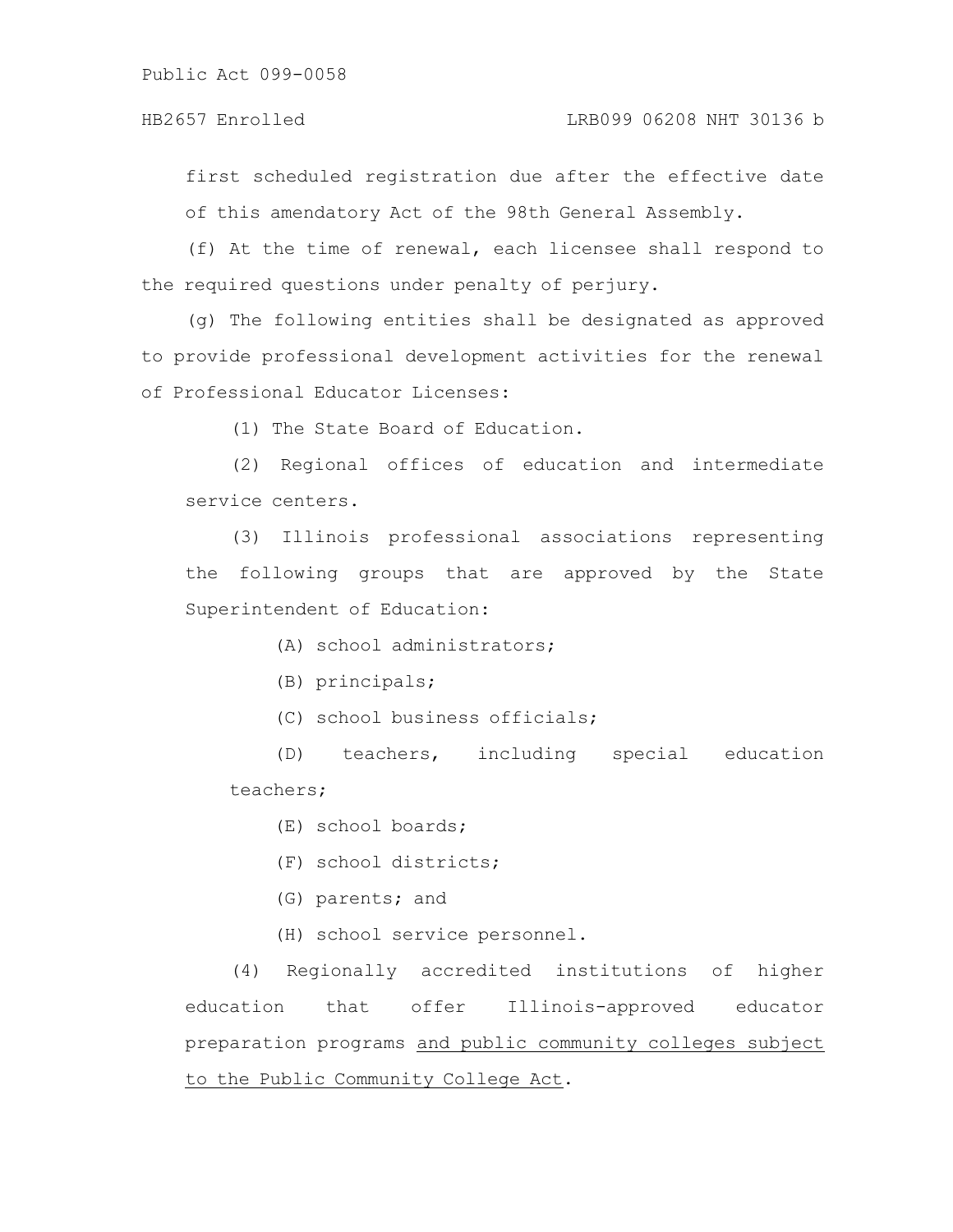(5) Illinois public school districts, charter schools authorized under Article 27A of this Code, and joint educational programs authorized under Article 10 of this Code for the purposes of providing career and technical education or special education services.

(6) A not-for-profit organization that, as of the effective date of this amendatory Act of the 98th General Assembly, has had or has a grant from or a contract with the State Board of Education to provide professional development services in the area of English Language Learning to Illinois school districts, teachers, or administrators.

(7) State agencies, State boards, and State commissions.

(h) Approved providers under subsection (g) of this Section shall make available professional development opportunities that satisfy at least one of the following:

(1) increase the knowledge and skills of school and district leaders who guide continuous professional development;

(2) improve the learning of students;

(3) organize adults into learning communities whose goals are aligned with those of the school and district;

(4) deepen educator's content knowledge;

(5) provide educators with research-based instructional strategies to assist students in meeting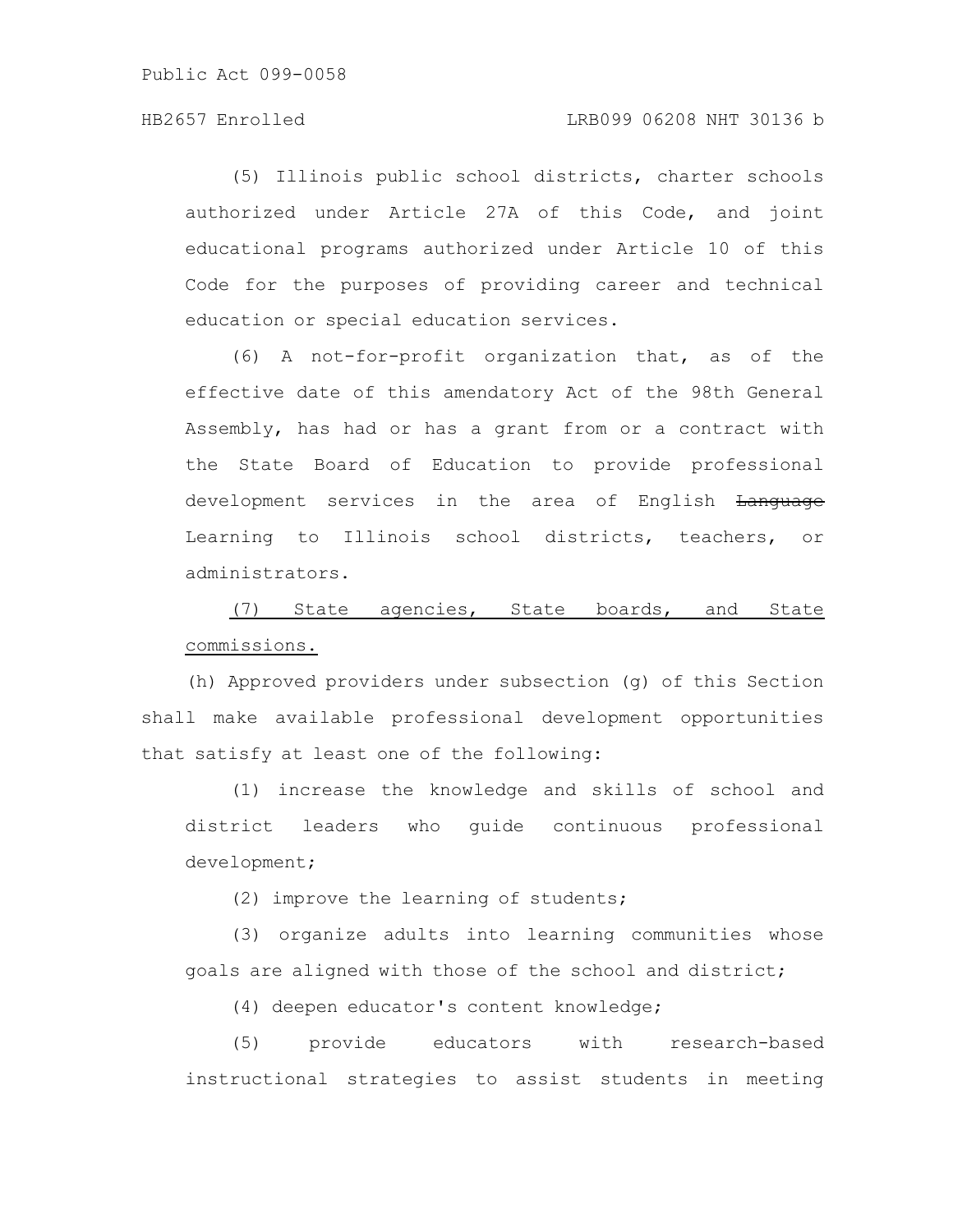rigorous academic standards;

(6) prepare educators to appropriately use various types of classroom assessments;

(7) use learning strategies appropriate to the intended goals;

(8) provide educators with the knowledge and skills to collaborate; or

(9) prepare educators to apply research to decision-making.

(i) Approved providers under subsection (g) of this Section shall do the following:

(1) align professional development activities to the State-approved national standards for professional learning;

(2) meet the professional development criteria for Illinois licensure renewal;

(3) produce a rationale for the activity that explains how it aligns to State standards and identify the assessment for determining the expected impact on student learning or school improvement;

(4) maintain original documentation for completion of activities; and

(5) provide license holders with evidence of completion of activities.

(j) The State Board of Education shall conduct annual audits of approved providers, except for school districts,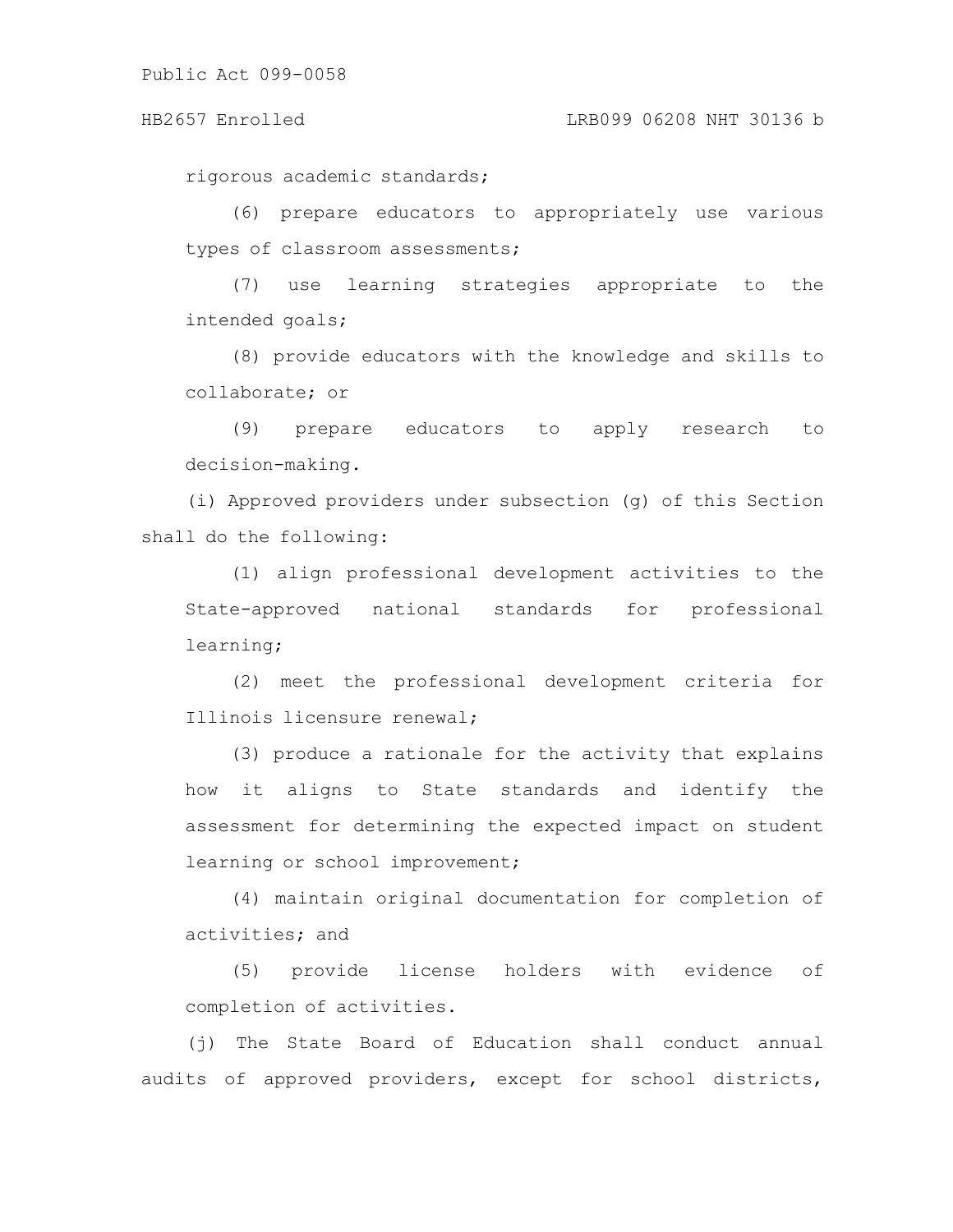which shall be audited by regional offices of education and intermediate service centers. The State Board of Education shall complete random audits of licensees.

(1) Approved providers shall annually submit to the State Board of Education a list of subcontractors used for delivery of professional development activities for which renewal credit was issued and other information as defined by rule.

(2) Approved providers shall annually submit data to the State Board of Education demonstrating how the professional development activities impacted one or more of the following:

(A) educator and student growth in regards to content knowledge or skills, or both;

(B) educator and student social and emotional growth; or

(C) alignment to district or school improvement plans.

(3) The State Superintendent of Education shall review the annual data collected by the State Board of Education, regional offices of education, and intermediate service centers in audits to determine if the approved provider has met the criteria and should continue to be an approved provider or if further action should be taken as provided in rules.

(k) Registration fees shall be paid for the next renewal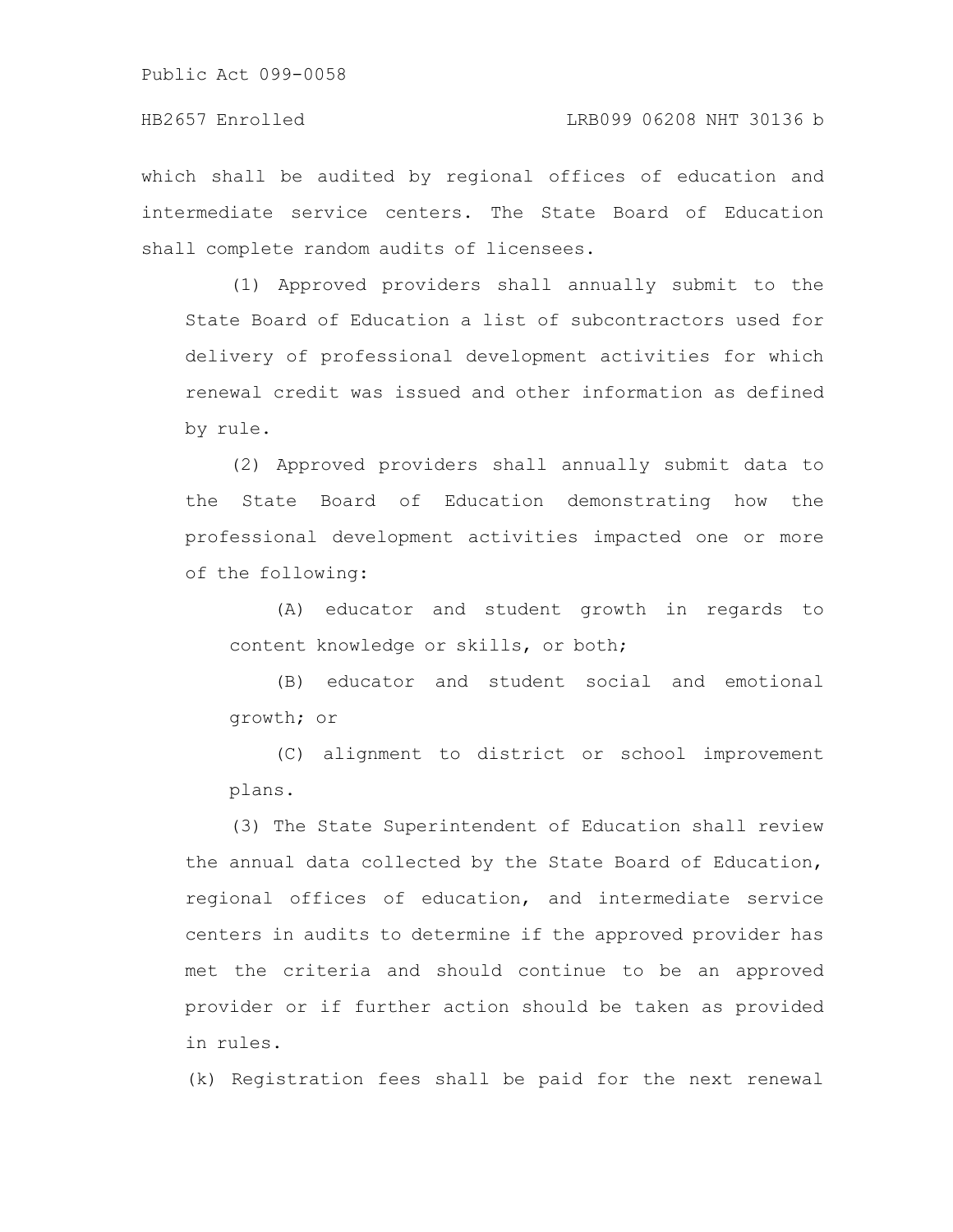cycle between April 1 and June 30 in the last year of each 5-year renewal cycle using ELIS. If all required professional development hours for the renewal cycle have been completed and entered by the licensee, the licensee shall pay the registration fees for the next cycle using a form of credit or debit card.

(l) Beginning July 1, 2014, any professional educator licensee endorsed for school support personnel who is employed and performing services in Illinois public schools and who holds an active and current professional license issued by the Department of Financial and Professional Regulation related to the endorsement areas on the Professional Educator License shall be deemed to have satisfied the continuing professional development requirements provided for in this Section. Such individuals shall be required to pay only registration fees to renew the Professional Educator License. An individual who does not hold a license issued by the Department of Financial and Professional Regulation shall complete professional development requirements for the renewal of a Professional Educator License provided for in this Section.

(m) Appeals to the State Educator Preparation and Licensure Board must be made within 30 days after receipt of notice from the State Superintendent of Education that a license will not be renewed based upon failure to complete the requirements of this Section. A licensee may appeal that decision to the State Educator Preparation and Licensure Board in a manner prescribed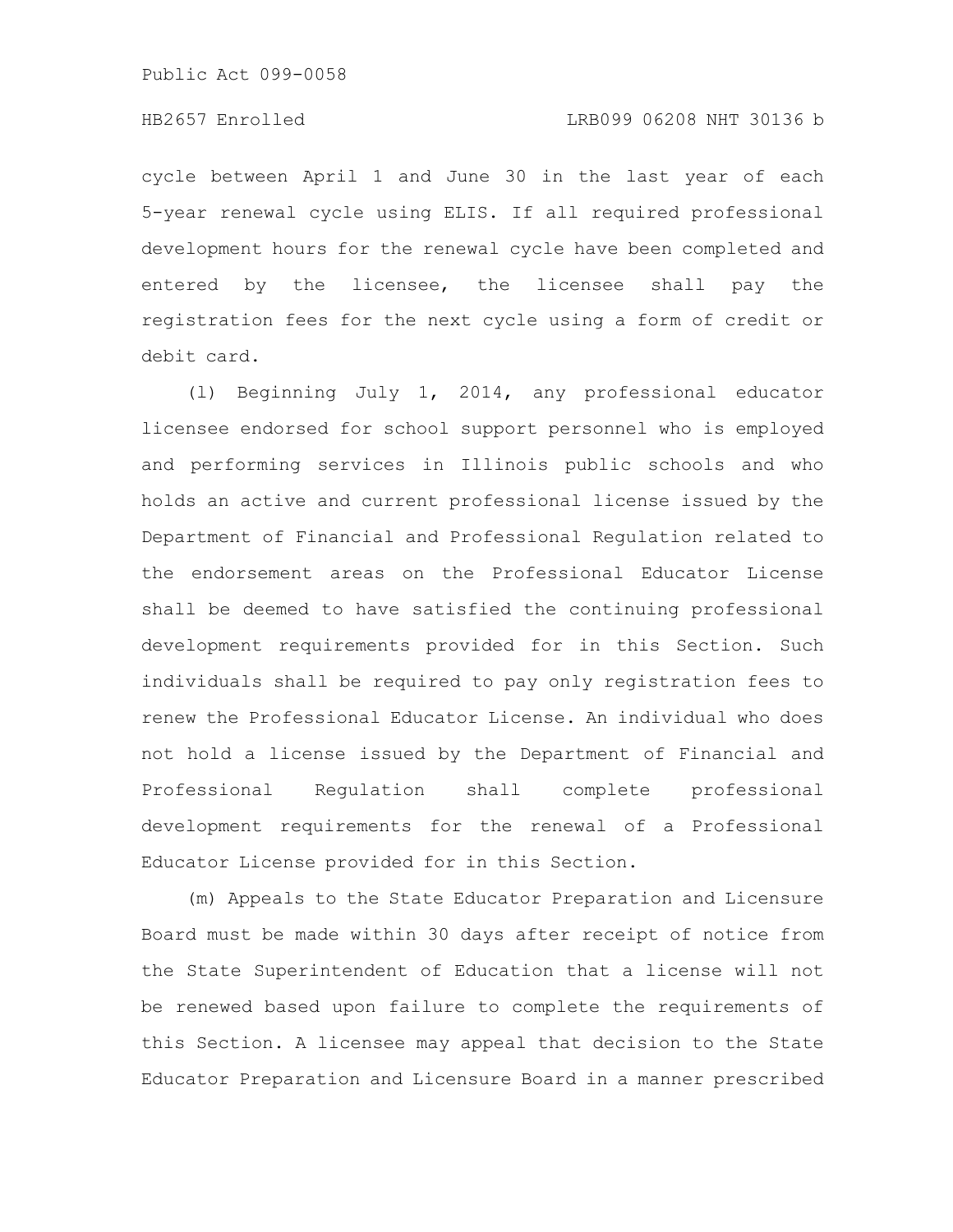by rule.

(1) Each appeal shall state the reasons why the State Superintendent's decision should be reversed and shall be sent by certified mail, return receipt requested, to the State Board of Education.

(2) The State Educator Preparation and Licensure Board shall review each appeal regarding renewal of a license within 90 days after receiving the appeal in order to determine whether the licensee has met the requirements of this Section. The State Educator Preparation and Licensure Board may hold an appeal hearing or may make its determination based upon the record of review, which shall consist of the following:

(A) the regional superintendent of education's rationale for recommending nonrenewal of the license, if applicable;

(B) any evidence submitted to the State Superintendent along with the individual's electronic statement of assurance for renewal; and

(C) the State Superintendent's rationale for nonrenewal of the license.

(3) The State Educator Preparation and Licensure Board shall notify the licensee of its decision regarding license renewal by certified mail, return receipt requested, no later than 30 days after reaching a decision. Upon receipt of notification of renewal, the licensee, using ELIS, shall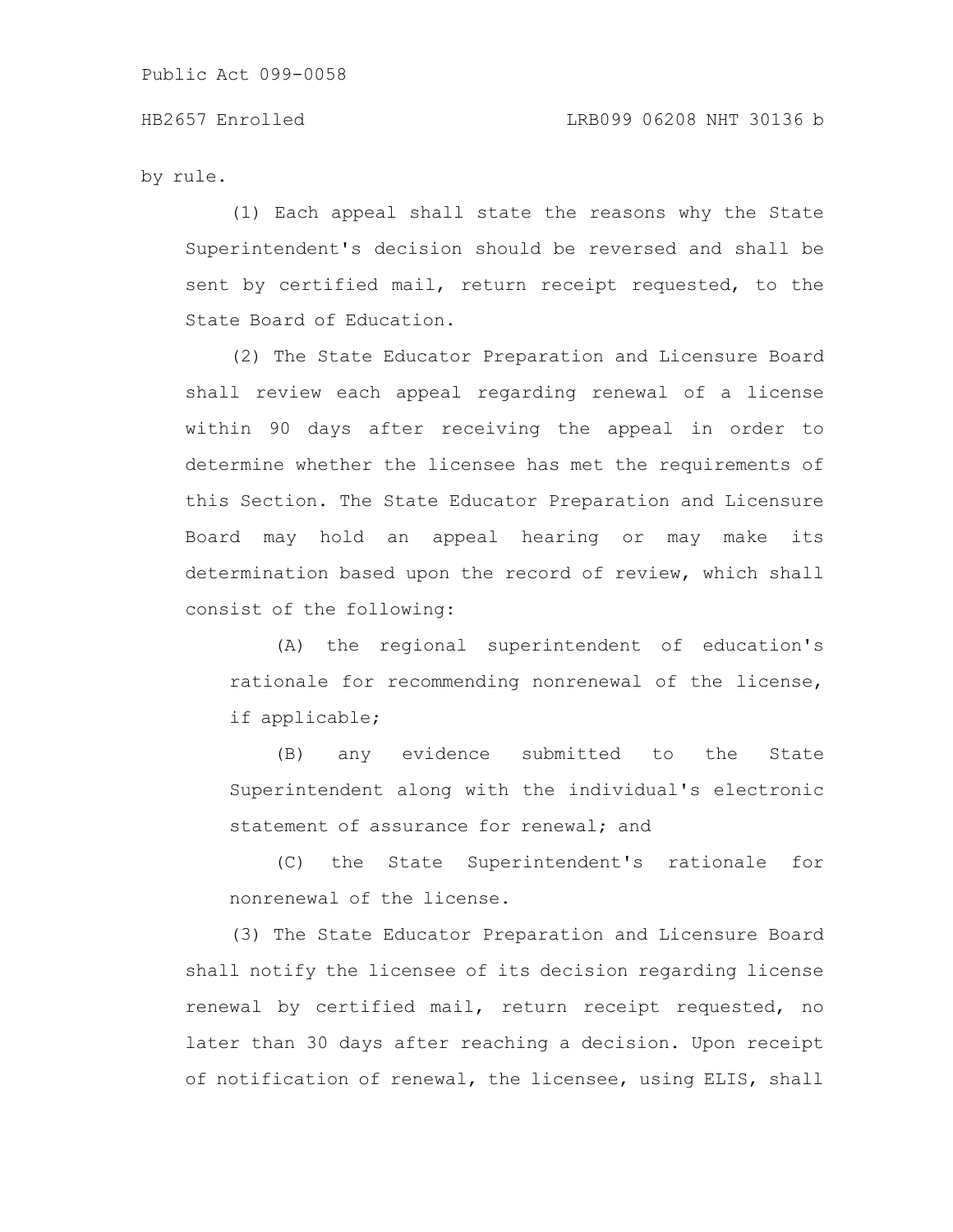### HB2657 Enrolled LRB099 06208 NHT 30136 b

pay the applicable registration fee for the next cycle using a form of credit or debit card.

(n) The State Board of Education may adopt rules as may be necessary to implement this Section.

(Source: P.A. 97-607, eff. 8-26-11; 98-610, eff. 12-27-13; 98-1147, eff. 12-31-14.)

(105 ILCS 5/21B-50)

Sec. 21B-50. Alternative educator licensure program.

(a) There is established an alternative educator licensure program, to be known as the Alternative Educator Licensure Program for Teachers.

(b) Beginning on January 1, 2013, the Alternative Educator Licensure Program for Teachers may be offered by a recognized institution approved to offer educator preparation programs by the State Board of Education, in consultation with the State Educator Preparation and Licensure Board. Any program offered by a not for profit entity also must be approved by the Board of Higher Education.

The program shall be comprised of 4 phases:

(1) A course of study that at a minimum includes instructional planning; instructional strategies, including special education, reading, and English language learning; classroom management; and the assessment of students and use of data to drive instruction.

(2) A year of residency, which is a candidate's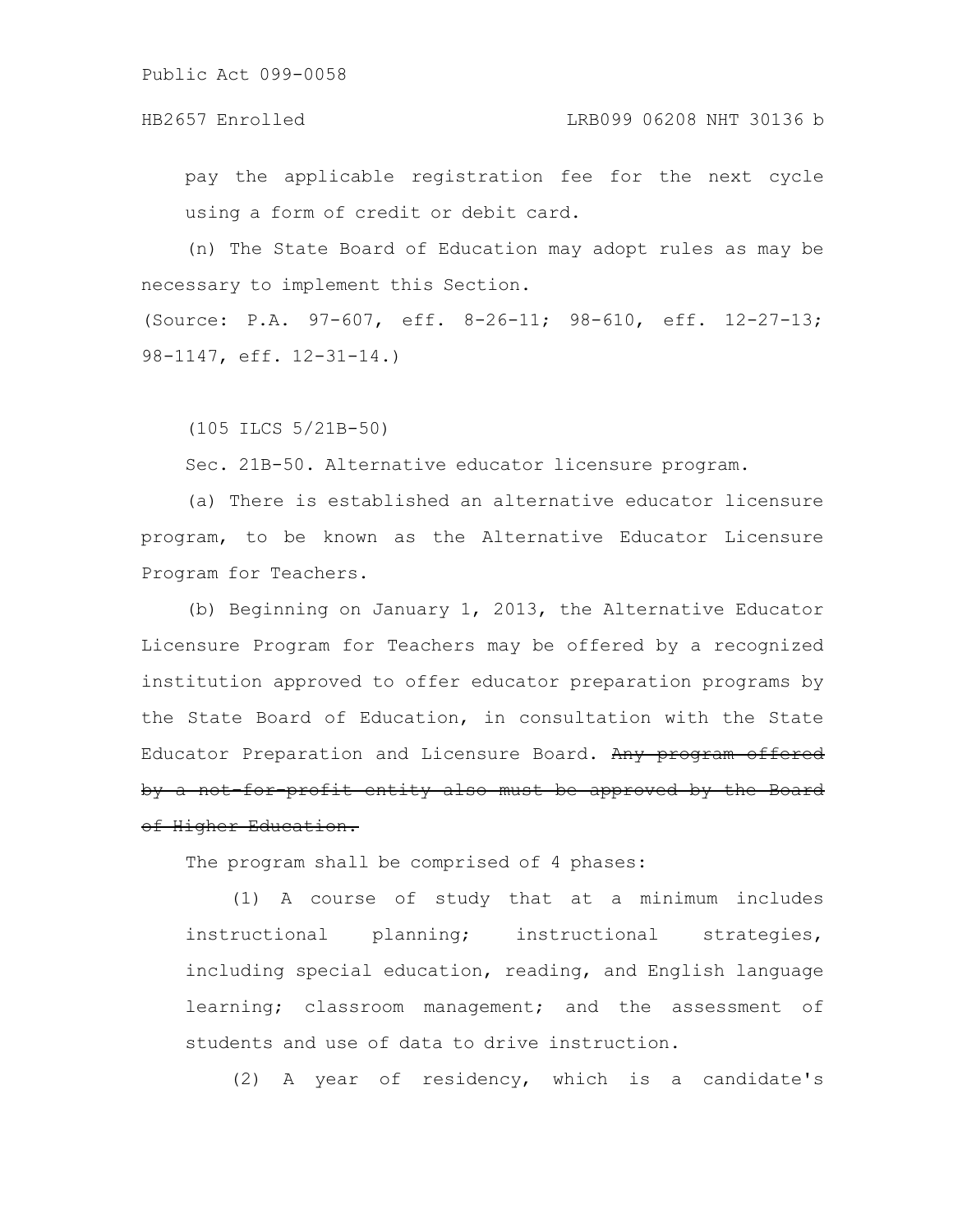assignment to a full-time teaching position or as a co-teacher for one full school year. An individual must hold an Educator License with Stipulations with an alternative provisional educator endorsement in order to enter the residency and must complete additional program requirements that address required State and national standards, pass the assessment of professional teaching before entering the second residency year, as required under phase  $(3)$  of this subsection  $(b)$ , and be recommended by the principal and program coordinator to continue with the second year of the residency.

(3) A second year of residency, which shall include the candidate's assignment to a full-time teaching position for one school year. The candidate must be assigned an experienced teacher to act as a mentor and coach the candidate through the second year of residency.

(4) A comprehensive assessment of the candidate's teaching effectiveness, as evaluated by the principal and the program coordinator, at the end of the second year of residency. If there is disagreement between the 2 evaluators about the candidate's teaching effectiveness, the candidate may complete one additional year of residency teaching under a professional development plan developed by the principal and preparation program. At the completion of the third year, a candidate must have positive evaluations and a recommendation for full licensure from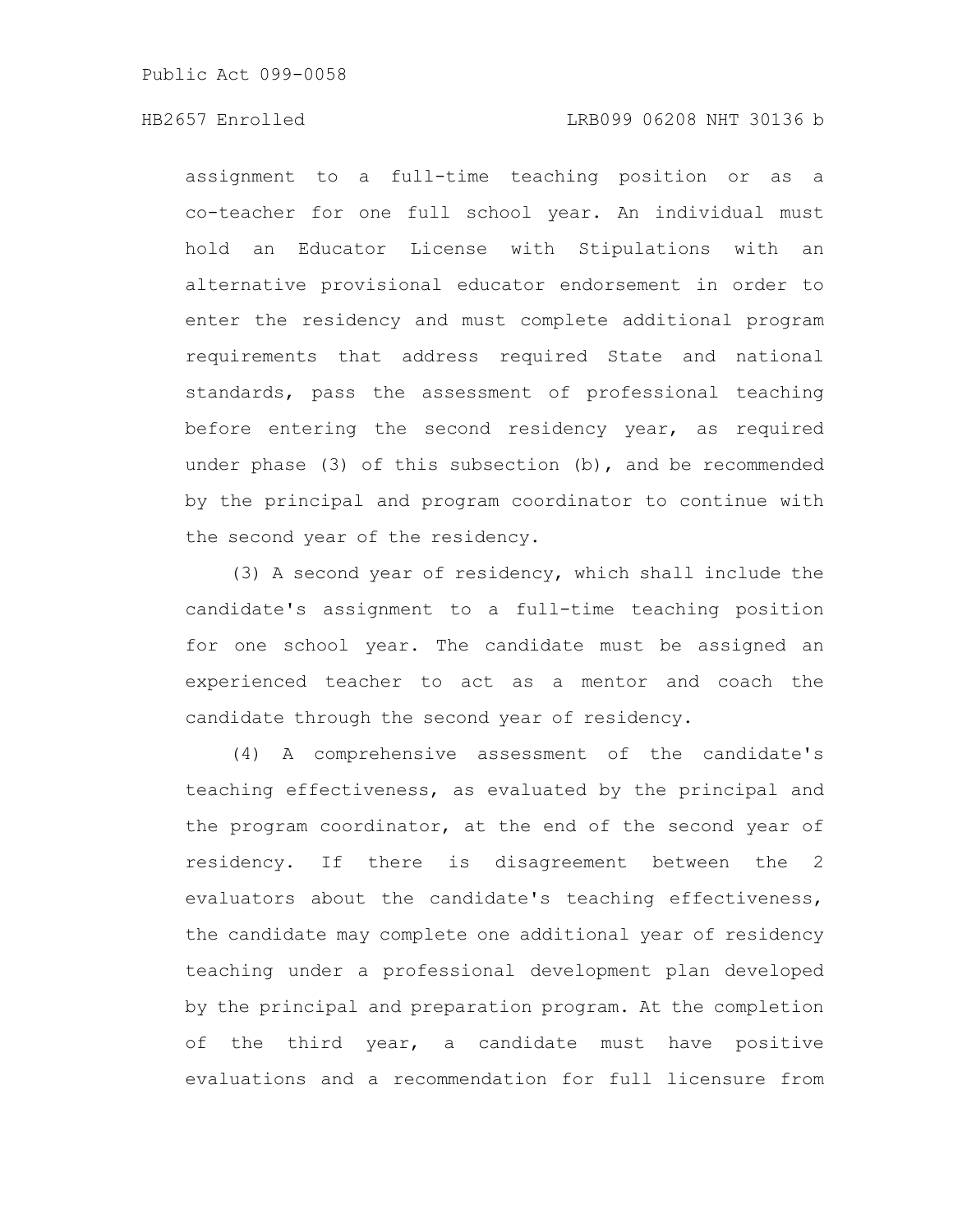both the principal and the program coordinator or no Professional Educator License shall be issued.

Successful completion of the program shall be deemed to satisfy any other practice or student teaching and content matter requirements established by law.

(c) An alternative provisional educator endorsement on an Educator License with Stipulations is valid for 2 years of teaching in the public schools, including without limitation a charter school, or in a State-recognized nonpublic school in which the chief administrator is required to have the licensure necessary to be a principal in a public school in this State and in which a majority of the teachers are required to have the licensure necessary to be instructors in a public school in this State, but may be renewed for a third year if needed to complete the Alternative Educator Licensure Program for Teachers. The endorsement shall be issued only once to an individual who meets all of the following requirements:

(1) Has graduated from a regionally accredited college or university with a bachelor's degree or higher.

(2) Has a cumulative grade point average of 3.0 or greater on a 4.0 scale or its equivalent on another scale.

(3) Has completed a major in the content area if seeking a middle or secondary level endorsement or, if seeking an early childhood, elementary, or special education endorsement, has completed a major in the content area of reading, English/language arts, mathematics, or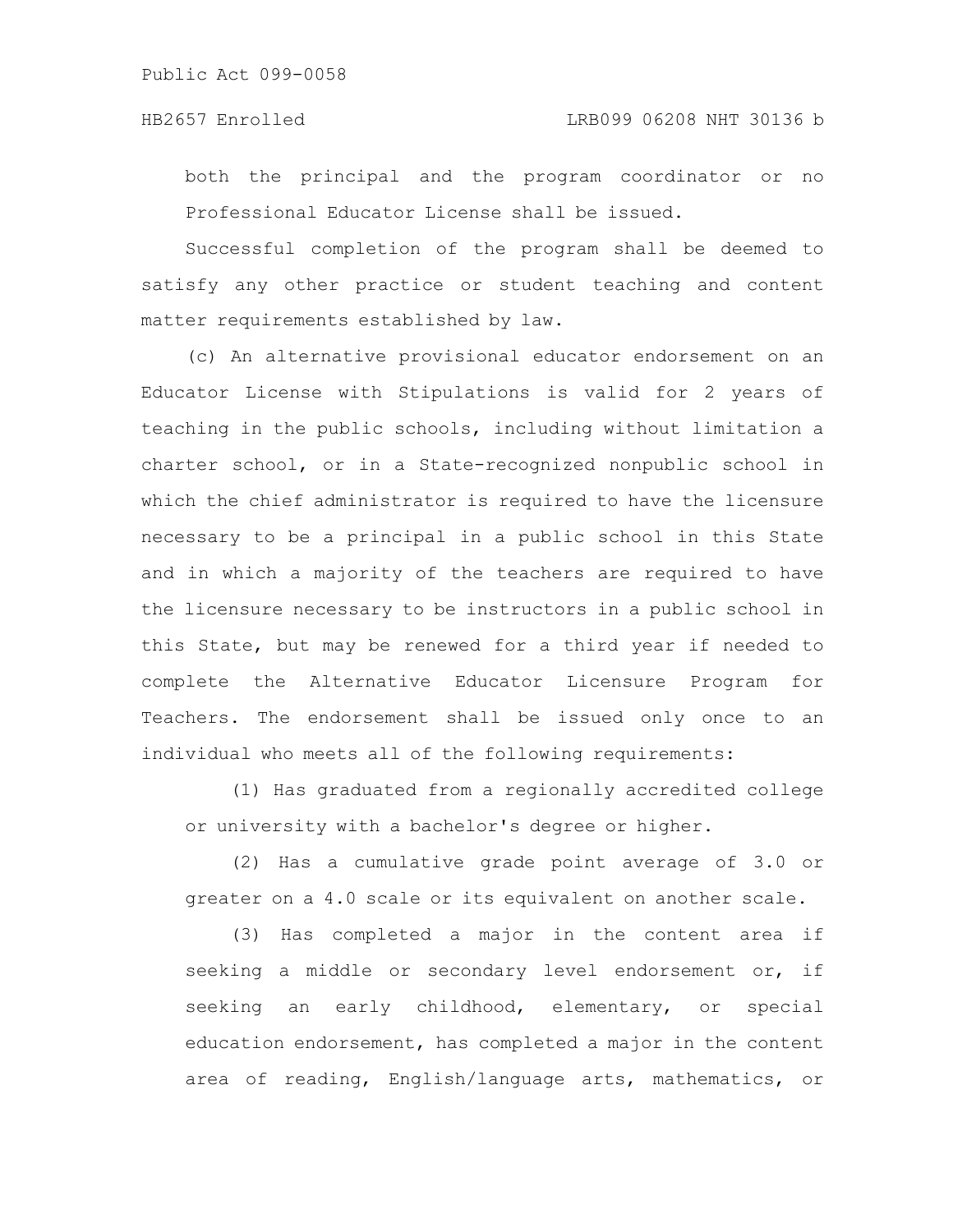one of the sciences. If the individual does not have a major in a content area for any level of teaching, he or she must submit transcripts to the State Superintendent of Education to be reviewed for equivalency.

(4) Has successfully completed phase (1) of subsection (b) of this Section.

(5) Has passed a test of basic skills and content area test required for the specific endorsement for admission into the program, as required under Section 21B-30 of this Code.

A candidate possessing the alternative provisional educator endorsement may receive a salary, benefits, and any other terms of employment offered to teachers in the school who are members of an exclusive bargaining representative, if any, but a school is not required to provide these benefits during the years of residency if the candidate is serving only as a co-teacher. If the candidate is serving as the teacher of record, the candidate must receive a salary, benefits, and any other terms of employment. Residency experiences must not be counted towards tenure.

(d) The recognized institution offering the Alternative Educator Licensure Program for Teachers must partner with a school district, including without limitation a charter school, or a State-recognized, nonpublic school in this State in which the chief administrator is required to have the licensure necessary to be a principal in a public school in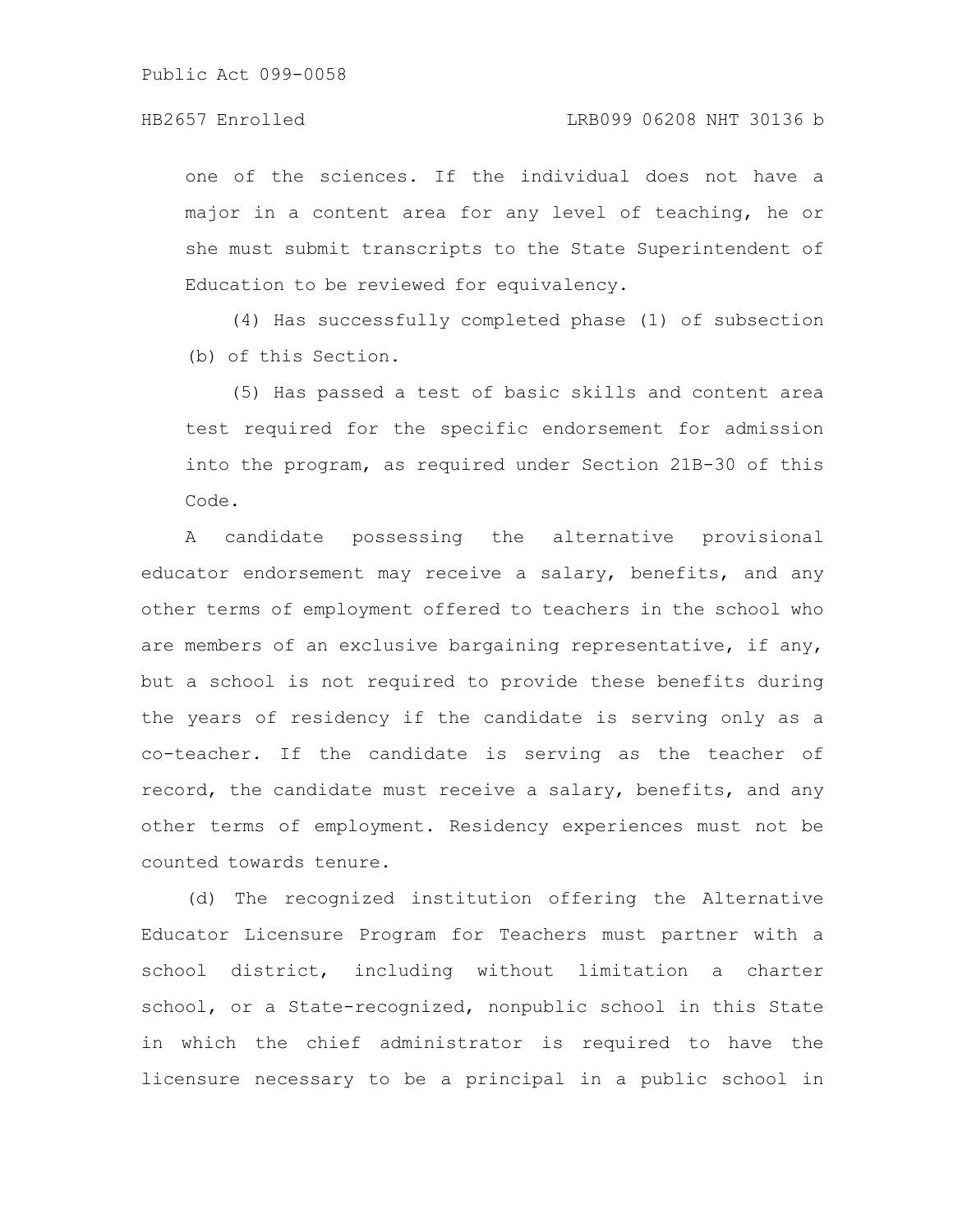# HB2657 Enrolled LRB099 06208 NHT 30136 b

this State and in which a majority of the teachers are required to have the licensure necessary to be instructors in a public school in this State. The program presented for approval by the State Board of Education must demonstrate the supports that are to be provided to assist the provisional teacher during the 2-year residency period. These supports must provide additional contact hours with mentors during the first year of residency.

(e) Upon completion of the 4 phases outlined in subsection (b) of this Section and all assessments required under Section 21B-30 of this Code, an individual shall receive a Professional Educator License.

(f) The State Board of Education, in consultation with the State Educator Preparation and Licensure Board, may adopt such rules as may be necessary to establish and implement the Alternative Educator Licensure Program for Teachers.

(Source: P.A. 97-607, eff. 8-26-11; 97-702, eff. 6-25-12.)

(105 ILCS 5/21B-60)

Sec. 21B-60. Principal preparation programs.

(a) It is the policy of this State that an essential element of improving student learning is supporting and employing highly effective school principals in leadership roles who improve teaching and learning and increase academic achievement and the development of all students.

(b) No later than September 1, 2014, recognized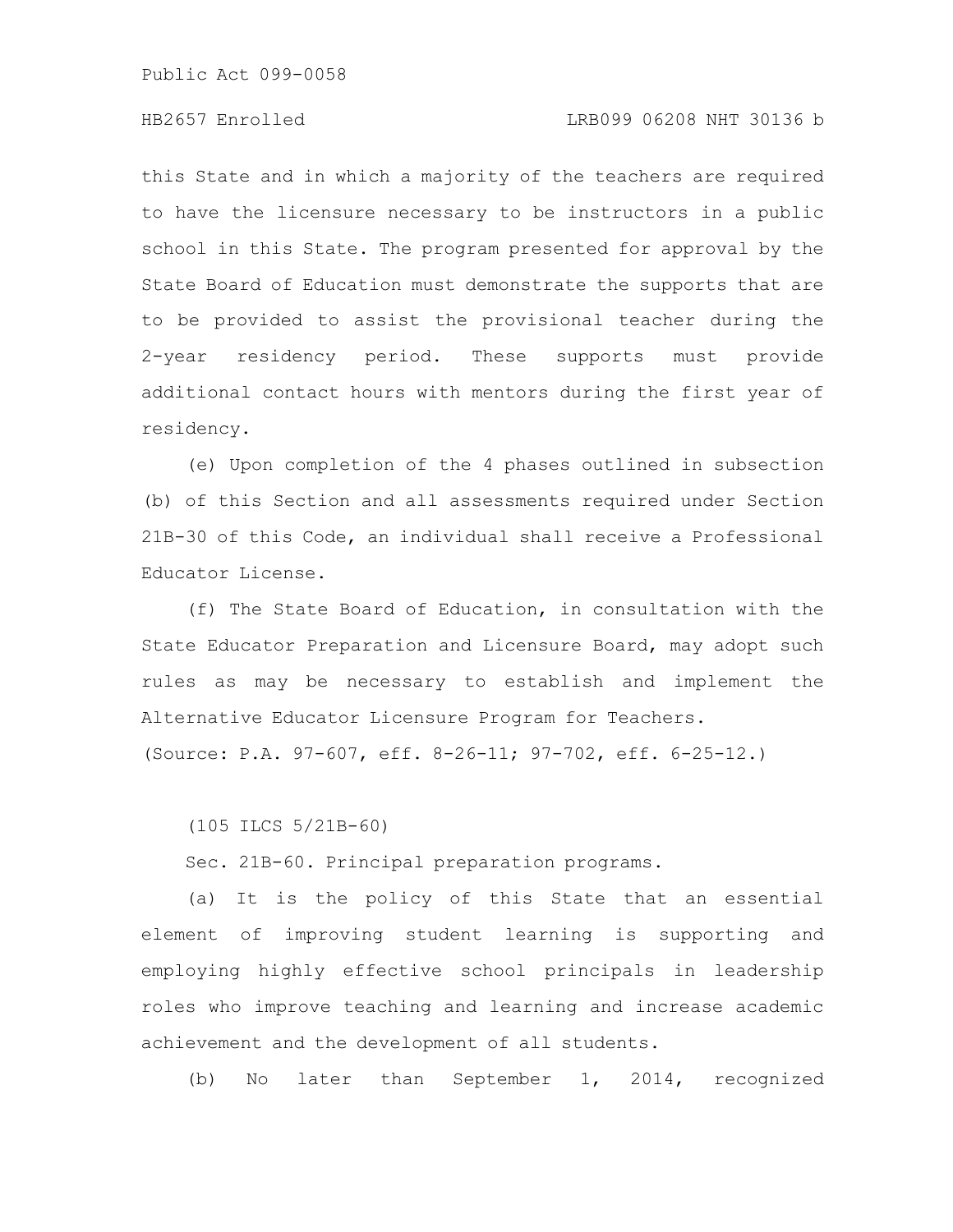institutions approved by the State Board of Education, in consultation with the State Educator Preparation and Licensure Board, to offer principal preparation programs must do all of the following:

(1) Meet the standards and requirements for such programs in accordance with this Section and any rules adopted by the State Board of Education, in consultation with the State Educator Preparation and Licensure Board.

(2) Prepare candidates to meet required standards for principal skills, knowledge, and responsibilities, which shall include a focus on instruction and student learning and which must be used for principal professional development, mentoring, and evaluation.

(3) Include specific requirements for (i) the selection and assessment of candidates, (ii) training in the evaluation of staff, (iii) an internship, and (iv) a partnership with one or more school districts or State-recognized, nonpublic schools in which the chief administrator is required to have the licensure necessary to be a principal in a public school in this State and in which a majority of the teachers are required to have the licensure necessary to be instructors in a public school in this State.

Any principal preparation program offered in whole part by a not-for-profit entity must also be approved by ard of Higher Education.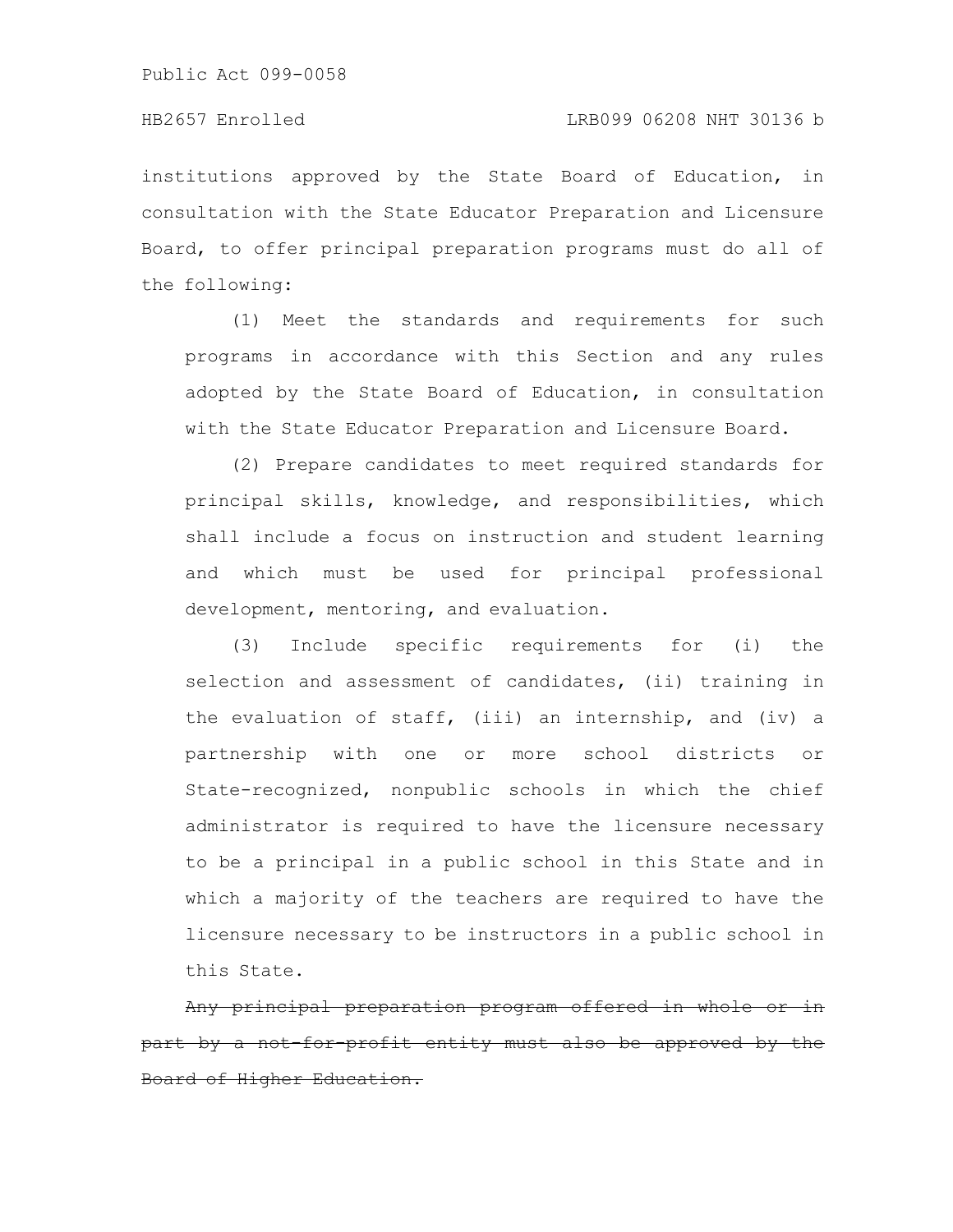# HB2657 Enrolled LRB099 06208 NHT 30136 b

(c) Candidates successfully completing a principal preparation program established pursuant to this Section shall obtain a principal endorsement on a Professional Educator License and are eligible to work as a principal or an assistant principal or in related or similar positions, as determined by the State Superintendent of Education, in consultation with the State Educator Preparation and Licensure Board.

(d) The State Board of Education, in consultation with the State Educator Preparation and Licensure Board, may adopt such rules as may be necessary to implement and administer principal preparation programs under this Section.

(Source: P.A. 97-607, eff. 8-26-11.)

(105 ILCS 5/21B-80)

Sec. 21B-80. Conviction of certain offenses as grounds for revocation of license.

(a) As used in this Section:

"Narcotics offense" means any one or more of the following offenses:

(1) Any offense defined in the Cannabis Control Act, except those defined in subdivisions (a) and (b) of Section 4 and subdivision (a) of Section 5 of the Cannabis Control Act and any offense for which the holder of a license is placed on probation under the provisions of Section 10 of the Cannabis Control Act, provided that if the terms and conditions of probation required by the court are not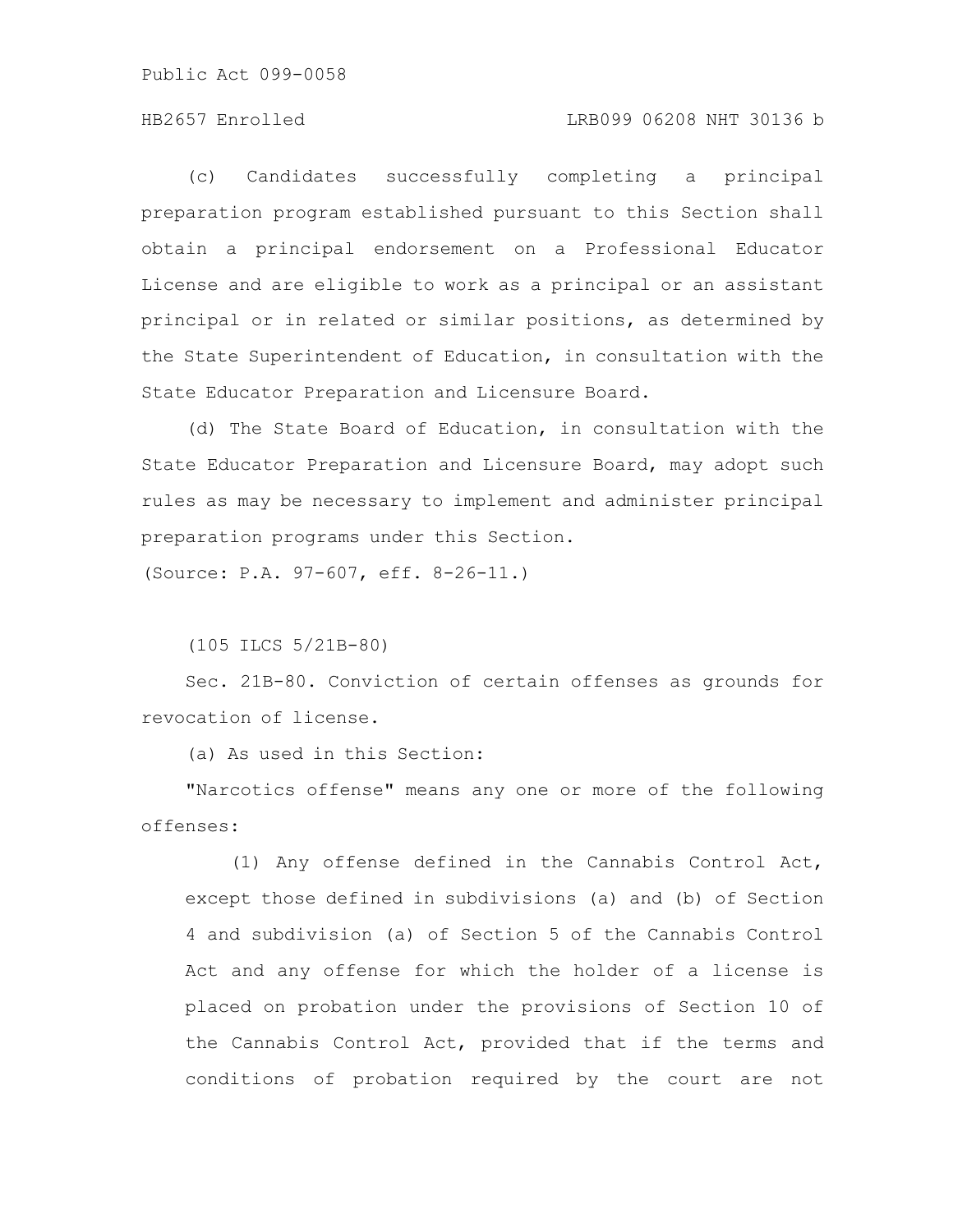fulfilled, the offense is not eligible for this exception.

(2) Any offense defined in the Illinois Controlled Substances Act, except any offense for which the holder of a license is placed on probation under the provisions of Section 410 of the Illinois Controlled Substances Act, provided that if the terms and conditions of probation required by the court are not fulfilled, the offense is not eligible for this exception.

(3) Any offense defined in the Methamphetamine Control and Community Protection Act, except any offense for which the holder of a license is placed on probation under the provision of Section 70 of that Act, provided that if the terms and conditions of probation required by the court are not fulfilled, the offense is not eligible for this exception.

(4) Any attempt to commit any of the offenses listed in items (1) through (3) of this definition.

(5) Any offense committed or attempted in any other state or against the laws of the United States that, if committed or attempted in this State, would have been punishable as one or more of the offenses listed in items

(1) through (4) of this definition.

The changes made by Public Act 96-431 to the definition of "narcotics offense" are declaratory of existing law.

"Sex offense" means any one or more of the following offenses: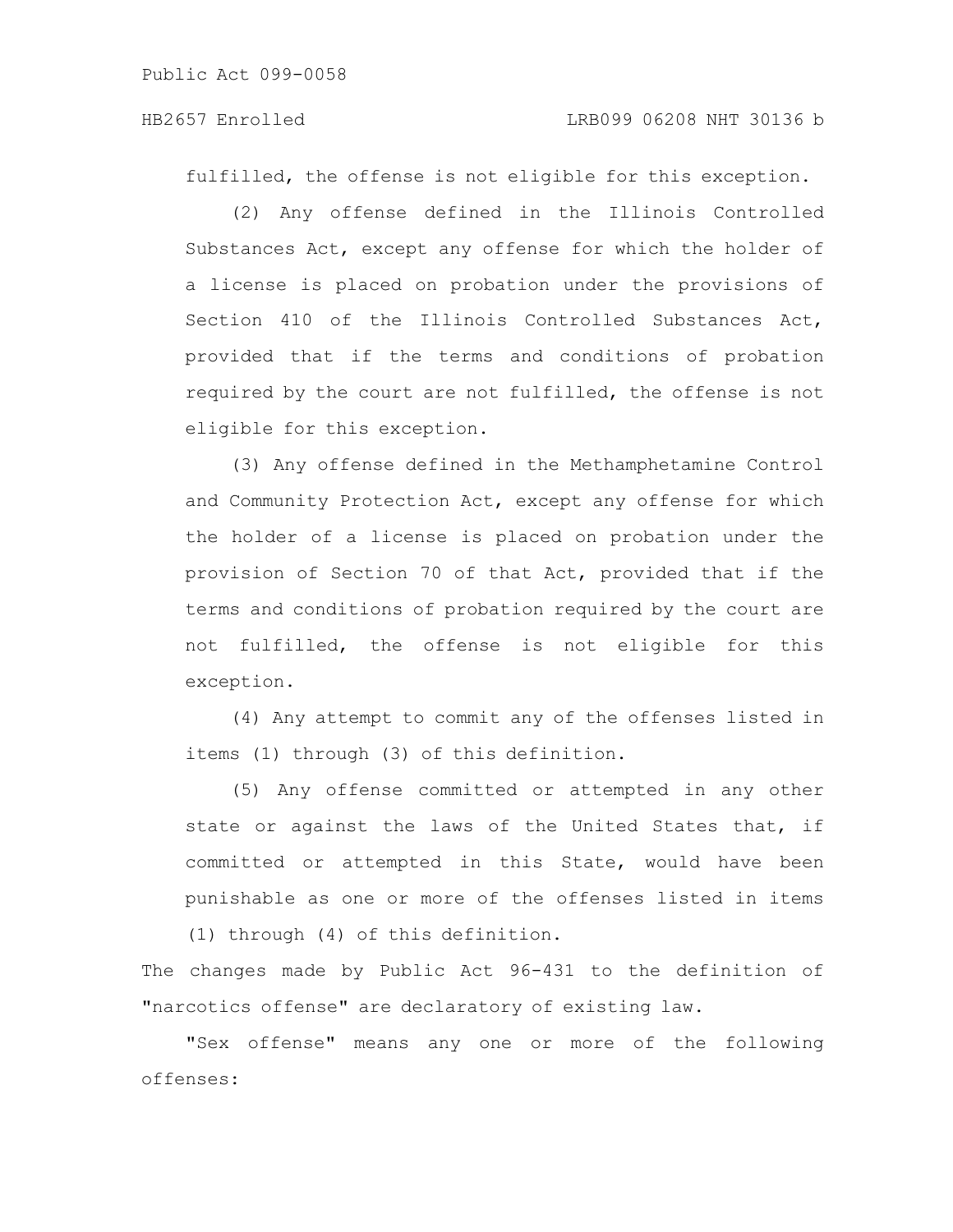# HB2657 Enrolled LRB099 06208 NHT 30136 b

(A) Any offense defined in Sections 11-6, 11-9 through 11-9.5, inclusive, and 11-30, of the Criminal Code of 1961 or the Criminal Code of 2012; Sections 11-14 through 11-21, inclusive, of the Criminal Code of 1961 or the Criminal Code of 2012; Sections 11-23 (if punished as a Class 3 felony),  $11-24$ ,  $11-25$ , and  $11-26$  of the Criminal Code of 1961 or the Criminal Code of 2012; and Sections 11-1.20, 11-1.30, 11-1.40, 11-1.50, 11-1.60, 12-4.9, 12-13, 12-14, 12-14.1, 12-15, 12-16, 12-32, 12-33, and 12C-45, and 26-4 (if punished pursuant to subdivision (4) or (5) of subsection (d) of Section 26-4) of the Criminal Code of 1961 or the Criminal Code of 2012.

(B) Any attempt to commit any of the offenses listed in item (A) of this definition.

(C) Any offense committed or attempted in any other state that, if committed or attempted in this State, would have been punishable as one or more of the offenses listed in items (A) and (B) of this definition.

(b) Whenever the holder of any license issued pursuant to this Article has been convicted of any sex offense or narcotics offense, the State Superintendent of Education shall forthwith suspend the license. If the conviction is reversed and the holder is acquitted of the offense in a new trial or the charges against him or her are dismissed, the State Superintendent of Education shall forthwith terminate the suspension of the license. When the conviction becomes final,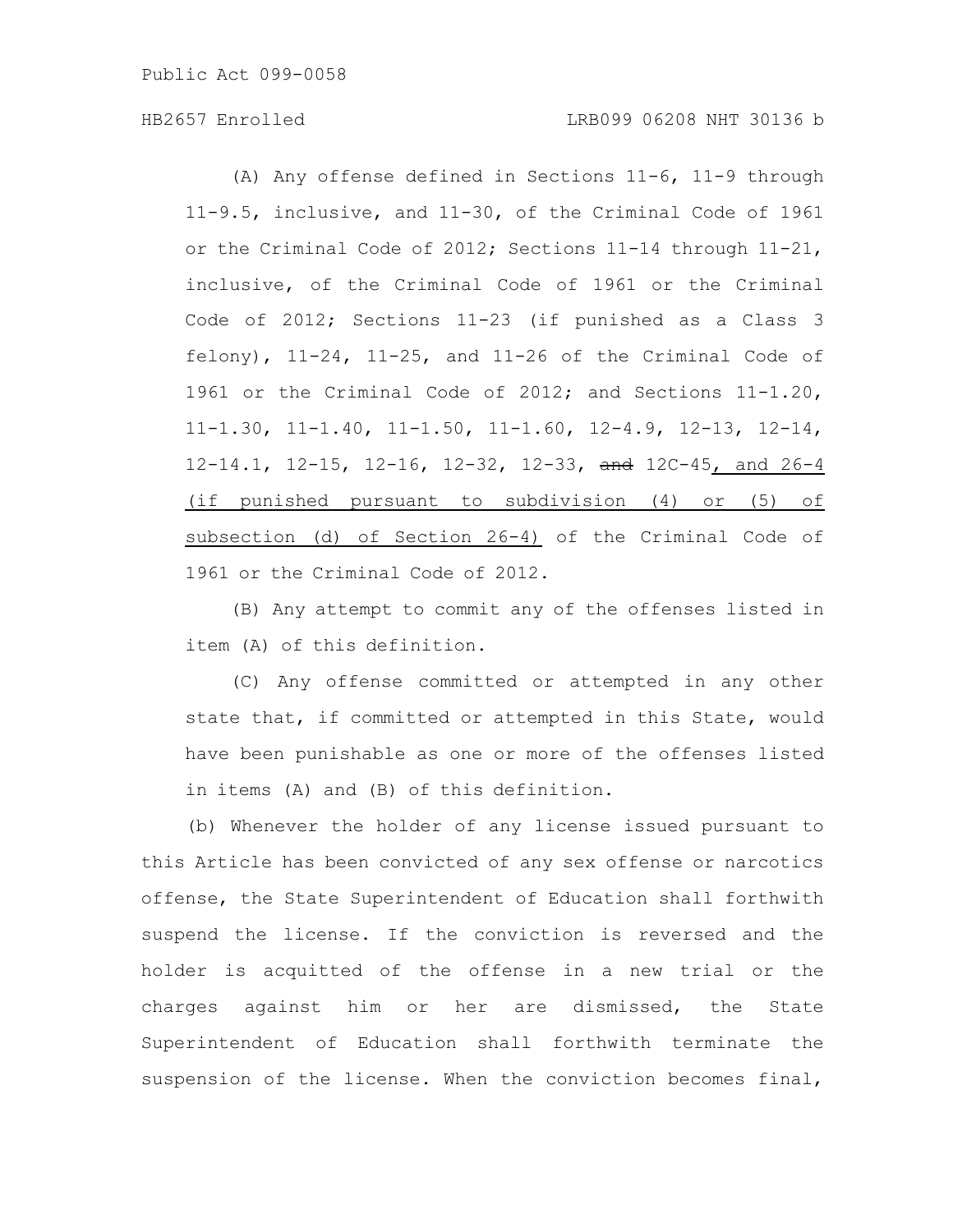the State Superintendent of Education shall forthwith revoke the license.

(c) Whenever the holder of a license issued pursuant to this Article has been convicted of attempting to commit, conspiring to commit, soliciting, or committing first degree murder or a Class X felony or any offense committed or attempted in any other state or against the laws of the United States that, if committed or attempted in this State, would have been punishable as one or more of the foregoing offenses, the State Superintendent of Education shall forthwith suspend the license. If the conviction is reversed and the holder is acquitted of that offense in a new trial or the charges that he or she committed that offense are dismissed, the State Superintendent of Education shall forthwith terminate the suspension of the license. When the conviction becomes final, the State Superintendent of Education shall forthwith revoke the license.

(Source: P.A. 97-607, eff. 8-26-11; incorporates 96-1551, eff. 7-1-11; 97-1109, eff. 1-1-13; 97-1150, eff. 1-25-13.)

(105 ILCS 5/27-9) (from Ch. 122, par. 27-9)

Sec. 27-9. Training teachers to teach physical education. The curriculum in all elementary educator preparation programs approved by the State Educator Preparation and Licensure Board State universities shall contain instruction eourses in methods and materials of physical education and training for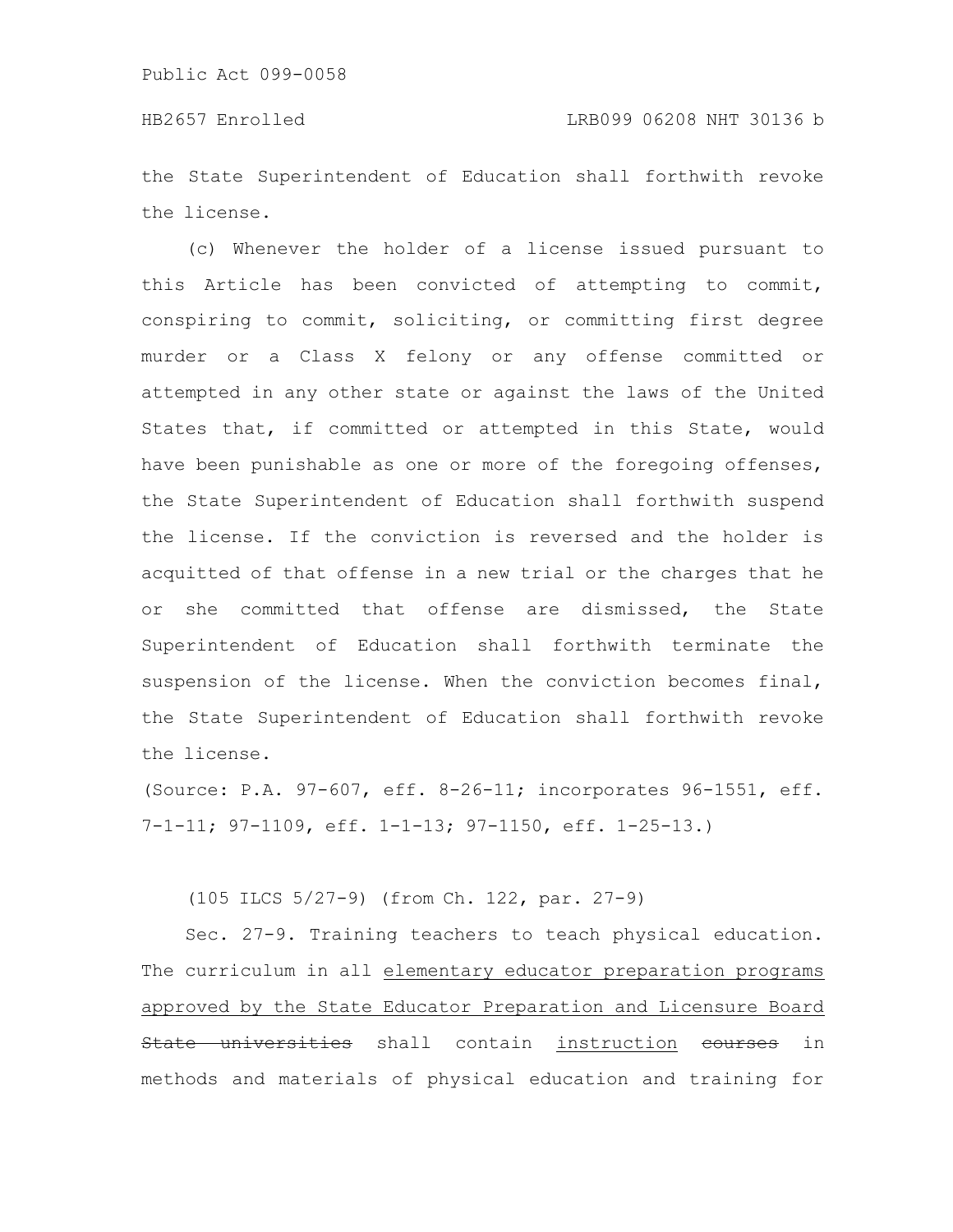#### HB2657 Enrolled LRB099 06208 NHT 30136 b

teachers. No teacher candidate student or elementary school teacher shall be graduated from such an educator preparation program a university who has not successfully completed instruction had a minimum of 1 course in methods and materials in the teaching of physical education and training, whether by way of a specific course or as incorporated in existing courses taught in the educator preparation program.

(Source: Laws 1961, p. 31.)

(105 ILCS 5/27-17) (from Ch. 122, par. 27-17)

Sec. 27-17. Safety education. School boards of public schools and all boards in charge of educational institutions supported wholly or partially by the State may provide instruction in safety education in all grades and include such instruction in the courses of study regularly taught therein.

In this section "safety education" means and includes instruction in the following:

1. automobile safety, including traffic regulations, highway safety, and the consequences of alcohol consumption and the operation of a motor vehicle;

2. safety in the home;

3. safety in connection with recreational activities;

4. safety in and around school buildings;

5. safety in connection with vocational work or training;

6. cardio-pulmonary resuscitation for students